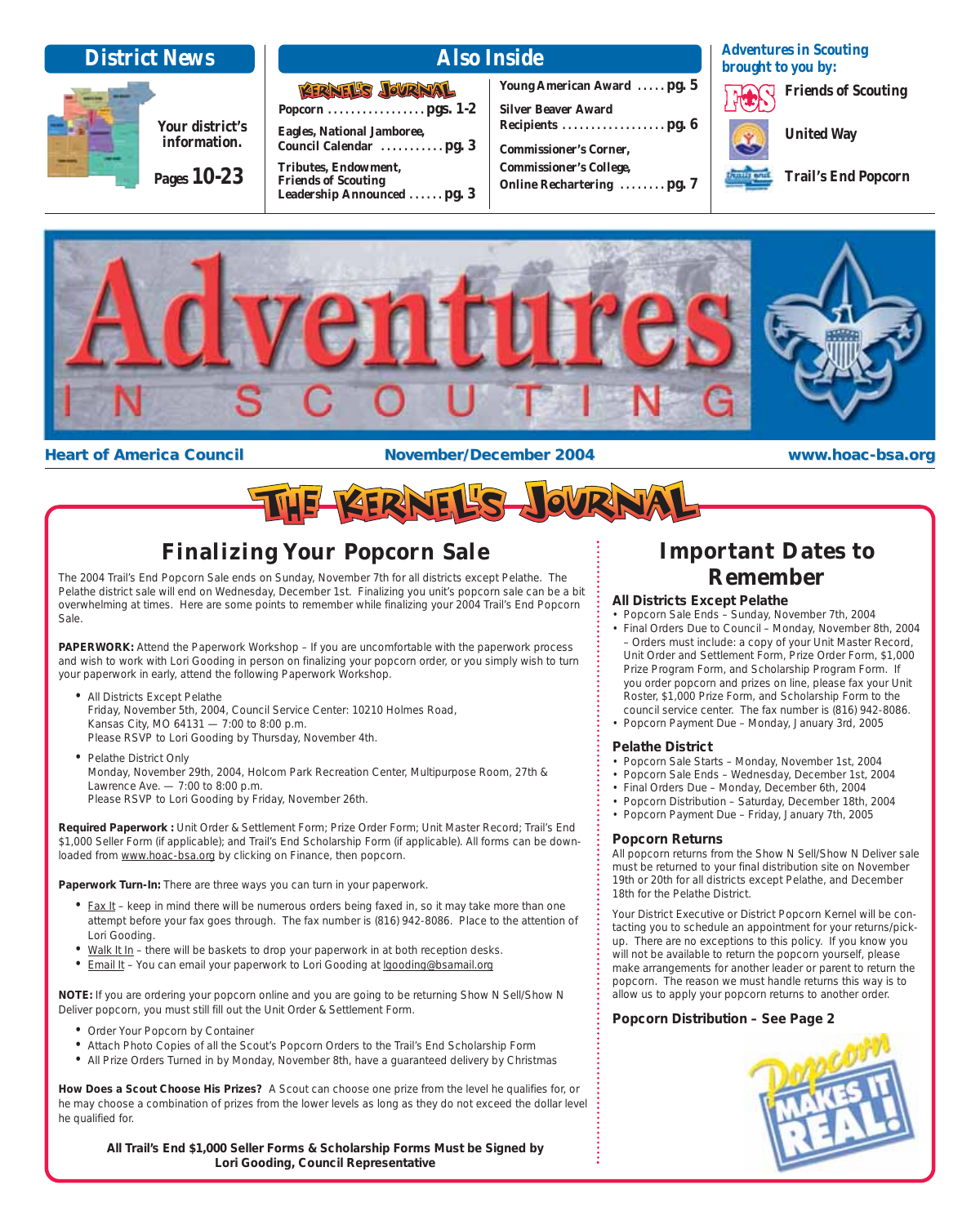# THE BERNEL'S JOURNAL

# **2004 Popcorn Distribution Sites**

### **BIG MUDDY**

**Sprint Warehouse** 1102 S. 24th Street Lexington, MO 64067 Contact: *Vic Geiger* (816) 651-5745 or (660) 259-4708

**Distribution Date:** Friday, November 19th, 6:00 to 10:00 p.m. By Appointment

### **LONE BEAR**

### **B & H Freightlines**

(Glasscock Industries) 407 Washington Clinton, MO Contact: *Tim Glasscock* (660) 885-2951

**Distribution Date:** Friday, November 19th, 3:00 to 7:00 p.m. By Appointment

### **PELATHE**

### **Sauer-Danfoss**

3840 Greenway Dr. Lawrence, KS 66046 Contact: *Jerry Ohleimer* (785) 830-1488

**Distribution Date:** Saturday, December 18th, 8:00 to 11:00 a.m. By Appointment

### **TWIN RIVERS**

**TL Enterprises, Inc.** 901 S. Oak Garnett, KS Contact: *Twyla Beinhorn* (785) 242-1264

**Distribution Date:** Friday, November 19th, 2:00 to 6:00 p.m. By Appointment



### **DIRECTIONS**

I-70 to 13 Hwy North. Take 13 Hwy North to 24 Hwy East. Take 24 Hwy East to 24th Street. Go North on 24th Street 2 blocks.

**DIRECTIONS** Hwy 18 & Washington in Clinton, MO. Look for Signs.

23rd Street/K-10 East out of Lawrence to the East Hills Business Park. Turn North onto East Hills Drive. At Stop Sign, turn right onto Greenway Drive. Sauer-Danfoss is at the Bottom of the Hill on the left. Use the Southeast Loading dock. Look for

### **BLUE ELK — NORTH STAR — PIONEER TRAILS**

**Commercial Distribution Center** 16500 E. Truman Road Independence, MO Contact: *Steve Harvey* (816) 836-1500 ext: 270

**DIRECTIONS** I-70 to N 291 Hwy to Truman Road; go West to NW Corner of HWY 291 and Truman Road.

**Distribution Date:** Friday, November 19th, Noon to 4:30 p.m. & Saturday, November 20th, 8:00 to 11:00 a.m. By Appointment

### **KAW — NORTHERN TIER**

**Harte Hanks Distribution Warehouse** 7801 Nieman Road Shawnee, KS Contact: *Mike Clock* (913) 312-8348

**Distribution Date:** Friday, November 19th, Noon to 4:30 p.m. & Saturday, November 20th, 8:00 a.m. to Noon By Appointment

### **DIRECTIONS**

I-35 to 75th Street Exit. Go West on 75th to Nieman Road. Go South on Nieman Road to 78th Street (between Carquest & Harte Hanks office). Go straight through cul-de-sac to back of warehouse on left. Harte Hanks Distribution Warehouse is behind Carquest. The building number is 10802.

### **RED-TAILED HAWK — TRAILHEAD — TRAILS WEST**

**Seaton Van Lines, Inc.** 15765 S. Keeler Olathe, KS Contact: *Andre* (913) 782-2270

**Distribution Date:** Friday, November 19th, 5:00 to 6:30 p.m. & Saturday, November 20th, 8:00 a.m. to Noon By Appointment

### **THUNDERBIRD**

**Quick & Tastey** 822 Quick Trip Way Belton, MO Contact: *Ron McNeelis* (816) 331-5508

**Distribution Date:** Saturday, November 20th, 9:00 a.m. to 3:00 p.m. By Appointment

### **DIRECTIONS**

I-35 South to the US-169 S/KS-7 S/KS-7 N Exit, Number 215. Take Exit 215 toward Paola. Turn Left onto East 151st Street. Turn Right onto South Mahaffie Street. Turn Right onto 151st Terrace. Turn Left onto South Keeler Street. Seaton Van Lines is at the Far End of Keeler Street.

### **DIRECTIONS**

US-71 South to the MO Y exit Toward Belton. Turn Right onto MO Y. Turn Right onto Quick Trip Way.



**DIRECTIONS**

Signs.

**DIRECTIONS** Using I-35

901 S. Oak.

Using Hwy 169

Hwy 169 South to Hwy 31. Hwy 31 West to Intersection of Hwy 31 & Hwy 59 (stoplight at this intersection). Turn Left onto Hwy 59. Follow through town to 6th Ave. and Turn Left. At Oak Street, turn Right and Follow Oak to 901 S. Oak.

I-35 South to Hwy 59 South. Hwy 59 South into Garnett. Follow through town to 6th Ave. and Turn Left. At Oak Street Turn Right and Follow Oak to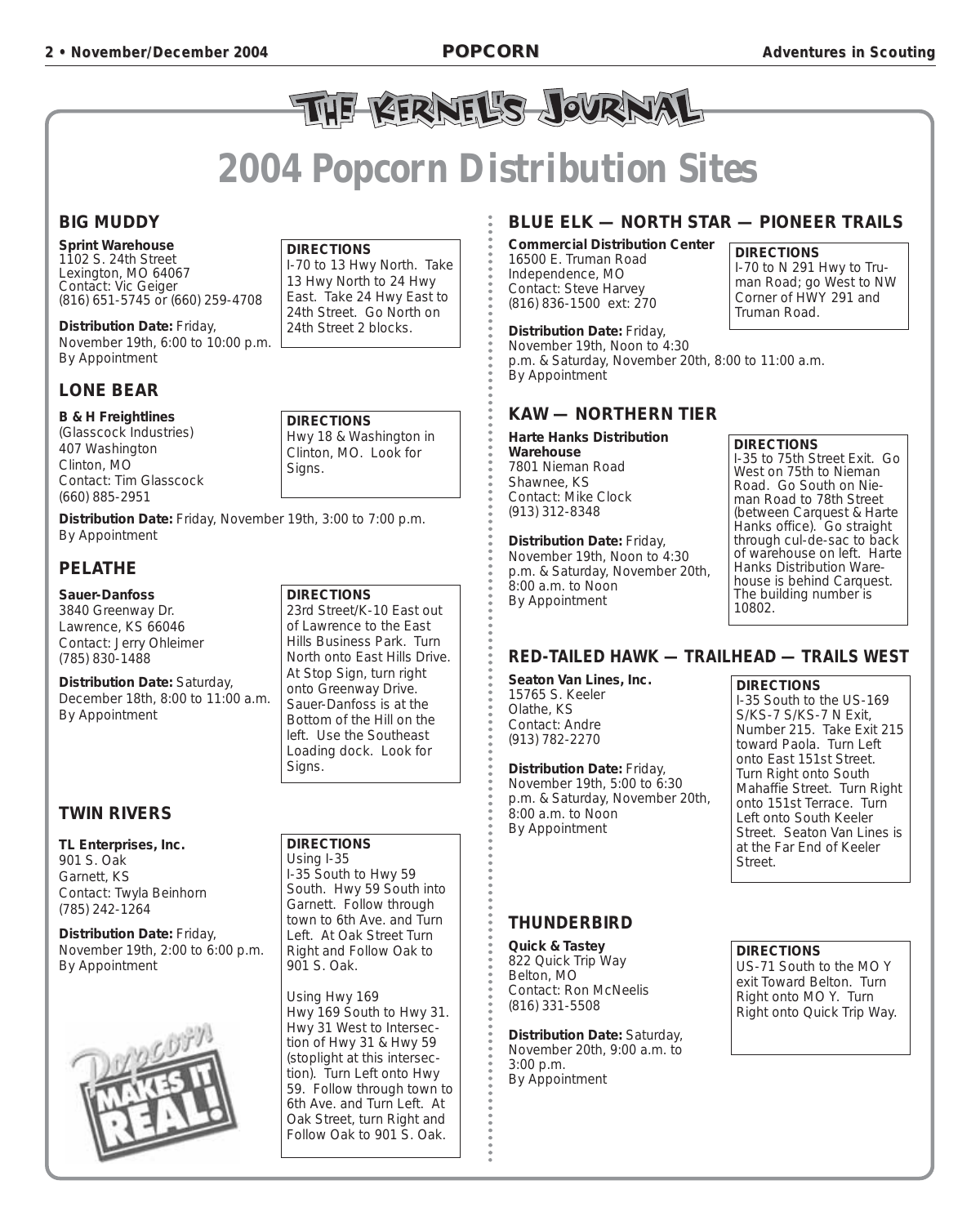$\overline{\phantom{a}}$ 

|                   |             |                               | <b>DISTRICT</b>       | <b>UNIT</b> | <b>NAME</b>                     | <b>DISTRICT</b>                          | <b>UNIT</b> | <b>NAME</b>                            |
|-------------------|-------------|-------------------------------|-----------------------|-------------|---------------------------------|------------------------------------------|-------------|----------------------------------------|
|                   |             | Eagles                        | <b>Northern Tier</b>  | 93          | James Patrick Baldwin II        | Thunderbird                              | 1601        | Matthew James Decapo                   |
|                   |             |                               | <b>Northern Tier</b>  | 358         | <b>Brian Carl Doel</b>          | Thunderbird                              | 1341        | Jonathan Joseph Gillespie              |
| <b>DISTRICT</b>   | <b>UNIT</b> | <b>NAME</b>                   | Northern Tier         | 98          | <b>Timothy Patrick Johnson</b>  | Thunderbird                              | 1570        | Clayton Trevor Henderson               |
| <b>Big Muddy</b>  | 1318        | Marcus Alan Helm              | Northern Tier         | 439         | <b>Blake Richard Orleman</b>    | Thunderbird                              | 274         | Lorin Scott Howard II                  |
| <b>Blue Elk</b>   | 1312        | Michael Brandon Bang          | Northern Tier         | 185         | David Alan Snodgrass            | Thunderbird                              | 1003        | Karter Montgomery Mills                |
| <b>Blue Elk</b>   | 1282        | Stephen Scot Kelley           | Northern Tier         | 93          | Andrew Tristan Trupka           | Thunderbird                              | 1510        | <b>Robert Nachel</b>                   |
| <b>Blue Elk</b>   | 1216        | Benjamin Lee McLean           | Northern Tier         | 91          | John Curtis Webber              | Thunderbird                              | 1032        | Christopher Ross Tait                  |
| <b>Blue Elk</b>   | 1228        | <b>Brandon Paul Robinson</b>  | Pelathe               | 52          | <b>William Morton Berkowitz</b> | Thunderbird                              | 1032        | Robert Michael Tait Jr.                |
| <b>Blue Elk</b>   | 1603        | Nicholas John Ropchock        | Pelathe               | 59          | Benjamin Albert Chapin          | Thunderbird                              | 1195        | <b>Cameron Mitchell Wiley</b>          |
| <b>Blue Elk</b>   | 1082        | Donald David Sherman          | Pelathe               | 59          | James Dominic Garito            | <b>Trails West</b>                       | 401         | John Steven Bowman                     |
| <b>Blue Elk</b>   | 1382        | Thomas Floyd Watkins          | Pelathe               | 53          | <b>Hamilton Hewson Lewis</b>    | <b>Trails West</b>                       | 108         | <b>Brian Christopher Posey</b>         |
| <b>Blue Elk</b>   | 1058        | Anthony Roland Woolsey        | Pelathe               | 61          | Malcolm Ooyle Miller            | <b>Trails West</b>                       | 108         | Jeff Aaron Posey                       |
| <b>Blue Elk</b>   | 1221        | Samuel Robert Wynn            | Pelathe               | 158         | Don Victor Roberston            | Trailshead                               | 257         | Michael Joseph Batrick                 |
| Kaw               | 173         | Ryan Philip Gregoire          | <b>Pioneer Trails</b> | 16          | <b>Justin Brett Baker</b>       | Trailshead                               | 37          | Matthew Joseph Becker                  |
|                   | 169         | Joshua Brian Ross             | <b>Pioneer Trails</b> | 1059        | <b>Charles William Bock</b>     | Trailshead                               | 287         | Patrick Austin Fagan                   |
| Kaw<br>Kaw        | 211         | <b>Brandon Lawrence Sisk</b>  | <b>Pioneer Trails</b> | 1061        | <b>Robert Garon</b>             | Trailshead                               | 257         | William Joseph Fagan III               |
| Kaw               | 366         |                               | <b>Pioneer Trails</b> | 1046        | Sean Patrick Hennessey          | Trailshead                               | 396         | <b>Connor Patrick Keenan</b>           |
|                   | 1238        | lan Patrick Tracy             | <b>Pioneer Trails</b> | 16          | <b>Charles Andrew Johnson</b>   | Trailshead                               | 257         | David Benjamin Miles                   |
| Lone Bear         |             | Alex James Greife             | <b>Pioneer Trails</b> | 1006        | <b>Brain David Massey</b>       | Trailshead                               | 257         | <b>Kyle Edward Monsees</b>             |
| Lone Bear         | 1238        | <b>Chandler William Olive</b> | <b>Pioneer Trails</b> | 1087        | <b>Kevin Michiel Moore</b>      | Trailshead                               | 37          | Jared Robert Nafziger                  |
| <b>North Star</b> | 1360        | Benjamin Joseph Augur         | <b>Pioneer Trails</b> | 30          | <b>Samuel Edward Waters</b>     | Trailshead                               | 284         | Ryan James Nicholas                    |
| North Star        | 1357        | <b>Bradley O Bailey</b>       | <b>Pioneer Trails</b> | 30          | Daniel Ryan Wikiera             | Trailshead                               | 395         | David Lee Poppe                        |
| North Star        | 418         | Devin Ryan Blanch             | <b>Redtail Hawk</b>   | 785         | Stephen Andrew Bluhm            | Trailshead                               | 282         | William Ellis Poulson                  |
| North Star        | 376         | William Alexander Carpenter   | <b>Redtail Hawk</b>   | 784         | Samuel Richmond Clark           | Trailshead                               | 256         | John Daniel Rowe                       |
| North Star        | 1397        | Jeffrey William Haynes        | <b>Redtail Hawk</b>   | 324         | Matthew Lee Cofer               | Trailshead                               | 257         | Patrick Makoto Rumbach                 |
| North Star        | 1270        | Brandon Charles Laughridge    | <b>Redtail Hawk</b>   | 324         | Brandon James Dekosky           | Trailshead                               | 282         | Andrew Benson Satterlee                |
| North Star        | 1260        | Kurtis Ray Morrison           | <b>Redtail Hawk</b>   | 222         | Jeremy Michael Hall             | Trailshead                               | 396         | Mark Joseph Stephan                    |
| North Star        | 1360        | <b>Andrew Gene Palmer</b>     | <b>Redtail Hawk</b>   | 182         | Derek Michael Joseph            | Trailshead                               | 92          | Sean James Wilke                       |
| North Star        | 1249        | Joseph Thomas Trewett         | <b>Redtail Hawk</b>   | 182         | Damon Scott Kelley              | Trailshead                               | 257         | <b>Justin Martin Zack</b>              |
| North Star        | 1397        | Derek Eugene William          | <b>Redtail Hawk</b>   | 222         | Jeffrey Phillip Schober         | <b>Twin Rivers</b><br><b>Twin Rivers</b> | 101<br>74   | Paul Joseph Manger<br>Eric John Rhodes |
| Northern Tier     | 189         | Paul Franklin Akers           | Redtail Hawk          | 315         | Kyle Daniel Stephens            |                                          |             |                                        |

### **Council Calendar**

### **November**

- **3** CS Day Camp Stf Mtg, 7:00, Adult Activity, Meeting/Conference **6** Cub Ldr Pow Wow, 8:00, Adult Activity, Education/Training
- **10** Camp Cmt Mtg, 7:00 , Adult Activity, Meeting/Conference
- **10** Pow Wow Staff, 7:00 , Adult Activity, Meeting/Conference
- **11** Veterans Day, 8:00
- **17** Annual Dinner, 6:30, Adult Activity, Ceremonies/Award, Meeting/Conference
- **18** OA LEC Mtg,7:00, Adult Activity, Meeting/Conference
- **20** Bartle Closed
- **22** Naish Closed
- **23** Rotary Cmp Stf Mtg, 6:30, Adult Activity, Meeting/Conference
- **24** Advance Cmt Mtg, 7:00, Adult Activity, Meeting/Conference
- **25** Scout Shop & Service Center Closed
- **25** Thanksgiving
- **26** Service Center Closed
- **30** CL Memberrship Committee Meeting, 7:00, Adult Activity, Meeting/Conference

### **December**

- **1** CS Day Camp Staff Meeting, 7:00, Adult Activity, Meeting/Conference
- **3** OA SOS-Central, 8:00
- **4** Woodcarving Workshop, 8:00, Adult Activity, Education/Training, Youth Activity
- **4** OA Lodge LDC, 8:00, Adult Activity, Education/Training, Meeting/Conference, Youth Activity
- **9** Hanukkah Begins
- **14** Executive Commitee Meeting, 12:00, Adult Activity, Meeting/Conference
- **15** Council Training Meeting, 7:00, Adult Activity, Education/Training
- **16** OA LEC Meeting, 7:00, Adult Activity, Meeting/Conference
- **18** Bartle Closed Naish Closed
- **22** Hanukkah
- **24** Scout Shop Closed
- **24** Service Center Closed
- **25** Christmas
- **26** Camp Staff Reunion, 6:00, Adult Activity, Ceremonies/Award, Youth Activity
- **28** Rotary Camp Staff Meeting, 6:30, Adult Activity, Meeting/Conference

### **January**

- **3** Service Center Closed-New Year's, 8:30 **8** OA Winter Banquet, 5:00, Adult Activity,
- Ceremonies/Award, Youth Activity
- **15** OA Election Training, 9:00, Education/Training, Youth Activity
- **17** OA LEC Meeting, 7:00, Adult Activity, Meeting/Conference
- **17** Service Center Closed-MLK Jr Day
- **19** Naish Maint Dinner, 7:00, Adult Activity
- **20** OA LEC Meeting, 7:00, Adult Activity, Meeting/Conference
- **25** Rotary Camp Staff Meeting, 6:30, Adult Activity, Meeting/Conference
- **29** OA Election Training, 9:00, Education/Training, Youth Activity

## **2005 National Jamboree**

The 2005 National Jamboree will again be held at Fort A.P.Hill in Virginia, from July 25 to August 3, 2005. If you are interested in participating in the 2005 National Jamboree, either as a Scout, Jamboree Staff, or if you would like more information on the National Jamboree, visit the National website at www.scouting.org/jamboree.

If you are a Heart of America Council Boy Scout and are interested in being selected as one of the 144 Scouts who will be representing our council at the Jamboree, fill out the youth application found on the National Website and send it along with a \$125.00 non-refundable deposit to:

### **HOAC Jamboree Committee Heart of America Council Boy Scouts of America 10210 Holmes Road Kansas City, Mo. 64131**

The Jamboree fee of \$1,600.00 includes a two day tour of Washington D.C. and ten days at the National Jamboree site at Fort A.P. Hill in Virginia.

### **ADVENTURES IN SCOUTING**

Published January/February, March, April, May, June/July, August, September, October, November/December by the Heart of America Council, Boy Scouts of America. Mailed without charge to all Cubmasters, assistant Cubmasters, den leaders, den leader coaches, Tiger Cub den leaders, Webelos leaders, Scoutmasters, assistant Scoutmasters, Team Coaches, Explorer Advisors, assistant Explorer Advisors, Venturing crew leaders, unit chairmen, chartered organization representatives, district committee, all commissioners, all board members, and can be found on our website, www.hoac-bsa.org

| <b>PRESIDENT</b><br>John D. Hunkeler, MD |  |  |  |  |
|------------------------------------------|--|--|--|--|
| <b>VICE PRESIDENTS</b>                   |  |  |  |  |
| Clifford W. Illig                        |  |  |  |  |
| Thomas J. McCullough                     |  |  |  |  |
| David J. Zimmer                          |  |  |  |  |
| E. Frank Ellis                           |  |  |  |  |
| <b>Charlie Tetrick</b>                   |  |  |  |  |

**TREASURER** en M. Clifford **LEGAL COUNSEL** d A. Fenley **NCIL COMMISSIONER** 

rd T. Boeshaar

**SCOUT EXECUTIVE** James J. Terry, Jr. **EDITOR** Lori Gooding

| ler, MD        | Steph         |
|----------------|---------------|
| ENTS           | LEG/<br>David |
| Cullough<br>эr | COU<br>Richa  |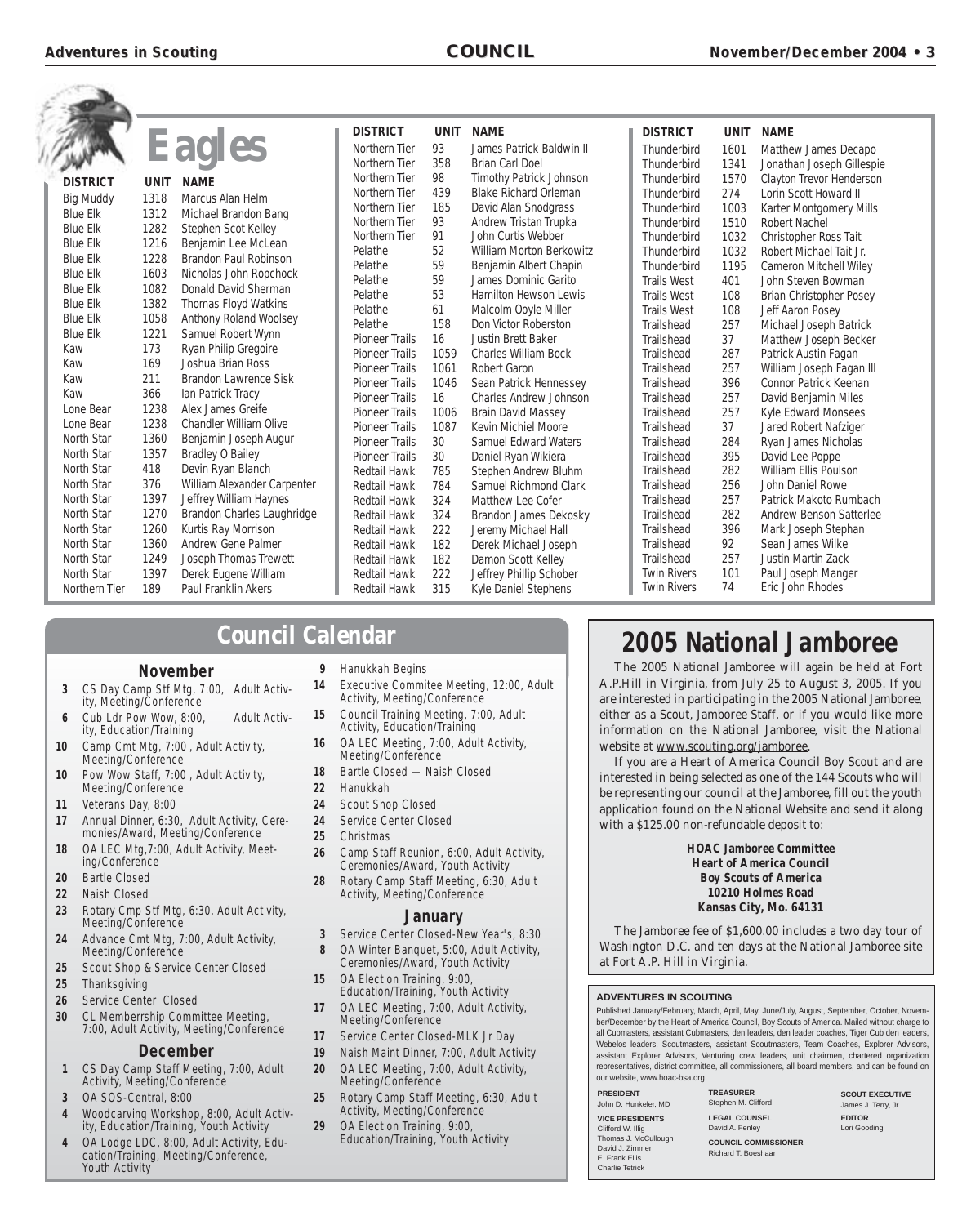### **4 • November/December 2004 • November/December 2004 FINANCE FINANCE Adventur Adventures in Scouting es in Scouting**

### **Tributes**

### **IN MEMORY OF:**

### **Richard Salmon**

Raul D. Salmon Lloyd Hawkins Bonnie and LaVerne Taylor

### **Douglas Entriken**

Ray and Sandra Seidelman, Jr. Elva Beltz John and Virginia Reeder William and Jewell Monson Arnold and Vivian Moffitt John Wilcox Russell and Jaunita Box Sandra Slahck

### **Evan Resch**

Gerald Stonger

**Arland Beltz** Russell and Jaunita Box **Lester Pierce**

Russell and Jaunita Box

### **J. D. Box** Russell and Jaunita Box

### **Gerald "Bud" Ulrich**

John Armstrong

### **Leatrice Strayer** James Welborn

### **IN HONOR OF:**

**William Vandenberg, Sr.** W. J. Vandenberg, Jr.

**J. Nick Badgerow** Earl and Betty Burum

# **Don't Save It For the Eulogy**

A eulogy is defined as "a commendation for someone deceased."

The truth is that too often the commendations our heart wishes to bestow on those who have influenced our lives go unspoken…until the eulogy.

Why do we save our best for the eulogy? How much would it change the dynamics of relationships…how much would it inspire and nurture those who have made the significant contributions to our lives if we were able to find a way to articulate appropriate commendations while they are with us?

Think for a moment about the power of a "living eulogy."

Certainly, there is enormous value in the woods spoken in memory of a beloved family member or friend; but how much more value there might be in taking actions today that recognize the living.

Whatever the specific action taken, think about the effect of a eulogy for the living.

Most of us have thought of someone to whom we owe much…without those influence we would not be who we are today; a spouse, a parent, a trusted friend. And we have felt the regret that accompanies the sense that adequate communication of our gratitude and love is impossible. Most of us have resolved more than once that our appreciation must not go unnoticed.

In many cases, our friends choose to honor an individual or family through a gift that results in touching many others – today and in the future. And because the way you choose to honor someone is intensely personal, the staff in our Office of Planned Giving are prepared to help you design a living tribute perfectly suited to the one you wish to honor.

So, if there is someone you would like to honor now with a "living eulogy," you can do it while there is still time. To the living, your actions and words will bear great meaning and bring incredible joy to the recipient. At the same time, you'll be broadening the scope of their influence to all those touched by our on-going work. You may wish to honor them with a living gift or through your will or trust later.

Resolve today that you will not wait for the eulogy. For complete assistance in designing an appropriate living acknowledgement, we invite you to contact Mike Johnson, Director of Finance Services at 816-569-4979 or mijohnso@bsamail.org. All communication is treated in complete confidence, and our goal is to assist in any way possible to help you achieve your objectives.

# **2005 Friends of Scouting Campaign Leadership Announced**

Friends of Scouting, the annual giving campaign of the Heart of America Council will kick off on January 26 at 7:00 p.m. at the Overland Park Sheraton. During the course of the campaign more than 450 volunteers will ask families, businesses, foundations and corporations to support the Council's programs that positively impact more than 56,100 young men and women in 19 counties.

To assist the Districts in their efforts to meet their Friends of Scouting goal, the following Scouters have agreed to take on leadership roles in the 2005 Friends of Scouting campaign.

Bill Cheek, Assistant Vice-President of Sprint Corporation, and David Disney, Senior Vice-President of Dunn Construction, will serve as Co-Chairmen of this year's District Friends of Scouting Campaign.

Bill and David are no strangers to the Friends of Scouting campaign. Bill served as Co-Chairman of last year's District campaign and David served as Council Family Chairman last year. Bill has also served as Red-Tailed Hawk and Santa Fe Trail District Chairman. David has served as Pioneer Trails District Chairman and currently serves on the properties committee and as the Council's National Jamboree Committee Chairman.

Joining Bill Cheek and David Disney this year, will be Keith Sickendick. Keith will be serving as the Council's Family Friends of Scouting Chairman. Keith is a United States Administrative Law Judge. Before being appointed an Administrative Law Judge in 1995, he was a civil trial attorney with the Department of Justice in Washington, D.C.

Keith also serves as Red-Tailed Hawk District Vice-Chairman and has served Scouting more than 10 years in various leadership capacities.

# **Recycle Your Old Athletic Shoes**

To celebrate America Recycles Day 2004, the Kansas City Community Recycling Centers are kicking off the Nike Reuse-A-Shoe program, an athletic shoe recycling and reuse program.

Starting November 13, residents will be able to drop off their old athletic shoes at the Metro North, UMKC, and Bannister recycling centers for free. Your old athletic shoes will either be recycled or reused. Recycled shoes will go to Nike's Reuse-A-Shoe program where they are ground up and used to make tracks, courts and playground surfaces. Reusable shoes will be sent to developing countries. For more information on this national program, visit

www.nikereuseashoe.com.

### **Please follow these requirements:**

- Athletic shoes only, no other types of shoes will be accepted
- Any brand of athletic shoe is acceptable
- Shoes with metal parts (cleats, spikes, eyelets, blades, zippers, etc.) will not be accepted
- Shoes must be dry and mud free
- Pairs must be tied together

Metro North recycling center is located in the parking lot of Metro North Mall, behind Dillard's. The UMKC center is located one block east of 48th and Troost on Forrest St. The Bannister center is located in the K Mart parking lot on the southwest corner of Bannister Rd. and Hillcrest, across from Bannister Mall. The recycling centers are open Wed.-Fri., 11 a.m. to 5:30 p.m. and Saturdays, 8 a.m. to 4 p.m.

If you would like to host a shoe drive, please contact **Kevin Chafin**, Community Recycling Center Coordinator, by email at kevin@bridgingthegap.org. He can help with arrangements to drop off your shoes. You will be responsible for shoe collection (including containers) and transportation. Please be sure to follow the above requirements to avoid contamination.

For more information, call the Recycling Information Line at (816) 474- TEAM (8326) or visit www.marc.org/shoes.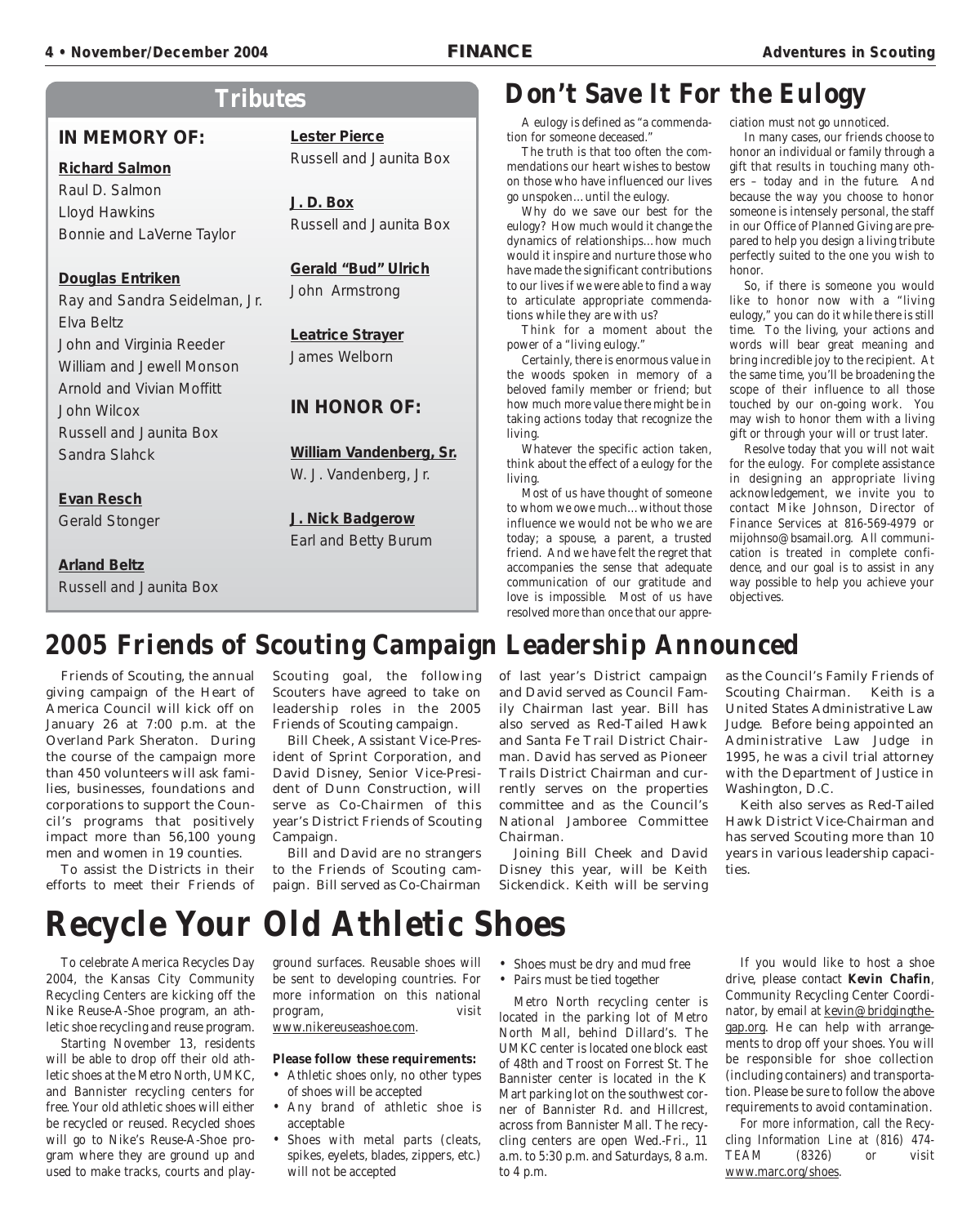# **The Young American Award**

First presented in 1968, the councillevel award is given to young adults between the ages of 15 and 25 to highlight publicly the importance of their excellent achievements and service to their community, state and nation. The council-level Young American Award consists of a plaque to be awarded at an appropriate council ceremony. The council office typically extends the application process in September to appropriate council units and community youth-serving organizations, who then submit nominations on behalf of their young adult constituents. Recipients are not required to be a member or a participant of a local council unit or program.

### **Qualifications**

- Student Any student age 15 to 25 as of June 1.
- Achievements Have achieved exceptional excellence in one or more fields such as art, athletics, business, community service, education, government, humanities, literature, music, religion, and science.
- Service Have been involved in service in their community, state, or country that adds to the quality of life.
	- Scholar Have maintained an above-average scholastic grade point average. Provide a copy of both your

high school and college transcript with application (college transcript only if graduate student).

• Recommendations--Must provide with the application a minimum of three letters of recommendation from your troop, post, crew, or group, and schools, teachers, counselors, employers, ministers, business, civic, or other community leaders.

### **Council Office Deadline**

Turn in application to local council office with letters of recommendation and current school transcript no later than December 1.



| <b>Application — Young American Award</b><br>(Please Print and Provide Complete Information)                                                                                                                                                                                                                                                                                                                                       | <b>High School Record Completed</b><br>__ Freshman __ Sophomore __ Junior __ Senior                                                                                                                                                                                       |
|------------------------------------------------------------------------------------------------------------------------------------------------------------------------------------------------------------------------------------------------------------------------------------------------------------------------------------------------------------------------------------------------------------------------------------|---------------------------------------------------------------------------------------------------------------------------------------------------------------------------------------------------------------------------------------------------------------------------|
|                                                                                                                                                                                                                                                                                                                                                                                                                                    | School Name _________________________City _________________________State _________                                                                                                                                                                                        |
|                                                                                                                                                                                                                                                                                                                                                                                                                                    | Graduating Class Year _____ Current Grade Point Average _____ Current Class Rank ____                                                                                                                                                                                     |
|                                                                                                                                                                                                                                                                                                                                                                                                                                    | <b>College Record Completed</b>                                                                                                                                                                                                                                           |
|                                                                                                                                                                                                                                                                                                                                                                                                                                    | __ Freshman __ Sophomore __ Junior __ Senior __ Graduate School                                                                                                                                                                                                           |
|                                                                                                                                                                                                                                                                                                                                                                                                                                    | School Name ________________________City _______________________State __________                                                                                                                                                                                          |
|                                                                                                                                                                                                                                                                                                                                                                                                                                    | Graduating Class Year _____ Current Grade Point Average _____ Current Class Rank ____                                                                                                                                                                                     |
|                                                                                                                                                                                                                                                                                                                                                                                                                                    | Present Career Plans - Present career plans for the nominee are:                                                                                                                                                                                                          |
|                                                                                                                                                                                                                                                                                                                                                                                                                                    |                                                                                                                                                                                                                                                                           |
|                                                                                                                                                                                                                                                                                                                                                                                                                                    |                                                                                                                                                                                                                                                                           |
|                                                                                                                                                                                                                                                                                                                                                                                                                                    |                                                                                                                                                                                                                                                                           |
|                                                                                                                                                                                                                                                                                                                                                                                                                                    |                                                                                                                                                                                                                                                                           |
| Organizations. List all organizations that the nominee was a member of during high<br>school and college and involved in service that adds to the quality of life. Indicate<br>those organizations in which the nominee is now active with an asterisk (*).<br>Leadership. List all leadership positions that the nominee has ever held during<br>high school and college. Indicate those positions now held with an asterisk (*). | Statement of Accomplishments (attach additional sheets as needed):<br>Describe the nominee's outstanding accomplishments in the fields of art, athletics,<br>business, community service, education, government, humanities, literature, music,<br>religion, and science. |
|                                                                                                                                                                                                                                                                                                                                                                                                                                    |                                                                                                                                                                                                                                                                           |
|                                                                                                                                                                                                                                                                                                                                                                                                                                    |                                                                                                                                                                                                                                                                           |
|                                                                                                                                                                                                                                                                                                                                                                                                                                    |                                                                                                                                                                                                                                                                           |
| Recognitions. List important awards and recognitions received by the nominee,                                                                                                                                                                                                                                                                                                                                                      |                                                                                                                                                                                                                                                                           |
| the organizations that presented them, and the year they were received.<br><b>Name of Recognition</b><br><b>Presenting Organization</b><br><b>Year Received</b>                                                                                                                                                                                                                                                                    |                                                                                                                                                                                                                                                                           |
|                                                                                                                                                                                                                                                                                                                                                                                                                                    | Day Telephone ( ______ ) _____________________ Day E-mail ______________________                                                                                                                                                                                          |
|                                                                                                                                                                                                                                                                                                                                                                                                                                    | Evening Telephone (_____) ________________ Evening E-mail ______________________                                                                                                                                                                                          |
|                                                                                                                                                                                                                                                                                                                                                                                                                                    | For Office Use<br>Submitted to Local Council Office No. _______ Council Headquarters City__________                                                                                                                                                                       |
|                                                                                                                                                                                                                                                                                                                                                                                                                                    |                                                                                                                                                                                                                                                                           |
|                                                                                                                                                                                                                                                                                                                                                                                                                                    |                                                                                                                                                                                                                                                                           |

| HIGH SCHOOL RECORD COMPIETED                                                                                                                                                                                                                                              |  |  |  |
|---------------------------------------------------------------------------------------------------------------------------------------------------------------------------------------------------------------------------------------------------------------------------|--|--|--|
| __ Freshman __ Sophomore __ Junior __ Senior                                                                                                                                                                                                                              |  |  |  |
| School Name __________________________City _________________________State ____________                                                                                                                                                                                    |  |  |  |
| Graduating Class Year _____ Current Grade Point Average _____ Current Class Rank _____                                                                                                                                                                                    |  |  |  |
| <b>College Record Completed</b><br>__ Freshman __ Sophomore __ Junior __ Senior __ Graduate School                                                                                                                                                                        |  |  |  |
| School Name _________________________City _______________________State _________                                                                                                                                                                                          |  |  |  |
| Graduating Class Year _____ Current Grade Point Average _____ Current Class Rank ____                                                                                                                                                                                     |  |  |  |
| Present Career Plans - Present career plans for the nominee are:                                                                                                                                                                                                          |  |  |  |
| Statement of Accomplishments (attach additional sheets as needed):<br>Describe the nominee's outstanding accomplishments in the fields of art, athletics,<br>business, community service, education, government, humanities, literature, music,<br>religion, and science. |  |  |  |

| Day Telephone ( ______ ) ___________________ Day E-mail ________________________                    |  |
|-----------------------------------------------------------------------------------------------------|--|
| Evening Telephone ( _____ ) _________________ Evening E-mail ___________________                    |  |
| For Office Use<br>Submitted to Local Council Office No. _______ Council Headquarters City__________ |  |
|                                                                                                     |  |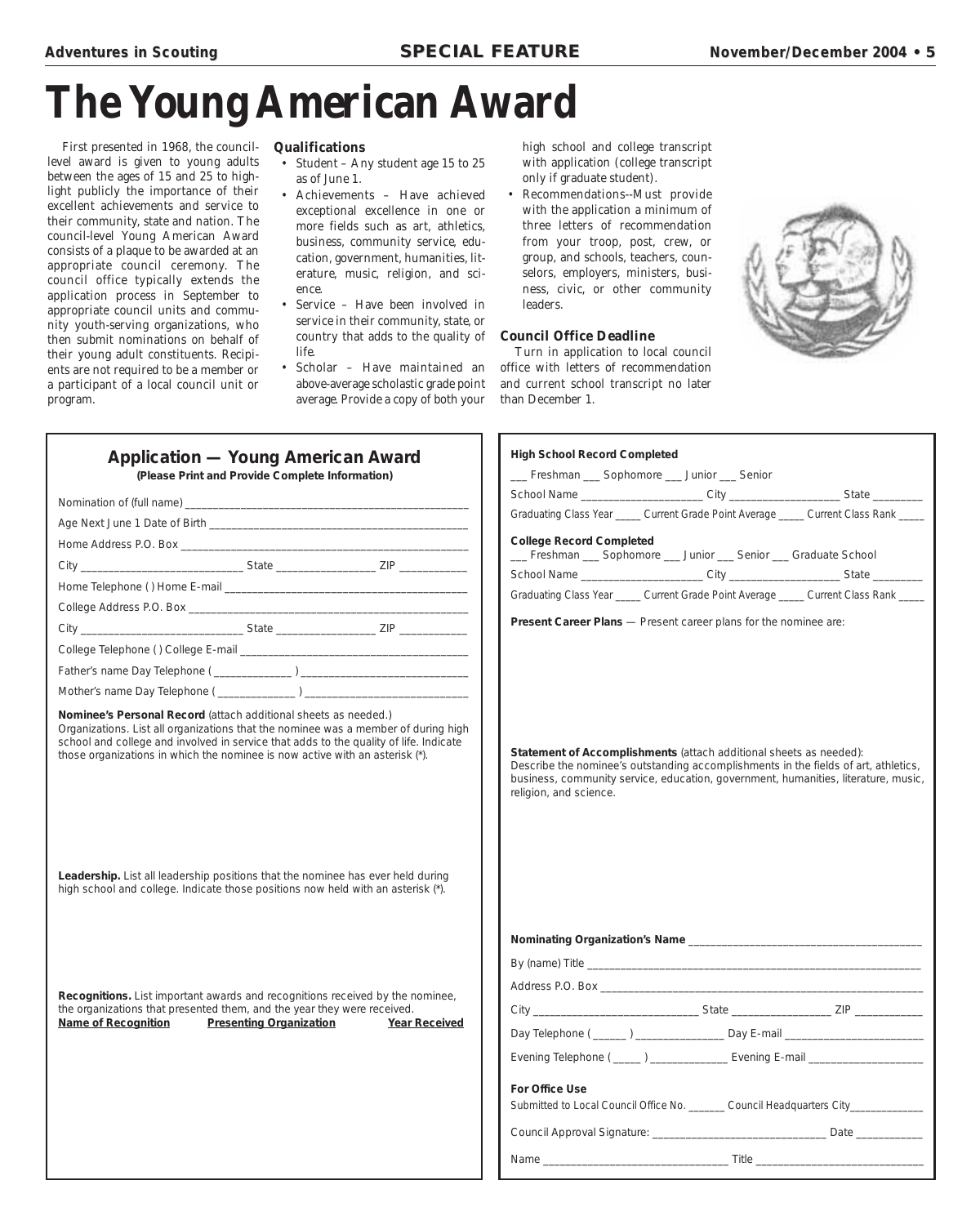# **Silver Beaver Award Recipients**









**Robert Bloom David Chinnery Kelsie Clark Carol Jean DeFeo Lester Ham**













**Steve Higgins Ron Juergensen William "Bill" Koch Thomas F. Lanio Joseph Mackey, M.D.** 













**CONGRATULATIONS TO ALL OF THIS YEAR'S SILVER BEAVER AWARD RECIPIENTS**





















**Jeffrey Wandtke Frank Wright Judy Yeager David Zimmer**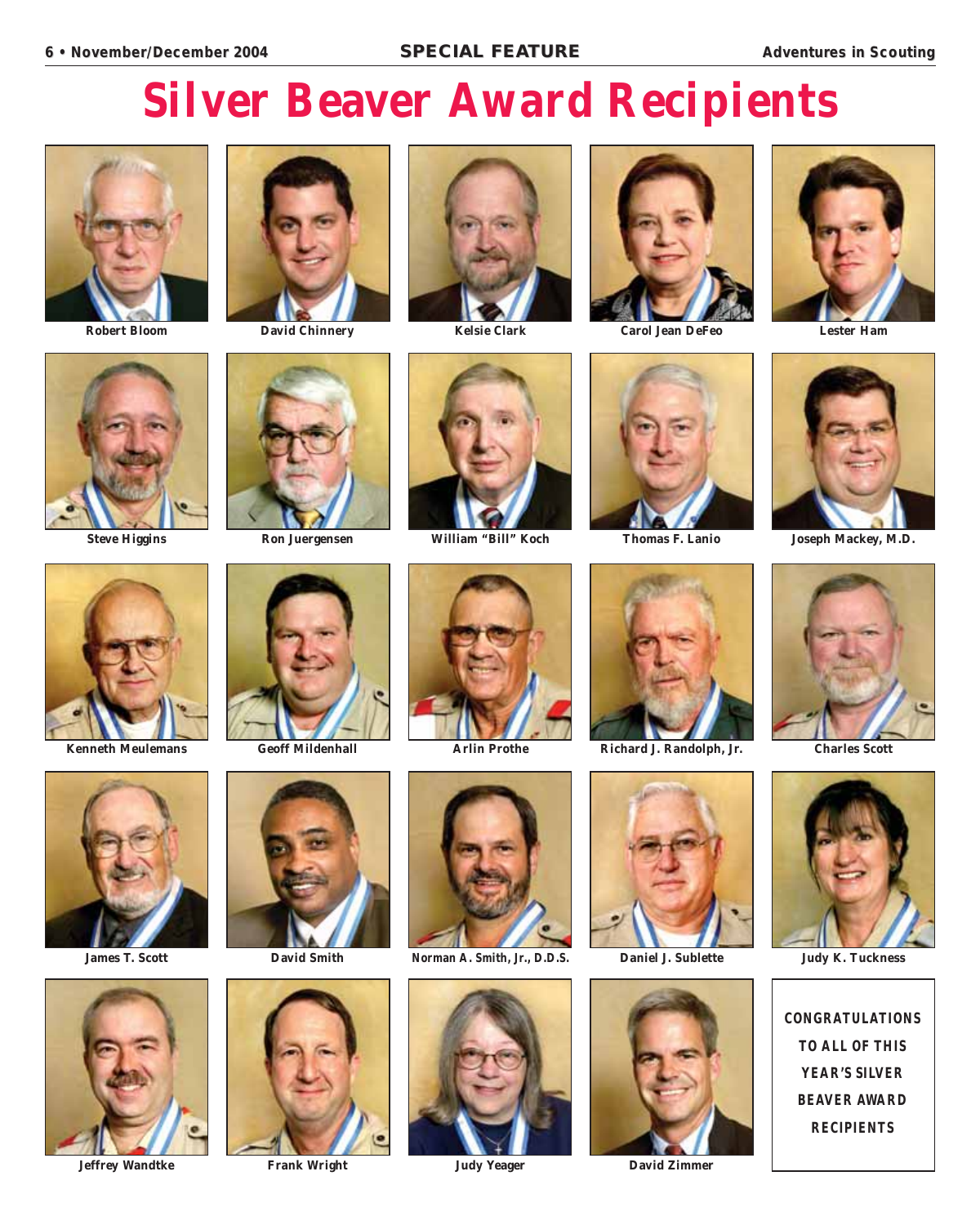# **Commissioner's Corner Hail and Farewell**

In my Navy days, the Hail and Farewell parties were lots of fun. Typically a sailor or officer was transferring onto a ship as a replacement for someone moving on to a new duty assignment. Often shipmates would gather at an appropriate location and celebrate both the departure and the arrival. That same ritual is occurring now within our Scout Council as nominating commit-

tees are busy filling district and council leadership slots for<br>2005. With so With so many great volunteer Scouters dedicated to keeping our council and districts on top, the selections and the parties will be terrific! If all goes accord-

ing to plan at the annual business meeting and council recognition dinner this month, Del Wilkinson, will be commissioned as our new Council Commissioner. I know you all will welcome Del with your typical, warm enthusiasm to this position, and I know you will work with him with as much determination and dedication as you did with me. It has been a great honor and a real pleasure for me to work with such a dedicated commissioner team. It is hard for me to express my gratitude for all that you have accomplished. I came into this position four years ago knowing only what the training manuals told me about commissioner service and you helped me quickly learn the rest. Fortunately Del has several years of commissioner service under his belt already and he is looking forward to this opportunity to work as a part of the Key 3 of this great Scout council. I know we will continue to advance and prosper under his leadership.



In the past four years we have seen a few changes and trends developing in commissioner service. Even with all the new communication vehicles (web sites, email, electronic newsletters, etc.) the need for reliable, face-to-face relationships with our unit leaders has not diminished at all. In our busy world, it has become much too difficult for a commissioner to support more than two

> or three units, and therefore it has become very clear that recruiting new unit commissioners is a critical, never ending, priority for all of us. You cannot get the job done without the people to do it! And with all that

goes on in our council, from terrific programs, to great training, new merit badges, growing financial aid for our youth, greater recognition possibilities, and improved administrative processes such as rechartering, our unit leaders NEED that monthly contact – that encouragement to try new things, that direction about where to find information, those reminders about training, roundtables, due dates, etc. – which helps them provide great program to our youth. So the need for that monthly contact with each unit has never been greater.

The knowledge and skills we need to be good commissioners have also changed in the last four years. That requires us to be constantly retraining ourselves. We absolutely cannot rely on training we took years ago to know how to best serve our units. Our training programs have all been revised, our Commissioner College improves its course offerings each year, and the communication methods we use within our district and council have been designed to have this new information more available to us. None of that helps, however, if each of us is not willing to spend the time it takes to re-train and to learn all the new information out there.

Finally our busy world, busy parents, and the multiple opportunities afforded our youth for recreation and development makes it critical that all commissioners become salesmen for membership. From convincing unit leaders about the importance of constantly recruiting new members, to arming ourselves, our unit leaders, and the parents of Scouts and recruits, with the advantages the Scouting program provides to our youth, the commissioner's role in the membership process is much greater today than at any time in our past.

We have seen what the program can do for our youth. We have witnessed the transformation from young boys to mature, responsible young men. We have heard the stories of strong character, brave leadership, numerous service contributions, and moral determination that our Scouting program and our terrific parents develop in our young people. Who then is more qualified to carry the banner and promote our advantages to new families than our commissioners? This will be our challenge and our opportunity for many years to come. The great commissioner team I have come to know over the past few years gives me confidence that we will continue to change, continue to learn, and continue to do more for our unit leaders. So as I bid farewell to my commissioner role, and hail the new one presented, I know we will be successful, and I am proud and grateful to have worked with all of you.

### **All Leaders Should Make Plans To Attend The 14th Annual Heart of America Commissioners College**

Forrest Bolles, Dean of the Heart of America College of Commissioner Service has announced that the 14th annual college will be held March 11th and 12th, 2005 on the grounds of historic Ft. Leavenworth, KS. Degrees offered include Associates degrees for Camp Commissioners and other unit leaders, Bachelors for Roundtable Commissioners and Bachelors, Masters and Doctorate programs for Unit Commissioners.

All registered Cub, Scout and Venture leaders will find courses to improve their leadership skills and scouting knowledge. Courses open to all registered Scouters, whether they are planning to enter Commissioner Service in the future, currently a Commissioner or would like to know more about being a Commissioner. To be placed on this year's mailing list, contact Ross Pfannensteil at the council office. Catalogs will be sent in late November. See you there.

# **New in 2005 – Online Rechartering**

*Electronic rechartering is here!* Internet Rechartering is a Web-based method for units to renew their charters from any online location—at home or at the office. Units will love this new method; it's easy, convenient, and accurate because you enter the information yourself!

### **Here's how it works.**

The Heart of America Council has an Internet Rechartering page on our Web site (www.hoac-bsa.org) with instructions and a link to the software. The unit receives its charter renewal packet as usual, only now

the packet includes information for Internet Rechartering, including an access code especially for the unit.

The unit selects an adult to complete the online process. This renewal processor uses the access code to log onto the Internet Rechartering Web site, selecting to start the process with current ScoutNET data or data from unit-management software (Troopmaster, Packmaster, etc.). At any time, the renewal processor can suspend the electronic rechartering process and return later to the last completed screen.

The system lets you enter new members, renew current members, and update information for any registrant. When completed, the new unit roster is submitted to ScoutNET and a Unit Charter Renewal Report Package is printed. This package includes the unit charter application. Acquire the signatures for the application and send it, the rest of the package, any new youth and adult applications, and all fees to the council service center or the district turn-in meeting.

There's a link to the Internet Rechartering tutorial and help on the

Heart of America Council's Web site. Check it out—we think you'll like the design. All BSA policies are enforced throughout the system, so what you enter is sure to meet all requirements.

If you have any questions or comments, contact the Registration department at 816-569-4934 or 1- 800-776-1110 ext. 4934 Monday through Friday 8:30 am until 5:00 pm and we'll be glad to help you out.

Come to your district's roundtables to hear more on Internet Rechartering.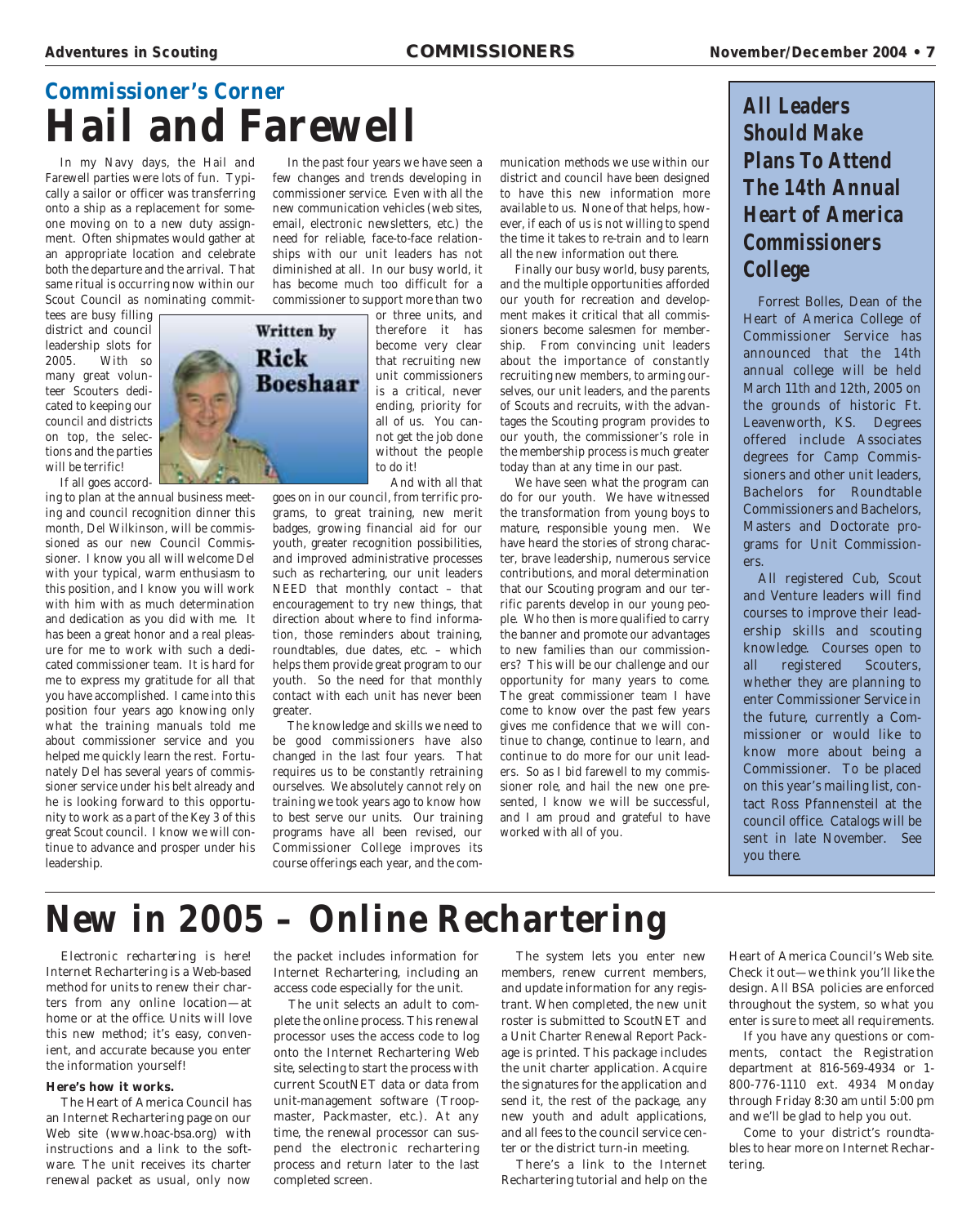# **Guide to Safe Scouting**

### **A Unit Leader's Guide For Current Policies and Procedures To Safe Activities**

*The purpose of the Guide to Safe Scouting is to prepare adult leaders to conduct Scouting activities in a safe and prudent manner. The policies and guidelines have been established because of the real need to protect members from known hazards that have been identified through eighty-plus years of experience. Limitations on certain activities should not be viewed as stumbling blocks; rather, policies and guilelines are best described as stepping-stones toward safe and enjoyable adventures.*

*Unit leaders should be aware of state or local government regulations that supersede Boy Scouts of America policies and guidelines.*

*When considering activities not specifically addressed in Scouting literature, activity planners should evaluate the benefit to the Scouting program versus the risk of injury. The benefit side includes the question: "Does this activity further the aims and methods of Scouting?"*

### **Scouting Safety Begins with Leadership**

Because the majority of Scout injuries and accidents occur during unit events, Health and Safety has developed a video and training course intended to heighten troop, pack, and crew leaders' awareness of safety and risk management issues. Contact your local council service center or your district or council training chairman to get the date, time, and place of the next Scouting Safety Begins With Leadership course.

Donald Smith, a risk management committee member in the Patriot's Path Council, created a PowerPoint slide presentation, SafeScout, that can be used with the video or as a shorter stand-alone presentation for roundtable discussions. Get a copy of the slide show by calling or e-mailing Risk Management at 972-580-2228; vsavoy@netbsa.org. Let us know if you prefer disk or e-mail as the mode of delivery.

### **BSA Rules and Policies**

**Bold type** throughout the *Guide to Safety Scouting* denotes BSA rules and policies

### **Viewing the online** Guide

The Guide to Safe Scouting is available here in two formats:

- One for reading on-line this version is divided into chapters and includes a search engine.
- Another for reading off-line the entire publication is presented in a single interface to facilitate print-out.

A bound hard-copy version (BSA Supply # 34416D) is also available. To obtain a copy, contact your District Executive. Refer to the Who's Who of HOAC listing for a direct line number for your District.

# **The Sweet 16 of Scouting**

All Scouting activities should take into account 16 safety points, which embody good judgment and common sense. These are known as the Sweet 16 of BSA Safety.

- **1.** Qualified Supervision. Every BSA activity should be supervised by a conscientious adult who understands and knowingly accepts responsibility for the well-being and safety of the youth in his or her care. The supervisor should be sufficiently trained, experienced, and skilled in the activity to be confident of his or her ability to lead and teach the necessary skills and respond effectively in the event of an emergency.
- **2.** Physical Fitness. For each youth participant in any potentially strenuous activity, the supervisor receives a complete health history from a healthcare professional, parent, or guardian. The supervisor should adjust all supervision, discipline, and protection to anticipate potential risks associated with individual health conditions.
- **3.** Buddy System. The long history of the "buddy system" in Scouting has shown that it is always best to have at least one other person with you and aware at all times of your circumstances.
- **4.** Safe Area or Course. A key part of the supervisor's responsibility is to know the area or course for the activity and to determine that it is well-suited and free of hazards.
- **5.** Equipment Selection and Maintenance. The equipment used in any activity should be selected to suit the participants and the activity and to include appropriate safety and program features. The supervisor should check equipment to determine that it is in good condition for the activity and to make sure it is properly maintained while in use.
- **6.** Personal Safety Equipment. A supervisor must assure that every participant has and uses the appropriate personal safety equipment.
- **7.** Safety Procedures and Policies. Common sense procedures and standards can greatly reduce any risk. These should be known and appreciated by all participants, and the supervisor must assure compliance.
- **8.** Skill Level Limits. Every activity has a minimum skill level, and the supervisor must identify and recognize this level and be sure participants are not put at risk by attempting any activity beyond their abilities.
- **9.** Weather Check. The risks of many outdoor activities vary substantially with weather conditions. Potential weather hazards and appropriate responses should be understood and anticipated.
- **10.** Planning. Safe activities follow a plan that has been conscientiously developed by the experienced supervisor or other competent source.
- **11.** Communications. The supervisor needs to be able to communicate effectively with participants as needed during the activity.
- **12.** Permits and Notices. BSA tour permits, council office registration, government or landowner authorization and similar formalities are the supervisor's responsibility when such are required.
- **13.** First Aid Resources. The supervisor should determine what first aid supplies to include among the activity equipment. The level of first aid training and skill appropriate for the activity should also be considered.
- 14. Applicable Laws. BSA safety policies generally parallel or go beyond legal mandates, but the supervisor should confirm and assure compliance with all applicable regulations or statutes.
- 15. CPR Resource. BSA strongly recommends that a person (preferably an adult) trained in CPR be part of the leadership for any BSA program.
- **16.** Discipline. No supervisor is effective if he or she cannot control the activity and individual participants. Youth must respect their leaders and follow their directions.

For more detailed information on the Sweet 16 of BSA Safety, consult your copy of the Guide to Safe Scouting.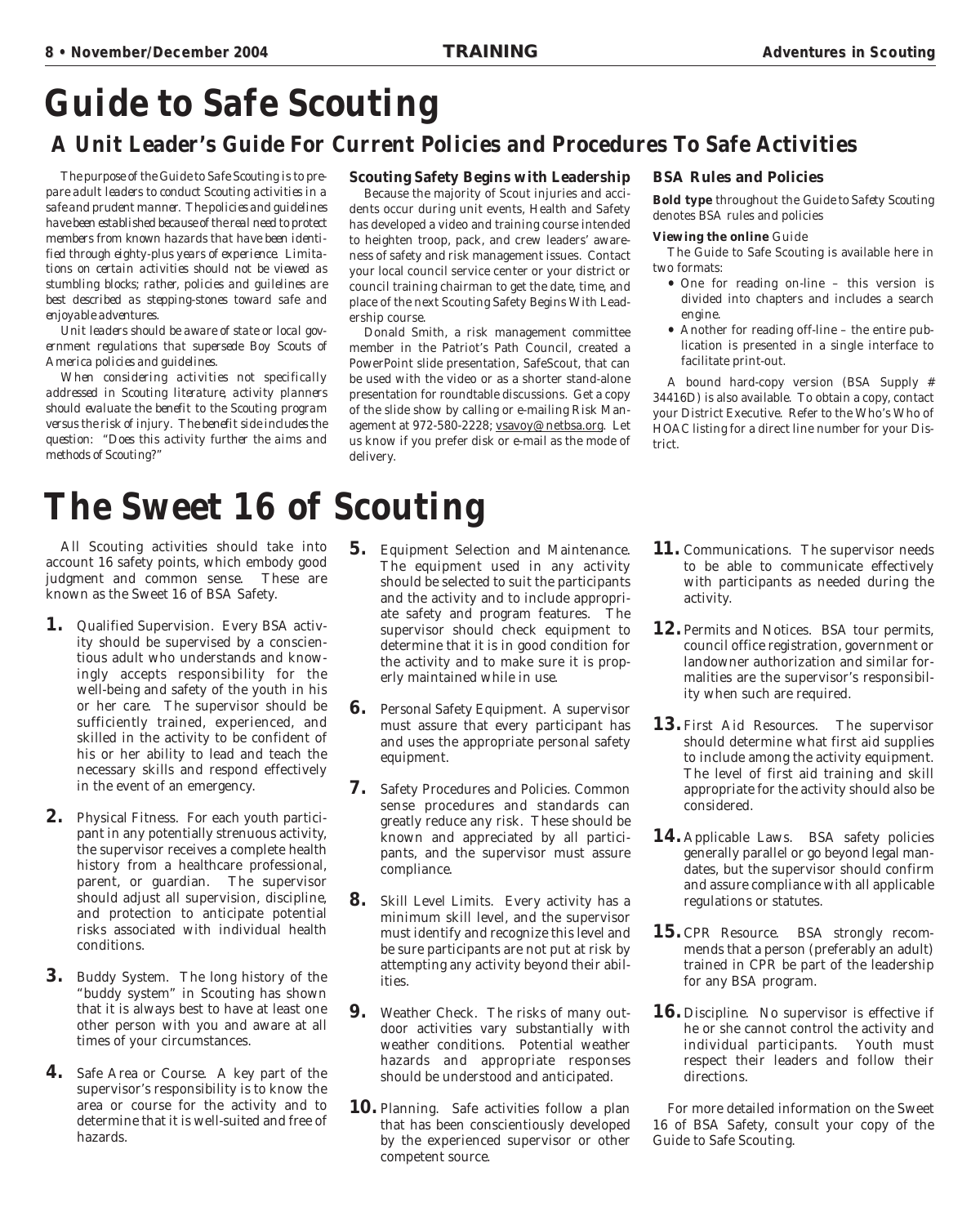## **2005 Summer Camp Fee Schedule 2005 Camp Sessions**

**BOY SCOUT CAMP**

**Payment Schedule:** \$40.00 deposit is due with each reservation for Scouts and Full Time Leaders at the camp draw. 1/2 of Balance due by Wednesday, February 23, 2005

**Final Payment due by Wednesday, April 27, 2005 with names of all campers**

### **In-Council Camp Fee Schedule**

| <b>BOY SCOUT CAMP FEES</b> | <b>BARTLE ON OR</b><br><b>BEFORE 04-27-05</b> | <b>BARTLE 04-28-05</b><br><b>OR AFTER</b> | <b>NAISH ON OR</b><br><b>BEFORE 04-27-05</b> | <b>NAISH 04-28-05</b><br>OR AFTER |  |  |
|----------------------------|-----------------------------------------------|-------------------------------------------|----------------------------------------------|-----------------------------------|--|--|
| Boy Scouts*                | \$230.00                                      | \$250.00                                  | \$165.00                                     | \$185.00                          |  |  |
| 1st Two Leaders            | \$135.00                                      | \$155.00                                  | \$100.00                                     | \$120.00                          |  |  |
| Additional FT Leaders      | \$230.00                                      | \$250.00                                  | \$165.00                                     | \$185.00                          |  |  |
| Part Time Leaders**        | \$30.00 per day                               | \$35.00 per day                           | \$30.00 per day                              | \$35.00 per day                   |  |  |

### **Out of Council Camp Fee Schedule**

| <b>BOY SCOUT CAMP FEES</b>   | <b>BARTLE ON OR</b><br><b>BEFORE 04-27-05</b> | <b>BARTLE 04-28-05</b><br><b>OR AFTER</b> | NAISH ON OR<br><b>BEFORE 04-27-05</b> | <b>NAISH 04-28-05</b><br><b>OR AFTER</b> |
|------------------------------|-----------------------------------------------|-------------------------------------------|---------------------------------------|------------------------------------------|
| Boy Scouts*                  | \$255.00                                      | \$275.00                                  | \$165.00                              | \$185.00                                 |
| 1st Two Leaders              | \$160.00                                      | \$180.00                                  | \$100.00                              | \$120.00                                 |
| <b>Additional FT Leaders</b> | \$255.00                                      | \$275.00                                  | \$165.00                              | \$185.00                                 |
| Part Time Leaders**          | \$35.00 per day                               | \$40.00 per day                           | \$30.00 per day                       | \$35.00 per day                          |

\*There are no part-time Scouts at camp.

\*\*Part Time Leaders CANNOT combine to share a full time slot.

\$10 of each Part Time Leader day fee is non refundable \$40 of each Scout and Full Time Leader fee is non refundable

**WEBELOS RESIDENT CAMP — Payment Schedule:**

\$30.00 deposit is due with each reservation for Webelos and Full Time Leaders at the camp draw **Payment Schedule: Final Payment due by Wednesday, May 4, 2005**

| <b>WEBELOS CAMP FEES</b> | <b>ON OR BEFORE 05-04-05</b> | 05-05-05 OR AFTER |
|--------------------------|------------------------------|-------------------|
| Webelos*                 | \$90.00                      | \$105.00          |
| <b>Full Time Leaders</b> | \$90.00                      | \$105.00          |
| Part Time Leaders**      | \$30.00 per day              | \$35.00 per day   |

\*There are no part-time Webelos at camp.

\*\*Part Time Leaders CANNOT combine to share a full time slot.

\$30.00 of each reservation for Webelos and Full Time Leaders is non refundable \$10 of each Part Time Leader day will be non refundable

### **BEAR RESIDENT CAMP**

This camp is a one-on-one camping experience. There must be a adult/guardian for every Scout attending. **Payment due at the camp draw on Wednesday, April 20, 2005**

| <b>BEAR CAMP FEES</b> | <b>ON OR BEFORE 05-11-05</b> | 05-12-05 OR AFTER |
|-----------------------|------------------------------|-------------------|
| Bears*                | \$45.00                      | \$60.00           |
| Leaders               | \$45.00                      | \$60.00           |

\*There are no part-time Bears or leaders at this camp.

\$20.00 of each reservation for Bears and adults/guardians will be non refundable

### **CUB SCOUT DAY CAMP FEES Payment due by Wednesday, May 11, 2005**

| DAY CAMP FEES                                    | <b>ON OR BEFORE 05-11-05</b> | 05-12-05 OR AFTER |
|--------------------------------------------------|------------------------------|-------------------|
| Cub Scout*                                       | \$45.00                      | \$60.00           |
| *There are no part-time Cub Scouts at this camp. |                              |                   |

\$20.00 of each reservation for Scouts will be non refundable

### **ROTARY SCOUT CAMP**

**Payment due by Wednesday, May 18, 2005**

| ROTARY FEES | <b>ON OR BEFORE 05-18-05</b> | 05-19-05 OR AFTER |
|-------------|------------------------------|-------------------|
| Boy Scouts* | \$130.00                     | \$155.00          |
|             |                              |                   |

\*There are no part-time Scouts at this camp.

\$30.00 of each reservation for Scouts will be non refundable

**VENTURE BLAST Payment due by Wednesday, May 4, 2005**

| <b>VENTURE BLAST FEES</b> | <b>ON OR BEFORE 07-20-05</b> | 07-21-05 OR AFTER |
|---------------------------|------------------------------|-------------------|
| Scout*                    | \$85.00                      | \$100.00          |
| Leader                    | \$50.00                      | \$65.00           |

\*There are no part-time Scouts at this camp.

\$40.00 of each reservation for Scouts will be non refundable

| <b>Session</b>                                            | <b>Dates</b>                     | <b>Session</b>                                                 | <b>Dates</b>                                          |
|-----------------------------------------------------------|----------------------------------|----------------------------------------------------------------|-------------------------------------------------------|
| THEODORE NAISH SCOUT RESERVATION<br><b>BOY SCOUT CAMP</b> |                                  | <b>H ROE BARTLE SCOUT RESERVATION</b><br><b>BOY SCOUT CAMP</b> |                                                       |
| <b>Staff Week</b>                                         | June $5 - 10$ , 2005             | <b>Staff Week</b>                                              | June 4 - 10, 2005                                     |
| 1                                                         | June 12 - 18, 2005               | <b>MOS Tribal</b>                                              |                                                       |
| 2                                                         | June $19 - 25$ , 2005            | Gathering                                                      | June 11, 2005                                         |
| 3                                                         | June 26 - July 2, 2005           | 1                                                              | June 13 - 22, 2005                                    |
|                                                           | THEODORE NAISH SCOUT RESERVATION | 2                                                              | June 23 - July 2, 2005                                |
|                                                           | <b>WEBELOS CAMP</b>              | 3                                                              | July 3 - 12, 2005                                     |
| 1                                                         | July $3 - 5$ , 2005              | 4                                                              | July 13 - 22, 2005                                    |
| $\overline{2}$                                            | July $7 - 9$ , 2005              | 5                                                              | July 23 - August 1, 2005                              |
| 3                                                         | July 10 - 12, 2005               | 6                                                              | August 2 - 11, 2005                                   |
| 4                                                         | July 14 - 16, 2005               |                                                                | THEODORE NAISH CUB WORLD<br><b>BEAR RESIDENT CAMP</b> |
| 5                                                         | July 17 - 19, 2005               | 1                                                              | July 9 - 10, 2005                                     |
| 6                                                         | July 21 - 23, 2005               | $\overline{2}$                                                 | July 11 - 12, 2005                                    |
| 7                                                         | July 24 - 26, 2005               | 3                                                              | July 16 - 17, 2005                                    |
| 8                                                         | July 28 - 30, 2005               |                                                                |                                                       |
| 9                                                         | July 31 - August 2, 2005         | 4                                                              | July 18 - 19, 2005                                    |
| 10                                                        | August $4 - 6$ , 2005            | 5                                                              | July 23 - 24, 2005                                    |
| 11                                                        | August 7 - 9, 2005               | 6                                                              | July 25 - 26, 2005                                    |
| 12                                                        | August 11 - 13, 2005             | $\overline{1}$                                                 | July 30 - 31, 2005                                    |
|                                                           |                                  | 8                                                              | August 1 - 2, 2005                                    |
|                                                           |                                  | 9                                                              | August 6 - 7, 2005                                    |
|                                                           |                                  | 10                                                             | August 8 - 9, 2005                                    |

### **CUB SCOUT DAY CAMP SESSIONS**

Big Muddy: (To Be Announced) Blue Elk: (To Be Announced) Kaw: (To Be Announced) Lone Bear: (To Be Announced) North Star: June 6 – 9, 2005 Northern Tier: JUNE 13 – 17, 2005 Pelathe: (To Be Announced) Pioneer Trails: June 13 – 16, 2005 Red-Tailed Hawk: June 13 – 17, 2005 Thunderbird: June 20 – 24, 2005 Trailhead: June 20 – 23, 2005 Trails West: (To Be Announced) Twin Rivers: June 6 – 9, 2005 LOCATIONS FOR DAY CAMPS WILL BE ANNOUNCED LATER

### **BOY SCOUT ROTARY CAMP**

June 27 – July 1, 2005 at Rotary Youth Camp in Lee's Summit

### **VENTURE CAMP**

May 31 – June 3, 2005 at H Roe Bartle Scout Reservation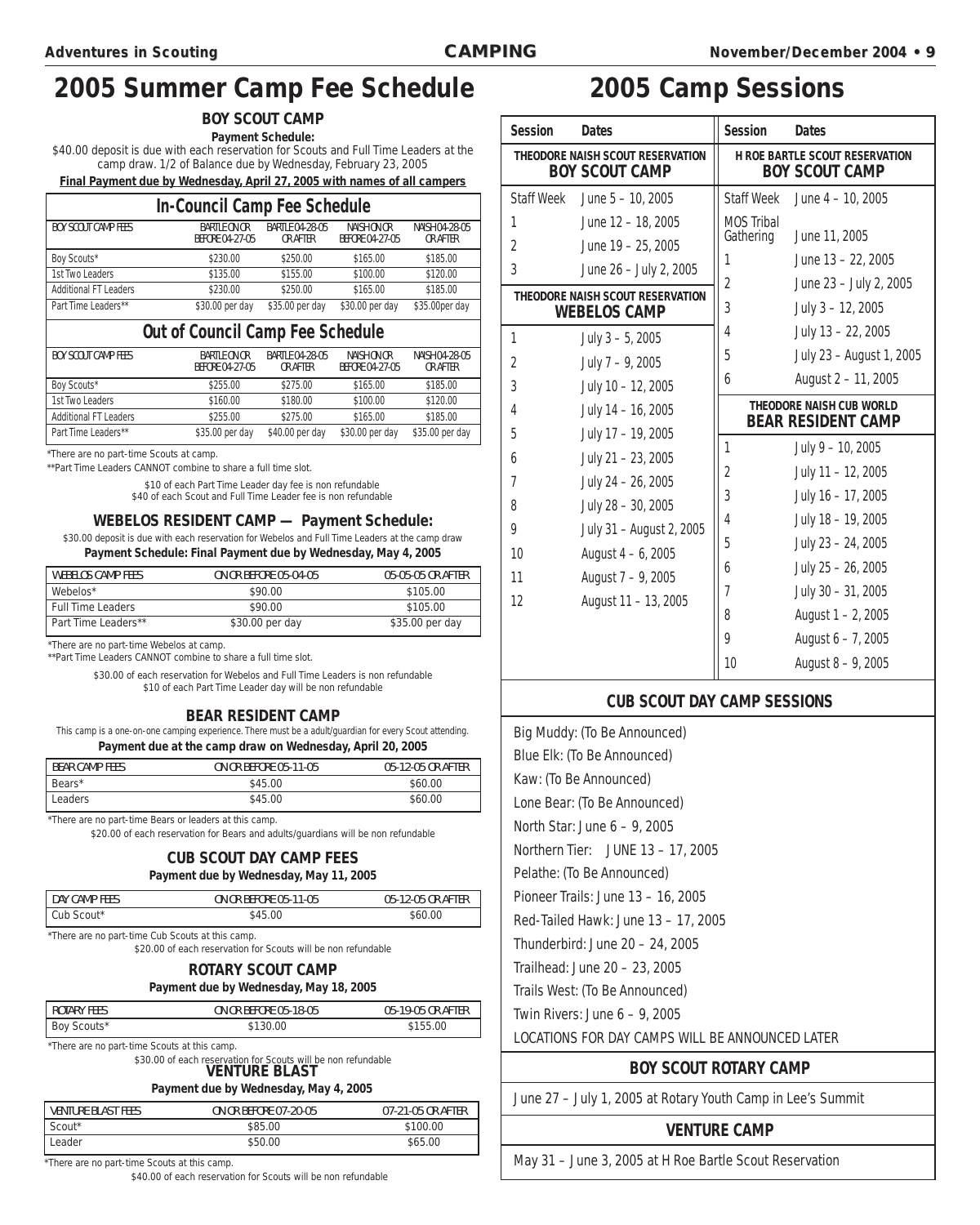

### **Congratulations!**

The HOAC Annual Business Meeting and Recognition Dinner will also be the stage for the presentation of the Silver Beaver award to several very deserving volunteers throughout the council, including Tom Lanio and Dr. Norman Smith, Jr. from the Internationally Famous North Star District. The Silver Beaver Award is the highest honor a council can bestow upon a volunteer. This award is given by the National Court of Honor for distinguished service to youth within a council's service area.

The following Scouters were awarded the Scouter of the Month for outstanding service to the District:

**Jeff Tyler** of Troop 395 (August) **John Dickerson** of Troop 247 (September)

Congratulations and thank you for all you do for the Scouts of your units, your North Star District, and your Council!!

OA Chapter Meeting **6** Cub Leader POW WOW

**20** Merit Badge College

Vivion

# **Upcoming Training**

**Monthly Training Opportunities** at each month's Roundtable include Youth Protection, New Leader Essentials and Merit Badge Counselor Training. Don't forget the Youth Protection and Fast Start training that can be done on-line. **Cub Scout Leader Training is scheduled as follows:**

- Cub Leader Pow Wow; HOAC – wide training. Choose your own courses. Truman High School, Independence.
- Jan. 22, Complete Training - Youth Protection, Fast Start, New Leader Essentials and Leader Specific Training, 8:00 a.m., Park Hill Christian Church, 6601 NW 72nd. Contact **Fred Hack** at 452-3036 for more information.

**North Star Events**

**November 4** District Roundtable, 7:30 p.m., Hillside Christian Church, 900 NE Vivion Youth Protection / Merit Badge Counselor / New Leader, Essentials Training.

**9** District Committee Meeting, 7:30 p.m., North Cross United Methodist, Church, 1321 NE Vivion **11** Commissioner Staff Meeting, 7:30 p.m., St. Luke Presbyterian Church, 4301 NE Vivion **13** District Den Chief Training, 8:30 a.m., Park Hill Christian Church, 6601 NW 72nd St.

**December 2** District Roundtable, 7:30 p.m., Hillside Christian Church, 900 NE Vivion Youth Protection / Merit Badge Counselor / New Leader, Essentials

**9** Re-Charter Kick-off/Commissioner Staff Meeting, 7:30 p.m., St. Luke Presbyterian Church, 4301 NE

**14** District Committee Meeting, 7:30 p.m., North Cross United Methodist Church, 1321 NE Vivion

Training. OA Chapter Meeting

This year's Fall Camporee was held at the Kelsey Short Youth Camp at Smithville

- 
- 

### **Fall Camporee**

soon how your unit can help the year-round project called Scouting for Food. Units will be encouraged to gather food, other items as well as monetary donations from

the public throughout the year for local pantries, which serve the needy throughout the year.

*Remember, people who need help are hungry all year.*

Please contact **John Burwell** at 891-6499 for more information or to help with this year's campaign at the District level.

### **District Awards**

It was recently announced that there would be some additional awards that will recognize outstanding units and individuals in the Internationally Famous North Star District this coming year. Awards for the Outstanding Pack, Outstanding Troop and the Outstanding Crew of the Year will be presented at the District Dinner in January 2005. Also, the H. Virgil Bower Scoutmaster Award will be expanded and called the H. Virgil Bower Unit Leader Award. These are in addition to the District Award of Merit individual awards.

Nomination Forms for all of the Awards will be available soon and will be due to the Council Service Center by December 1, 2004, for the presentations at the District Dinner, which is slated for January 29.

### **Friends of Scouting**

Your units will be contacted soon to schedule your Friends of Scouting (FOS) presentations in the near future. Let's welcome Dr. Robert Morrison as head of the Family FOS campaign and please help to make this coming FOS season a success. One of the goals is to have all unit presentations scheduled by December 31st. The dollars you contribute help deliver the program to as many Scouts as possible.

### **Cub Scout Day Camp**

Plans are being made now for the "Diamonds in the Rough" Cub Scout Day Camp in June. New Tigers (going into 1st Grade), Wolves (2nd), Bears (3rd) and Webelos (4th & 5th) are all welcome to participate in field sports (BB gun shooting, archery and more), scouting skills (such as cooking, compass work and more), crafts and games. This will include a celebra-

tion of the 75th Anniversary of Cub Scouting and will give the Cubs an opportunity to earn advancement and some special awards while they are having FUN!

Your Day Camp Director is Jeff Tyler (816-505-2015; jstyler@kc.rr.com); Program Director is Jill Cook (816- 468-9232; jillc@kc.rr.com) and your Staff Advisor is District Executive **Jon Geiger** (816-569-4932;  $j$ geiger@bsamail.org). Please contact any of them if you have questions or if you would like to serve on staff.

### **Membership and Recruiting**

We should be wrapping up a great fall recruiting season – but there is always room for more new Scouts to enjoy the program. The great Unit Leaders and superb Commissioner Staff in the Internationally Famous North Star District are meeting the challenges of having the largest goals for new Cubs, Boys Scouts and Venturers in the Heart of America Council. Let's 'do our best' to meet our goals and make the program available to as many boys as possible.

If you have any questions, please contact your unit commissioner, your professional staff or Membership Chair, **Brian Blake** (evenings at 746-6797).

### **2004 North Star District Committee**

**District Chairman** Tom Lenz . . . . . . . . . . . . . . . . . . . . . 816-426-2408 **District Commissioner** Advancement Camping **FOS Family Membership Public Relations Relationship Special Needs Youth Protection District Director Senior District Executive** 

```
District Executive
```

| District Chairman                |                                  |                     |
|----------------------------------|----------------------------------|---------------------|
| <b>District Commissioner</b>     | Russ Downing 816-587-2025        |                     |
| Activities                       | John Burwell 816-891-6499        |                     |
| Advancement                      | John McBurney 816-781-6923       |                     |
| Camping                          |                                  |                     |
| <b>FOS</b>                       | Michael Short 816-587-5170       |                     |
| <b>FOS Family</b>                | Dr. Robert Morrison 816-741-5348 |                     |
| Membership                       | Brian Blake 816-746-6797         |                     |
| NESA                             | Bob Whitaker 816-455-0021        |                     |
| <b>Public Relations</b>          |                                  |                     |
| Relationship                     |                                  |                     |
| <b>Special Needs</b>             | Colleen Chapman 816-453-0680     |                     |
| <b>Training</b>                  | Richard Martin 816-781-9557      |                     |
| <b>Youth Protection</b>          |                                  |                     |
| <b>District Director</b>         |                                  |                     |
|                                  |                                  | jscott@bsamail.org  |
| <b>Senior District Executive</b> | Matt Specht 816-569-4966         |                     |
|                                  |                                  | mspecht@bsamail.org |
| <b>District Executive</b>        | Jonathan Geiger 816-569-4932     |                     |
|                                  |                                  | jgeiger@bsamail.org |

Lake on October 15th, 16th, and 17th and was a huge success. Webelos and Boy Scouts had a variety of events this year. Thanks to Jeff Goertz for heading up

this important event.

**Scouting for Food** You will be finding out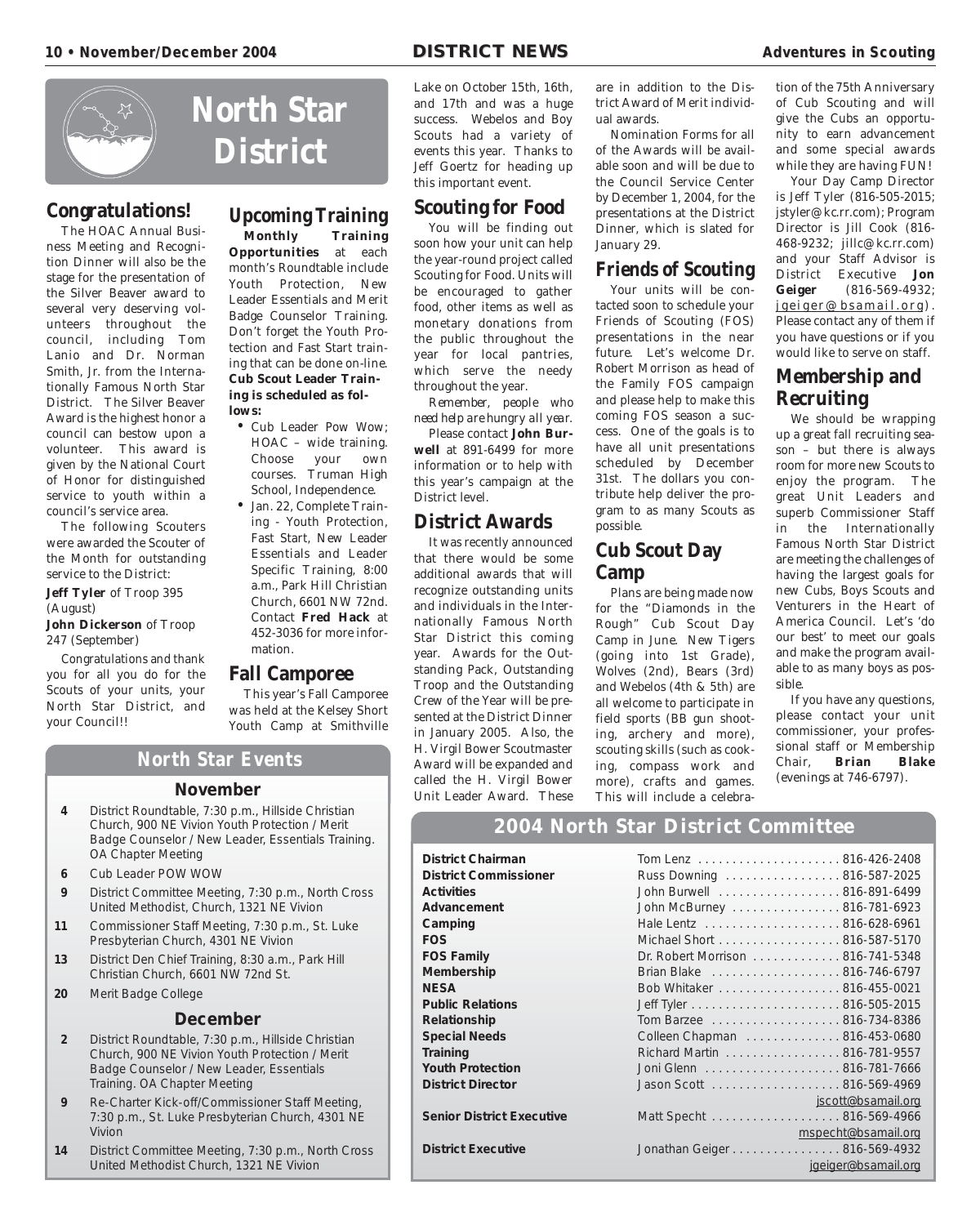

### **2003 Quality District**

### **Personnel News**

The Kaw district would like to thank Marvin Clay for his years of service to Scouting and wish him and his family well as he moves on to other opportunities outside of Scouting.

If you need help and were working with Marvin please contact Charles or Dusty and they would be happy to assist you. 816-942-9333

### **Attention Cubmasters!**

If you have not turned in or paid for the new boys who have signed up, they are not Cub Scouts. Please

process the new Boys when they sign up. They came to you to join Cub Scouts and until you turn in the applications and money they are not Scouts.

### **Commissioner**

The Kaw District held a Commissioner recruitment event and enrolled 10 new Commissioners. We will be training and assigning them their units soon. If you missed the commissioner event and are interested in learning about the fasting growing committee in Kaw District Please contact **Susan Rodgers** 913- 682-1000 or **Dusty Boatright** 816-569-4967 and



• Home Loans • Commercial Loans • Consumer Loans

816-554-7000



**FDIC** 

301 S.E. Main . Lee's Summit www.first-community-bank.com

they will be happy to talk to you about our Commissioners and the great work they do for Scouting.

### **2005 Friends of Scouting Presentations 100% Participation**



100 % unit participation is the goal for the Kaw District Family Friends of Scouting campaign. This would be the first time that a district had 100% participation in the Family FOS in the council history. The presentation is fun and fast and it gives our families of scouts an opportunity to help support Scouting in a special way.

Please reserve about 10 minutes at your Blue and Gold or Court of Honor to watch the presentation. After you have seen it you will be glad you did. Finally, I think we can raise more money and have more units participated than any other district, what do you think? Can we do it? **YES we can.** Call Rick Lockwood 913- 6842980 or **Dusty Boatright** 816-569-4967 to reserve your spot.

### **District Dinner**

Reserve this Date Satur-

day, January 22nd for the Kaw District Dinner. We are going to recognize the outstanding accomplishments of our districts adult leaders and have some fun along the way. Look in your unit mailboxes at Round Table for your Dinner flyer. We have Great things planed any we want you to be a part of it. Contact **Sharon Thebo** 913- 287-2278 for more info.

### **Adventur Adventures in Scouting es in Scouting DISTRICT NEWS DISTRICT NEWS November/December 2004 November/December 2004• 11**

### **Webelos Lock-IN**

November 20th, 2004 at the Turner Recreation Center 813 S 55th St. Kansas City, KS. The Webelos will work on Citizen, Showman, Readyman, Scientist and may other activity pins as well as movies, food and games. There is limited space, so sign up early to secure your spot. For more info please contact **Ray Thebo** at 913-287-2278.

### **Kaw Events**

### **November**

- **4** Roundtable/OA Chapter Meeting 7:00 p.m. Clark Middle School, 302 N. Bluegrass, Bonner Springs, KS
- **16** District Committee/Commissioner Meeting 7:00 p.m. BPU Human Resources, 300 N. 65th St., Kansas City, KS
- **19-20** Popcorn Distribution Harte Hanks Warehouse in Shawnee KS

### **December**

- **2** Roundtable/OA Chapter Meeting 7:00 p.m. Clark Middle School, 302 N. Bluegrass, Bonner Springs, KS
- **9** District Committee/Commissioner Meeting 7:00 p.m. BPU Human Resources, 300 N. 65th St., Kansas City, KS

### **January**

- **6** Roundtable/OA Chapter Meeting 7:00 p.m. Clark Middle School, 302 N. Bluegrass, Bonner Springs, KS
- **13** District Committee/Commissioner Meeting 7:00 p.m. BPU Human Resources, 300 N. 65th St., Kansas City, KS
- **22** Annual Recognition Dinner

### **Kaw 2004 District Committee**

**District Chairman** Doug Spangler . . . . . . . . . . . . . . . . . 913-441-3707 **District Commissioner** Susan Rodgers . . . . . . . . . . . . . . . 913-351-1470 **Cub Scout Round Table** Sharon Thebo . . . . . . . . . . . . . . . . . 913-287-2278 **Boy Scout Round Table** Shawn Mullen . . . . . . . . . . . . . . . . . 913 651-4550 District Training Chair **Greg Carpenter . . . . . . . . . . . . . . . 816-769-7975 Boy Scout Training Chair** Rick Lockwood . . . . . . . . . . . . . . . 913-785-3555 **Youth Protection Training Mancy Henre ..................... 913-369-3736 Membership Chair Dan Hammond . . . . . . . . . . . . . . . . 913-651-4885 Activities Chair** Bob Sixta . . . . . . . . . . . . . . . . . . . . . 913-895-5730 Advancement Chair **Sharlet Untereiner** . . . . . . . . . . . . . . 913-651-3436 **Camping Chair** Mike Henre . . . . . . . . . . . . . . . . . . 913-369.3736 **Relationships Chair** Ray Thebo . . . . . . . . . . . . . . . . . . 913-287-2278 **District Director** Charles Vonderheid . . . . . . . . . . . . . 816-569-4949 cvonderh@bsamail.org **Sr. District Executive** Dusty Boatright . . . . . . . . . . . . . . . . 816-569-4967 dboatrig@bsamail.org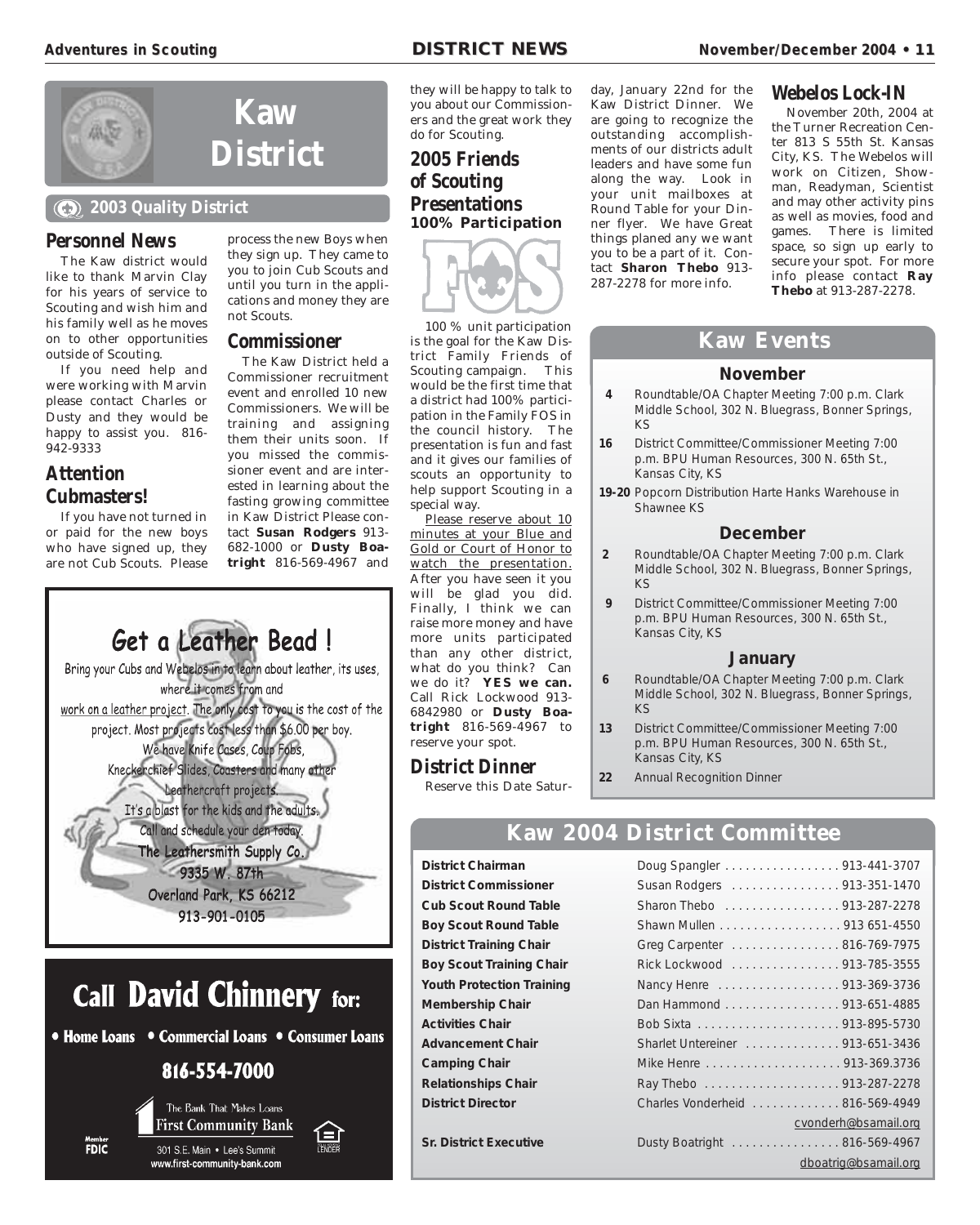

### **Unique Eagle Project!**

Marcus Helm of troop 318 in Lexington recently completed a unique Eagle Scout service project that will truly help those less fortunate for years to come. Marcus constructed and donated 10 "activity boards" to Rodgers Health Adult Day Care Center in Kansas City. The activity boards that Marcus constructed will help stroke survivors and patients with Alzheimer Disease improve their motor skills. Similar activity boards would have cost the Rogers center \$125.00 each but the construction of 10 boards under the leadership of Marcus only cost \$51.02. Markus worked over 30 hours to complete his project.

### **Big Muddy District Annual Business Meeting**

This year's annual business meeting / elections will be held in place of the regular scheduled November district committee meeting on November 4, 2004. Nomina-



tions will be accepted from September 9th thru October 7th 2004. Nominations must be submitted in writing to Thomas Hodson, Big Muddy District Nominating Chair. Nominations may be hand delivered or mailed to Tom Hodson, P.O. box 375 Wellington, MO 64097. Tom can be reached Monday thru Friday 9 a.m. – 5 p.m. at 816- 240-8472. Attention COR'S!!! Don't forget that you have a vote on of the district committee, make sure to attend the election on November 4th!

### **Big Mudy Fall "Pioneer" Camporee '04**

Troop 611 of the Lexington Moose Lodge has prepared an exciting fall camporee for the district this year! The camporee will be held on October 8, 9, &10 at Odessa Hills Campground located about one mile north of Odessa on route 131 (same location as last years Cub Scout Day Camp). Camping will be available on Friday and Saturday night both, the program will conclude on Saturday. The camporee will have a theme of pioneers traveling west. Among the events scheduled, there will be a "land rush wagon race," black powder gun shooting, and a host of other pioneer activities. Fees for the camporee are tentativly set at \$2 per night to pay for use of the facilities. Webelos are welcome and encouraged to attend and participate in the fun. There will be activities that your troop will have to prepare for so if you missed the September roundtable make sure to attend in October for more information or contact **Donita Cochran** at 660-259- 2492 or **Bob Brooks** at 660- 259-6278.

### **Big Muddy Events**

### **November**

- **2** District Roundtable; First United Methodist Church, Lexington 7:30 p.m.
- **4** District Committee Meeting; Sprint Warehouse, Richmond 7:30 p.m.
- **10** District Commissioner's Meeting; Martens' Home, Richmond 7:30 p.m.

### **December**

- **2** District Committee Meeting
- **7** Roundtable
- **14** District Commissioner's Meeting

### **Fall Recruitment**

Don't forget that all new boy applications are due at this month's roundtable in order to receive you free Kansas City Chiefs t-shirts!

Make sure not to miss out on this program; get them in as soon as possible. If you have questions about the registration issues or the t-shirt program, contact **Grant Dealy** at 816-569-4956

### **Big Muddy 2004 District Committee**

| <b>District Chair</b>        | Victor Geiger 660-259-4708  |  |
|------------------------------|-----------------------------|--|
| <b>District Vice Chair</b>   | Louis Mautino 660-259-2736  |  |
| <b>District Commissioner</b> | Larry Maxwell 816-776-6003  |  |
| Training                     | Mary Martens 816-470-1939   |  |
| <b>Boy Scout Training</b>    |                             |  |
| <b>Membership</b>            | Mac Rogers 816-470-3030     |  |
| <b>Nominations</b>           | Tom Hodoson 816-470-8453    |  |
| <b>Relationships</b>         | Keith Dorsch 816-217-7951   |  |
| <b>Activities</b>            | Kyle Kolkmeyer 816-838-2466 |  |
| <b>Webelos Transition</b>    | Donita Cochran 660-259-2492 |  |
| <b>Friends of Scouting</b>   | Jim Winningham 660-259-4725 |  |
| Camping                      | Ed Gooseman 816-682-2008    |  |
| <b>Advancement</b>           | John Dickson 816-470-2337   |  |
| <b>District Executive</b>    |                             |  |
|                              |                             |  |



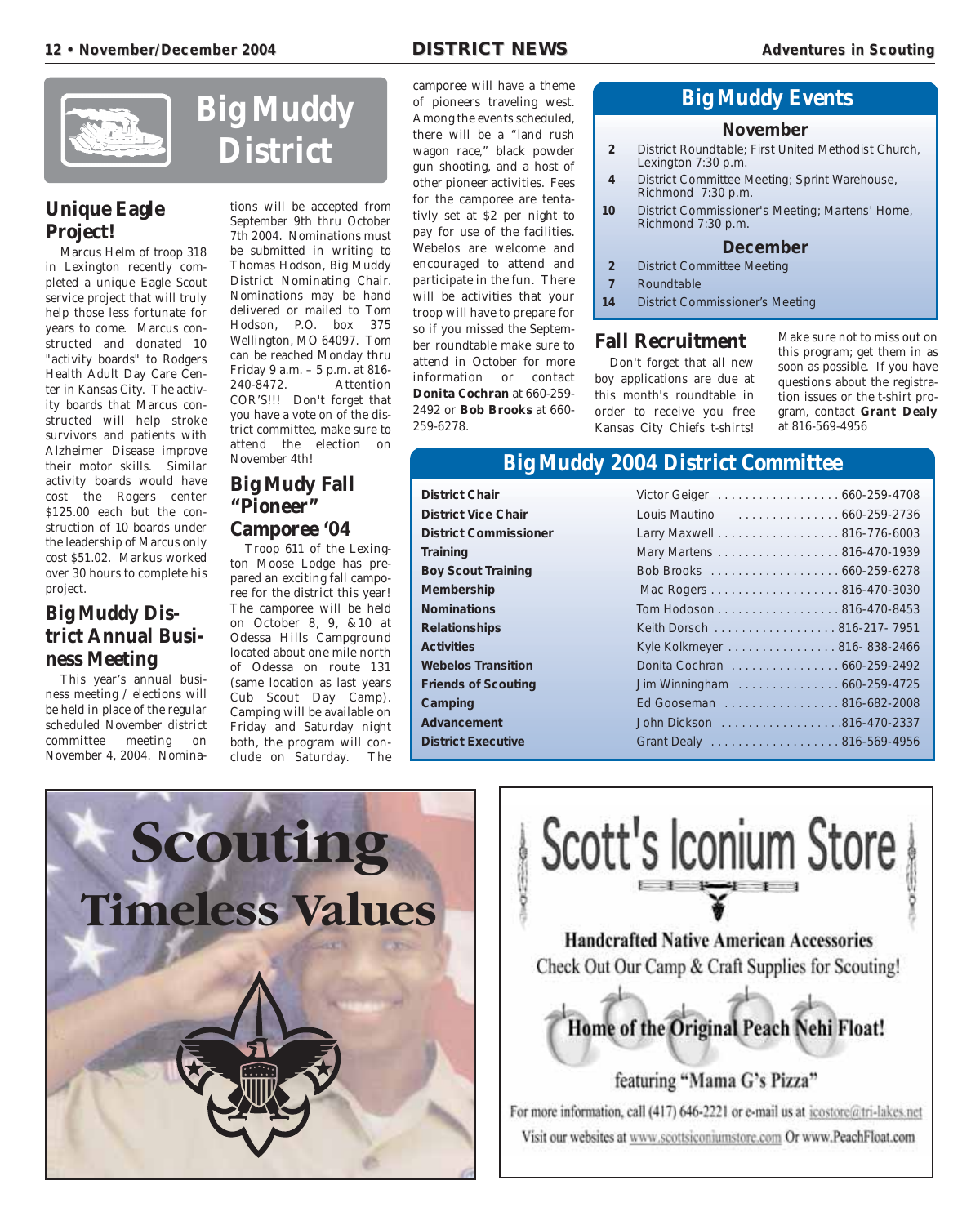

# **Thunderbird District**

### **2003 Quality District**

### **Training**

Many new leaders have been trained this fall so that units can have successful programs. Thank you to all of the leaders who had taken time out of their day so that they could learn how to have a quality program for the youth in their unit.

Training dates and locations for the spring are currently being set up. Be sure to look for registration forms at roundtable as well as on the council website for the upcoming trainings at www.hoacbsa.org.

If you have questions, contact David Riker at the council service center at 816-569-4974.

### **Internet Rechartering**

The days of having that tenpage print out in triplicate form and lining things out and scribbling all over the papers are gone. There will be training on Internet rechartering at the December roundtable. It would be a very good idea if your committee chairman or whoever is taking care of your rechartering this year were at this training.

### **Fall Recruitment**

Just because it is November does not mean that there aren't boys out there waiting to be asked to join scouting. It is never too late or too early to recruit scouts for your unit. The Thunderbird District is

recognition in 2004 and will need as much help as it can receive from the units in the district. If we all pull together and recruit as many cub scouts, boy scouts, and ventures as well as identify targets for new units to start, the better the chance of us making Quality District becomes. Another thing that happens is that units will hold onto applications until rechartering time. DO NOT DO THIS!! This leaves boys as well as adult leaders unregistered and causes more work for everyone. Get those applications in as soon as possible. Your district executives will be calling to see if your unit has any applications to turn in. They will gladly meet you somewhere if need be to help get those applications into the scout service center.

striving for Quality District

### **Fall Comporee**

This years fall camporee was held out at Richards Gebaur Memorial Airport. The weekend was full of fun things to do and to look at. Congratulations to Scott Dulle (camporee chairman) and his camporee committee for putting together a great camporee. Thank you to all that came out and helped to make this camporee a success. If you are interested in being on the committee for the camporee in 2005 contact David Riker at 816-569-4974. Meetings will start soon.

### **Thunderbird Klondike Derby**

The Klondike Derby will once again be held at Longview Lake Group Organized campground. Jim Salisbury is the chairman again and will make sure that there is fun and adventure for everyone. Look for registration packets at roundtable as well as on the website. Contact David Riker for more information at 816- 569-4974.

### **Friends of Scouting**

It is time to start thinking about setting your date for your Friends of Scouting Presentation. There already has been a unit or two have their presentation and are well on their way to achieving their free rank. The sooner you can have your presentation and reach your goals, the longer your unit will have the opportunity to receive free rank. The basic level will be going up from \$65 to \$70 and the family level will be going up from \$130 to \$140. As we all know, the price of scouting raises every so often and now is one of those times. Leo Berroteran will be the family chairman again for this year. Make sure to visit with him at roundtable or contact your district executive if you have questions. Let's send Leo out with a bang this year as he completes his last year as Family FOS Chairman.

### **Thunderbird Annual District Recognition Dinner**

The Thunderbird District Dinner will be held on January 22, 2005 at the Aldersgate United

Methodist Church in Lee's Summit, MO. Make sure to nominate someone whom you feel is deserving of being recognized within the district. Nomination forms will be available at Roundtable as well as on the council website at www.hoacbsa.org under the Thunderbird

Activities page. All nominations should be sent to the council office by the December roundtable at:

Heart of America Council Thunderbird District Awards Committee 10210 Holmes Rd Kansas City, MO 64131 Make sure to come and enjoy the fellowship as we recognize our outstanding volunteers in the Thunderbird District. Contact David Riker at 816-569- 4974 for more information.





### **Thunderbird Events**

### **November**

- **2** District Roundtable 7:30 pm Hickman Mills High School 9010 Old Santa Fe Rd. Kansas City, MO.
- **2** Youth Protection Training- 7pm, Merit Badge Counselor Orientation & O.A. Chpt. 5 Mtg. 7:30pm.
- **9** District Commissioner Meeting. Council Service Center – 7pm
- **11** District Committee Meeting. Council Service Center 7pm.

### **December**

- **7** District Roundtable 7:30 pm Hickman Mills High School 9010 Old Santa Fe Rd. Kansas City, MO.
- **7** Youth Protection Training- 7pm, Merit Badge Counselor Orientation & O.A. Chpt. 5 Mtg. 7:30pm.
- **7** Internet Recharter Training 7 pm.
- **9** District Committee Meeting. Council Service Center 7pm.
- **14** District Commissioner Meeting. Council Service Center – 7pm

### **January**

- **4** District Roundtable 7:30 pm Hickman Mills High School 9010 Old Santa Fe Rd. Kansas City, MO.
- **9** Youth Protection Training- 7pm, Merit Badge Counselor Orientation & O.A. Chpt. 5 Mtg. 7:30pm.
- **11** District Commissioner Meeting. Council Service Center – 7pm
- **13** District Commissioner Meeting. Council Service Center – 7pm
- **15** Klondike Derby- Longview Lake Group Organized **Campground**
- **22** Thunderbird District Dinner- 6pm Aldersgate United Methodist Church, Lee's Summit, MO

### **2004 Thunderbird District Committee Chairs**

| Chairman                      | David Frantze 816-691-3181     |              |
|-------------------------------|--------------------------------|--------------|
| Commissioner                  | Roger Mantony 816-537-4761     |              |
| Vice-Chairman Program         | Myrna Frost 816-936-5268       |              |
| <b>Vice-Chairman Support</b>  |                                |              |
| <b>Activities</b>             | Barbara Lalk 816-356-6963      |              |
| Advancement                   |                                |              |
| Camping                       | Larry Overfield 816-358-1022   |              |
| <b>Membership</b>             | Cindy Cone 816-318-0325        |              |
| <b>Special Needs</b>          | Barbara Shaffer 816-763-3226   |              |
| <b>Training</b>               | Kelsie Clark 816-430-5654      |              |
| <b>Relationships</b>          | Cindy Cone 816-318-0325        |              |
| <b>District Director</b>      | Roger Hoyt rbhoyt@bsamail.org  |              |
|                               |                                | 816-569-4946 |
| <b>Sr. District Executive</b> | David Riker driker@bsamail.org |              |
|                               |                                | 816-569-4974 |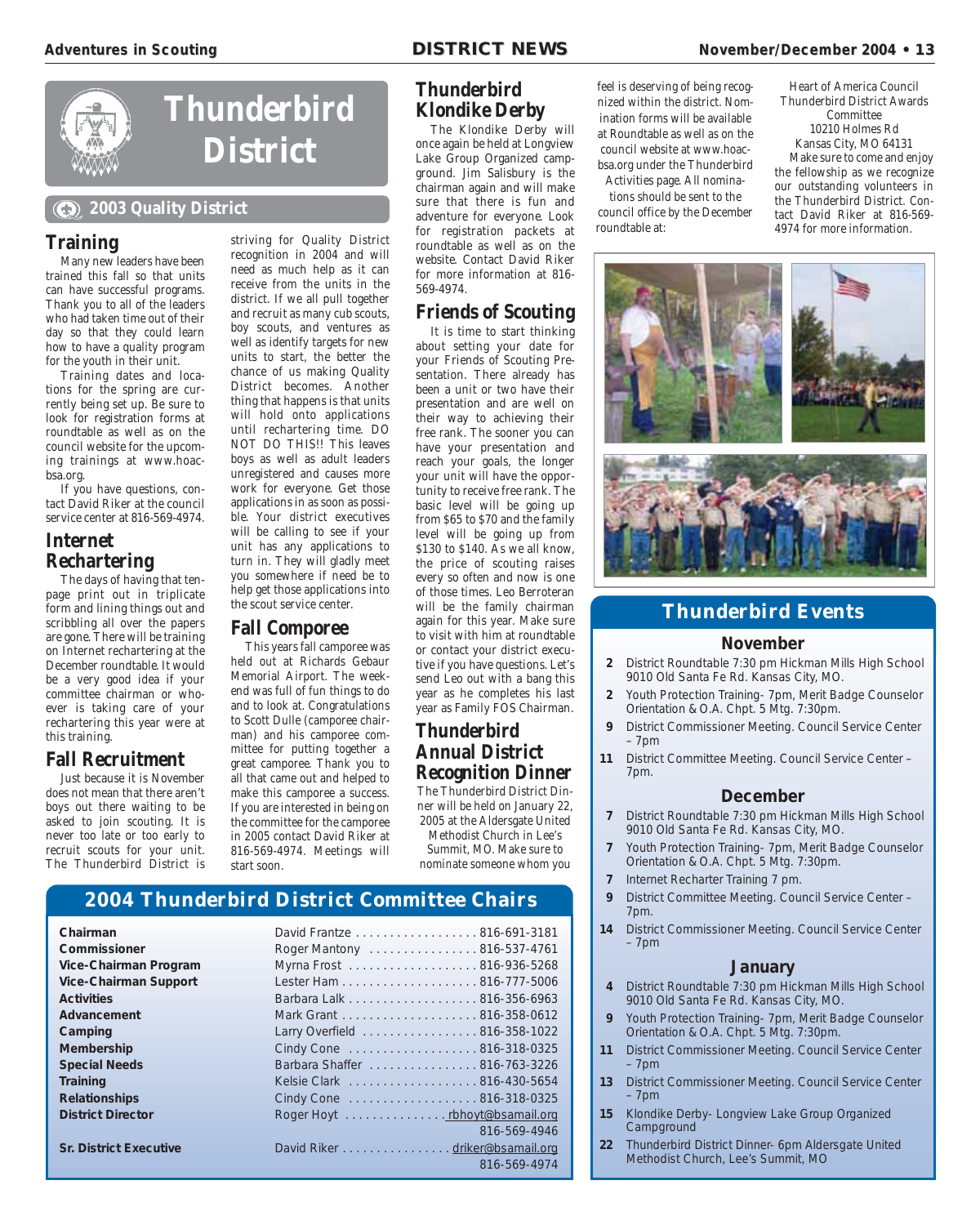

# **Trailhead District**

### **2003 Quality District**

### **2005 Friends of Scouting Campaign**



Please help continue to make scouting affordable and available to everyone. It is time to make sure that your unit is signed up for a Friends of Scouting presentation. If you have not already signed up your unit for this year, now is the time. Friends of Scouting presentations only take 5 minutes and should be scheduled for either your Troop Court of Honor or Pack Blue and Gold. You can either sign up at Roundtable or contact **Rob Gilkerson** at 816-569-4978, rgilkers@bsamail.org.

### **2004 District Awards Recognition Dinner**

Get ready to attend the 2004 Trailhead District Awards Dinner on Saturday, January 29, 2005 at Christ Episcopal Church (91st & Nall). Make sure you have marked your calendars. Everyone is invited and encouraged to attend this very important salute to our District's outstanding volunteers and programs.

This is also your reminder to submit all of the District Adult Outstanding Award Nominations and District Award of Merit Nominations by December 2nd. Do not assume that some one is already nominated; some of the best leaders never get nominated. Forms can be found on the Trailhead District Website at www.hoac-bsa.org/Trailhead.cfm.

### **Recharter**

In order to help prepare for recharter and to clean up the fall recruitment process we are asking that every Pack, Troop, and Crew submit a unit roster for checks. In order to make sure that everyone is properly registered the Membership Committee is asking that all units submit their roster to the Council Service Center. This is an important process that we do every fall. Thank you for you cooperation. You may use any of the following methods: **Fax: 816-942-8086**

**Email: rgilkers@bsamail.org Mail: Attn: Rob Gilkerson, 10210 Holmes Rd., Kansas City, MO 64131**

Or just stop by and drop off at the Service Center or Roundtable.

### **One-Plus Club**

Several units that have already achieved their goal, in order to join the One-Plus Club. Remember to achieve the honor a unit must end the year with one more youth registered than ended last year. Units that achieve this goal will be recognized and receive the award at the District Awards Recognition Dinner in January. Don't be discouraged there is still plenty of time to achieve your goal. Congratulations to the following One-Plus Club Members: **3333**, **3383**, **3472, 10**, **251**, **257**, **284**, **396**, **449**, **483**, **1117**, **2387**, **2500.**

### **Cub Scout Roundtable**

All Cub Scout leaders are invited to attend the monthly Roundtable Meetings at The United Methodist Church of the Resurrection, 137th & Roe, Leawood, KS. The Roundtable takes place the first Thursday of every month. Every month we give you great ideas and cover topics that will get you ready for the next month's meetings. We are sure you will learn a few things while having a great time.

### **Boy Scout Roundtable**

All Boy Scout Leaders are invited to attend the monthly Roundtable Meetings at The United Methodist Church of the Resurrection, 137th & Roe, Leawood, KS on Thursday November 4th and Thursday December 2nd. November's Program Feature is "Cooking –

**2004 Trailhead District Committee Chairs**

| <b>District Chair</b>        |                                |  |  |
|------------------------------|--------------------------------|--|--|
| <b>District Commissioner</b> |                                |  |  |
| <b>Activities Chair</b>      |                                |  |  |
| Membership Chair             |                                |  |  |
| <b>Advancement Chair</b>     |                                |  |  |
| <b>Camping Chair</b>         |                                |  |  |
| <b>Training Chair</b>        |                                |  |  |
| Eagle Chair                  |                                |  |  |
| <b>Boy Scout Roundtable</b>  |                                |  |  |
| Order of the Arrow Advisor   |                                |  |  |
| <b>Cub Scout Roundtable</b>  |                                |  |  |
| Day Camp Director            | Vacant                         |  |  |
| Day Camp Program Director    |                                |  |  |
| <b>District Executive</b>    | Rob Gilkerson (816) 569-4978   |  |  |
|                              | rgikers@bsamail.org            |  |  |
| <b>Council Website</b>       | www. HOAC-BSA.org              |  |  |
| <b>Trailhead Website</b>     | www.HOAC-BSA.org/Trailhead.cfm |  |  |

Dutch Oven Style" and the Training Feature is "The Role of Adult Leaders in a Troop". December's Program Feature will be "Wilderness Survival – Survival Campout" and the Training Feature will be "How

to Conduct Junior Leader Training". Come one, come all to see what Larry, Bart and Dan have in store for you. We are sure you will learn a few things while having a great time.

### **Trailhead Events**

### **November**

- **4** Roundtable; 7:00 p.m. @ Church of the Resurrection (137th & Roe)
- **4** Eagle Scout Project Review, Order of the Arrow Chapter, Merit Badge Counselor Training; 7:00 p.m. @ Church of the Resurrection (137th & Roe)
- **4** New Leader Essentials; 6:30 p.m. @ Church of the Resurrection (137th & Roe)
- **11** District Committee Meeting; 6:30 @ Valley View United Methodist
- **11** Commissioner Meeting; 7:30 p.m. @ Valley View United Methodist
- **13** Cub Scout Job Specific Training, 8:30 a.m.
- **17** Council Annual Recognition Dinner
- **18** Eagle Board of Review; 7:00 p.m. @ Latter-Day Saints Church (13025 Wornall)
- **19-20** Popcorn Distribution
- **25-26** Service Center Closed

### **December**

- **2** Roundtable; 7:00 p.m. @ Church of the Resurrection (137th & Roe)
- **2** Eagle Scout Project Review, Order of the Arrow Chapter, Merit Badge Counselor Training; 7:00 p.m. @ Church of the Resurrection (137th & Roe)
- **2** Blue and Gold Workshop; 7:00 p.m. @ Church of the Resurrection (137th & Roe)
- **9** District Committee Meeting; 6:30 @ Valley View United Methodist
- **9** Commissioner Meeting; 7:30 p.m. @ Valley View United Methodist
- **16** Eagle Board of Review; 7:00 p.m. @ Latter-Day Saints Church (13025 Wornall)
- **24-27** Service Center Closed

### **January**

- **3** Service Center Closed
- **6** Roundtable / 6th Recharter Training; 7:00 p.m. @ Church of the Resurrection (137th & Roe)
- **6** Eagle Scout Project Review, Order of the Arrow Chapter, Merit Badge Counselor Training; 7:00 p.m. @ Church of the Resurrection (137th & Roe)
- **6** New Leader Essentials; 6:30 p.m. @ Church of the Resurrection (137th & Roe)
- **8** Order of the Arrow Winter Banquet
- **13** District Committee Meeting; 6:30 @ Valley View United Methodist
- **13** Commissioner Meeting; 7:30 p.m. @ Valley View United Methodist
- **17** Service Center Closed
- **20** Eagle Board of Review; 7:00 p.m. @ Latter-Day Saints Church (13025 Wornall)
- **29** Trailhead District Awards Dinner; 6:30 p.m. @ Christ Episcopal Church (91st & Nall)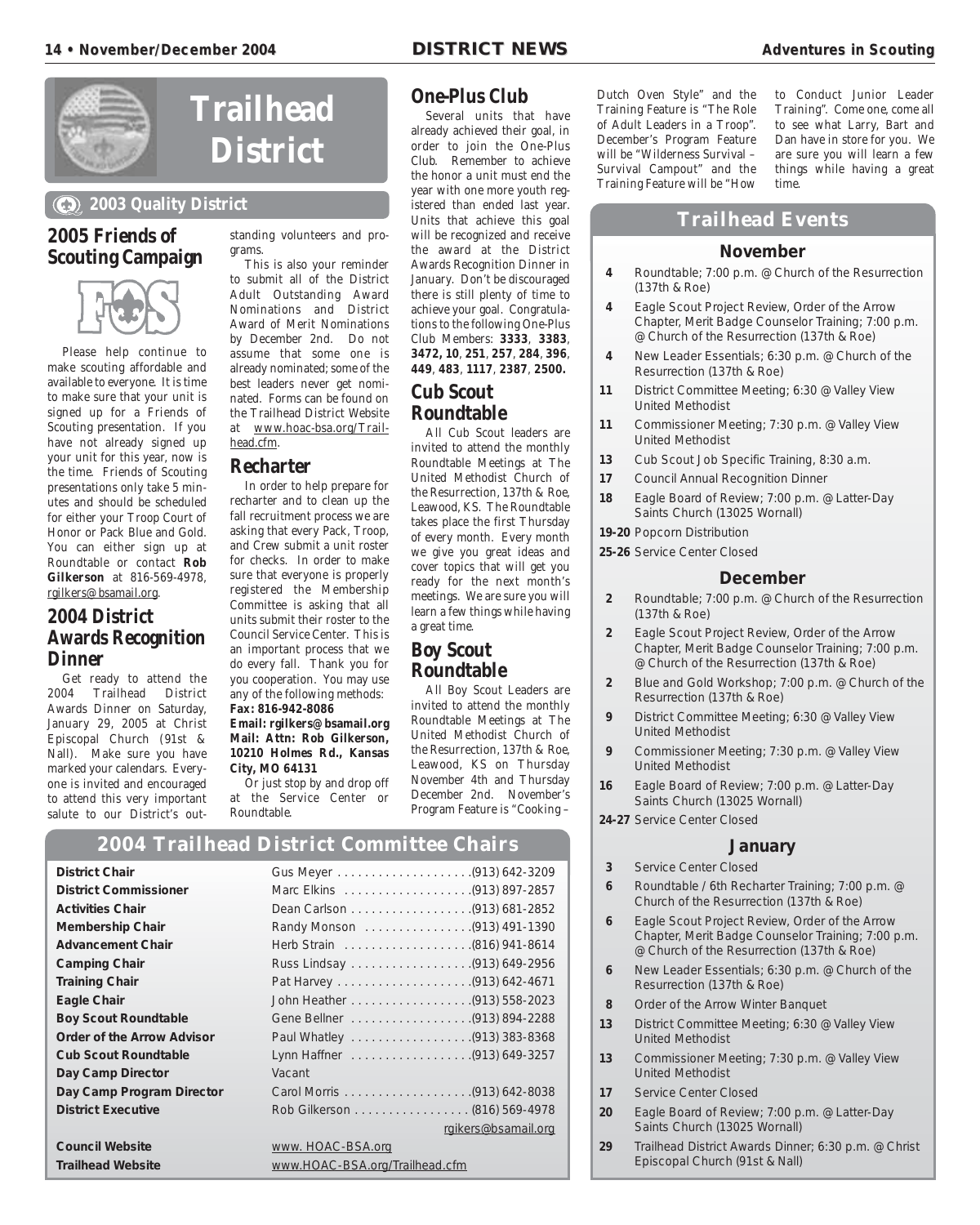# **Twin Rivers District**

### **School Night Success**

Our recruitment efforts have gone very well this fall! All our packs have been very successful in bringing more boys into the Scouting program. Thanks goes to each and every leader who has helped promote recruitment and spent the time to put together such an awesome program for boys to be a part of in each of your units. Without your dedication and hard work we your units would not have been nearly as successful.

We are still working hard as the year winds down to meet our growth goals for 2004 and are very close to success. We have had many new Boy Scouts and Venturers join programs in Twin Rivers. We are not going to stop though. We want to make sure every boy and girl who wants a good program has the opportunity to join Scouting. Any help or suggestions you have are appreciated.

As we move ahead in the year, we need to keep up this enthusiasm to keep these new Scouts in our great programs. If you need any help or would

like to do a follow-up School Night, please do not hesitate to contact Wendy Richardson, Membership Chair, at 913.294.6660 or Cortland Bolles at 800.776.1110 x4918 or 816.569.4918.

### **Popcorn!**

Right now, boys from 16 Pack and Troops are out there knocking on doors and asking their teachers to buy popcorn. Maybe they gave their parents some order forms to bring to work to have them sell popcorn to their co-workers! However you do it, we know popcorn is being sold by the case. Keep up the hard work in the last weeks before popcorn distribution to get those last sales you need to help pay for camp or buy that sleeping bag or raise money for the new troop trailer. If you have any questions about popcorn, please contact Twyla Beinhorn, Popcorn Chair, at 785.242.1264 or **Cortland Bolles** at 800.776.1110 x118, 816.569.4918 or cbolles@bsamail.org.

### **Internet Rechartering Starts Now for Twin Rivers**

If you have not already received your units recharter

packet, BEWARE! It's Com-

ing! And you will have the ability to complete your recharter online this year! Information about this smooth, easy process will be available an hour before the<br>November Roundtable! Roundtable! Please do not miss this meeting. We are also planning a time for you to do the online rechartering process with several other unit leaders in the Ottawa area in December or early January. More details will follow. Remember, this is one of the most important processes your unit will engage in each year and understanding this new system is very important. All information in the rechartering process will be due back into the Council Office no later than January 10, 2005! If you have any questions about this vital unit responsibility, please do not hesitate to contact your Unit Commissioner or Cortland Bolles, District Executive.

### **Friends of Scouting**

Thanks again to each and every one of you for your support of the Scouting program. As we gear up for Blue & Golds and Courts of Honors, please keep in mind that we will be looking to build on the success of our 2004 Friends of Scouting campaign. We will begin scheduling Friends of Scouting presentations in our units as early as this month. Please take the time to discuss this with your unit committee

**Twin Rivers 2004 District Committee Roster**

| <b>District Chairman:</b>                         | Mike Prothe 913.294.2111           |
|---------------------------------------------------|------------------------------------|
| <b>District Commissioner:</b>                     | John Berton 785.242.8294           |
| <b>Activities Chair:</b>                          | Buddy Burris 785.867.3005          |
| <b>Advancement Chair:</b>                         | Curtis Gibson 913.898.4955         |
| <b>Camping Chair:</b>                             | Richard Grant 913.755.3941         |
| <b>Endowment Chair:</b>                           | Ken Weide 785.448.5560             |
| <b>Finance/Friends of Scouting Chair:</b>         | Dana Crawford 913.757.4451         |
| <b>Friends of Scouting Family Chair:</b>          | Tom Randall 913.294.9809           |
| <b>Membership Chair:</b>                          | Wendy Richardson 913.294.6660      |
| <b>Roundtable Commissioner (Boy Scouts):</b>      | Dave Miller 913.849.3574           |
| Roundtable Commissioners (Cub Scouts):            | Kathy Kierl 913.557.5869           |
|                                                   | Pam Thompson 913.294.2344          |
| <b>Special Needs Coordinator:</b>                 | Pam Thompson 913.294.2344          |
| <b>Training Co-Chairs:</b>                        | Lawrence Dickinson 913.256.6809    |
|                                                   | Pam Thompson 913.294.2344          |
| <b>Website Chair:</b>                             | Jim Burns 785.255.4388             |
| <b>District Executive:</b>                        | Cortland Bolles 800.776.1110 x4918 |
|                                                   | cbolles@bsamail.org                |
| <b>HOAC and Twin Rivers District Information:</b> | www.hoac-bsa.org                   |

and schedule a time as soon as possible. Dana Crawford has agreed to serve as our 2005 Friend of Scouting Chairman after two very successful years of growth and Tom Randall has stepped up to take over for Shellie Crosson as our Family Chairman. Thanks for your support and please contact Dana Crawford, Tom Randall or Cortland Bolles at 800.776.1110 x4918 to express your interest in helping this year.

### **District Award of Merit**

All district award nominations are being accepted. Forms are available at the Council Service Center, at Roundtables and on the website. This is a great opportunity to recognize those "unnoticed" volunteers for their hard work and effort throughout the year! Please contact Cortland Bolles at 800.776.1110 x4918 with any questions.

# **A Due**

## **Congratulations**

On November 17, 2004, the Heart of America Council will hold it Annual Business Meeting and Recognition Dinner at the Kansas City Marriott Downtown, Kansas City, Missouri. We are very excited in Twin Rivers that Arlin Prothe, longtime volunteer with Troop 105 and several district positions, will be one of 24 recipients of the Silver Beaver. The Silver Beaver Award is the highest award that is given on the council level for volunteer service. Established in 1931, the Silver Beaver Award is presented for distinguished service to young people within a BSA local council. More than 50,000 recognitions have been conferred to date. Once again, please join me in congratulating Arlin as she is recognized for her continued and enthusiastic dedication to the Scouting program!

### **Twin Rivers Events**

### **November**

- **4** District Commissioner's Meeting, Paola United Methodist Church; 6:30 PM
- **4** Recharter Training/Packet Pick-up, Paola United Methodist Church; 6:30 PM
- **4** Roundtable, Paola United Methodist Church; 7:30 PM
- **4** OA Chapter 4 Meeting, Paola United Methodist Church; 7:30 PM
- **11** District Committee Meeting, Beethoven's, Paola; 6:30 PM

### **December**

- **2** District Commissioner's Meeting, Paola United Methodist Church; 6:30 PM
- **2** Roundtable, Paola United Methodist Church; 7:30 PM
- **2** OA Chapter 4 Meeting, Paola United Methodist Church; 7:30 PM
- **9** District Committee Meeting, Beethoven's, Paola; 6:30 PM

### **January**

- **6** District Commissioner's Meeting, Paola United Methodist Church; 6:30 PM
- **6** Roundtable, Paola United Methodist Church; 7:30 PM
- **6** OA Chapter 4 Meeting, Paola United Methodist Church; 7:30 PM
- **13** District Committee Meeting, Beethoven's, Paola; 6:30 PM
- **14-16** Klondike Derby, 110 Mile Mark, Pomona Lake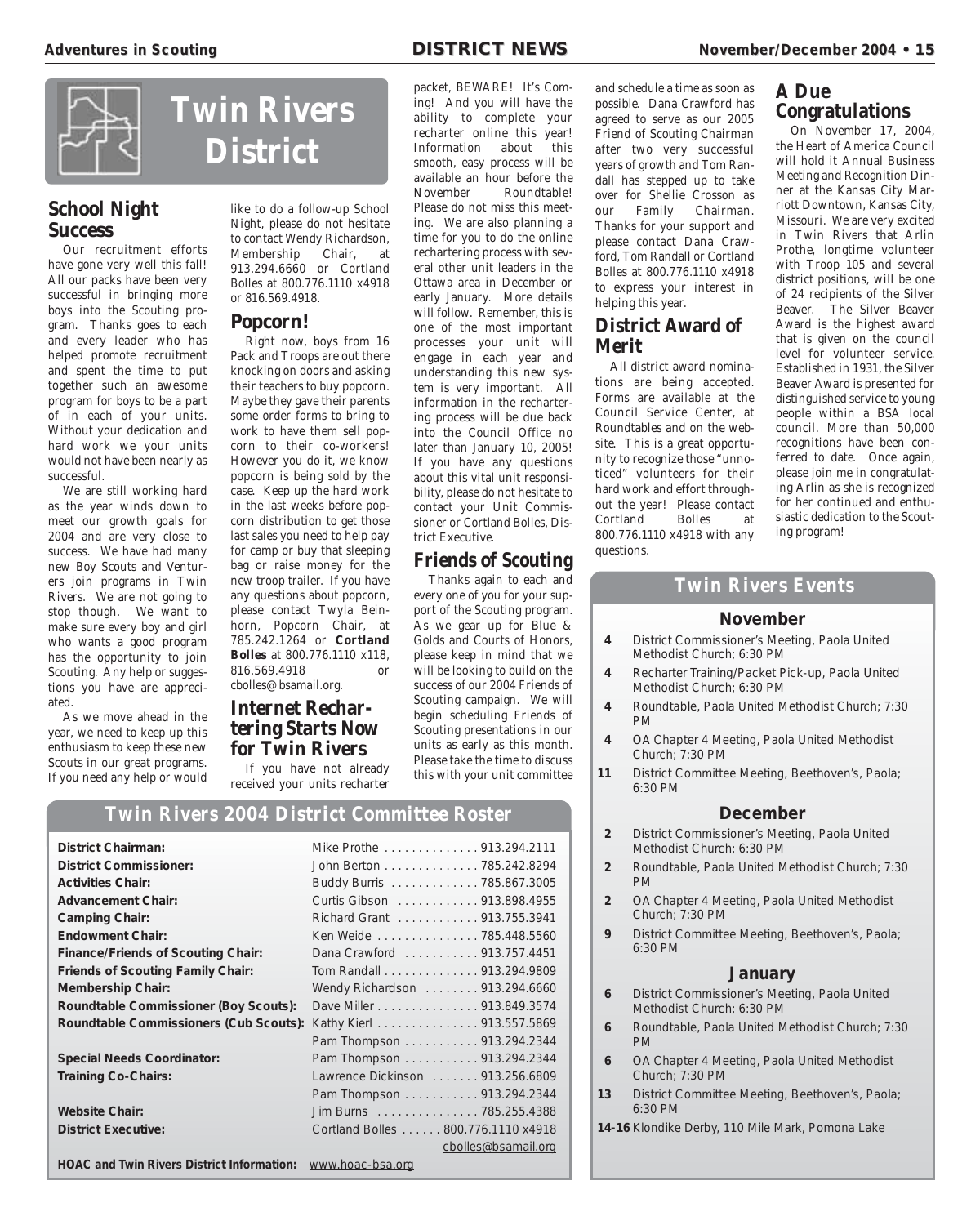

### **Rechartering**

Once again re-chartering time is here! The Heart of America Council is happy to announce that re-chartering is now simplified with the help of the Internet! This new method of rechartering will make the whole process much easier and will also ensure that your charter will be correct because you will be completing the charter renewal information. We will be having a detailed training on this new procedure at the November Roundtable. It is very important you designate a Renewal Processor from your unit and that this person is in attendance at this training session. For more information on this re-chartering process, check out the rechartering tutorial at www.hoac-bsa.org. Any questions can be directed to Phillip Brockland at 800- 776-1110

### **School Night to Join Scouting**

We have had a great recruiting effort so far this year. Fall is soon becoming winter and the end of the year is right around the corner. There are still a great number of boys out there that still deserve a Scouting experience but are not yet signed up. Thanks to all who have helped to bring so many new Scouts to the program. For

those units who have not had the desired results, it is time for phase II. Other, than School Nights, how can we recruit new boys? How about hosting a special event and inviting all of the youth in your community to attend. Have we contacted our local media and asked them to help? Have we contacted our churches and community centers? There are many ways to reach the youth of our communities. If you need any help or would like to share ideas, contact Phillip Brockland @ 1- 800-775-1110.<br>Remember, every boy Remember, deserves the chance to have Scouting in his life.

### **2005 Friends of Scouting**

It is time to sign up your unit for a Friends of Scouting Presentation. We ask that you sign up for a presentation during your Blue and Gold Banquet and Troop Court of Honor which will be right around the corner. Remember, free rank advancement to all units that reach their unit FOS goals. The Friends of Scouting Campaign is a vital part of our program. The money raised goes towards the training of our leaders, the camps that we enjoy and provides assistance to those Scouts that may need help with registration and camp

### **Lone Bear Events**

### **November**

- **2** Roundtable Clinton Scout Center 7:00PM
- **5-6** Training: Outdoor Leader Skills, Fri 7:30PM to Sat 2:30PM, Bartle Scout Reservation / Pioneer Trails Area
- **9** Commissioner Meeting 6:30PM Location TBA
- **16** District Committee Meeting 6:30PM Clinton Scout Center

### **December**

- **7** Roundtable Clinton Scout Center 7:00 PM
- **14** Commissioner Meeting 6:30 PM Location TBA
- **21** District Committee Meeting 6:30 PM Clinton Scout **Center**

fees. If you would like to help with the 2005 campaign please contact Phil Brockland @ 1-800-776-1110.

### **Popcorn**

The 2004 Popcorn sale started Saturday, September 18th! There are a great number of Troops and Packs out selling popcorn to earn money for their unit's activities. Final orders are due to the Council office on Monday, November 8th. The final distribution will be on Friday, November 19th. If you have any questions about the popcorn sale contact Dennis Mason @ 1-816-732-4313. A special thanks to everyone who has made this year's sale successful!

### **Fall Camporee**

This years Fall Camporee was a hit! The Camporee was held at the Clinton Conservation area on October 23rd and 24th. Troop 430 did a marvelous job hosting the Camporee and had planed plenty of activity and program for everyone to enjoy at this event. Everyone who attended had a great time and acquired memories that are sure to last a long time. Thanks to all of the units that participated in this years program. A special thanks to troop 430 and Jerry Post for organizing the event.

### **District Awards**

Nominations for the Award of Merit and the Silver Bear are being accepted. This is an opportunity to recognize the outstanding leaders of the Lone Bear District. These awards will be presented at the Lone Bear District Dinner Planned for January 6th 2005 at the Clinton Rotary Building. The food for this event is sure to be great with Alewels of Warrensburg providing the catering. This is an event the leaders and Eagle Scouts of Lone Bear will not want to miss. Every Leader in the District is invited and encouraged<br>to attend. For nomination For nomination forms and more information contact Phil Brockland @ 1- 880-776-1110.

### **Training**

Trained leaders are the key to any good Scouting program. As we continue with the fall round up it is time to think about getting all of our new leaders to training. The training courses are designed to give our units leadership a good understanding of the Scouting program and how to deliver the best program to the youth of their Pack or Troop. Steve Higgins and his training team have been hard at work providing training opportunities for the Lone Bear leadership. There are still more opportunities to be a part this years training and to become a Trained Leader For more information come to the November Roundtable. And remember, every boy deserves a trained leader!

### **Lone Bear 2004 District Committee**

| istrict Chairman        |
|-------------------------|
| istrict Commissioner    |
| istrict Executive       |
| lembership Chair        |
| raining Chairman        |
| dvancement Chairman     |
| amping Chairman         |
| ctivities Chairman      |
| A Chapter Advisor       |
| couts with Disabilities |

**STRATEGIC IR & SPACE** MILSEUM

| <b>District Chairman</b>        |                                |  |
|---------------------------------|--------------------------------|--|
| <b>District Commissioner</b>    |                                |  |
| <b>District Executive</b>       | Phillip Brockland 800-776-1110 |  |
| <b>Membership Chair</b>         |                                |  |
| <b>Training Chairman</b>        |                                |  |
| <b>Advancement Chairman</b>     |                                |  |
| <b>Camping Chairman</b>         |                                |  |
| <b>Activities Chairman</b>      |                                |  |
| <b>OA Chapter Advisor</b>       |                                |  |
| <b>Scouts with Disabilities</b> |                                |  |
|                                 |                                |  |

The Strategic Air & Space Museum is proud to offer this fun and exciting program where Boy Scouts can earn a merit badge literally overnight! With two types of programs, kids have the opportunity to earn an aviation merit badge as well as a space exploration merit badge, depending on which overnight they choose to attend. These programs fill up fast, so plan ahead and reserve your spot today! As an added bonus, the first group to register for any given date will get to sleep in an airplane!

The following dates are available in 2004-2005:

| <b>BOY SCOUTS</b> | <b>BOY SCOUTS</b>  | <b>CUB SCOUTS</b> | For more             |
|-------------------|--------------------|-------------------|----------------------|
| <b>AVIATION</b>   | <b>SPACE</b>       | <b>AVIATION</b>   | information          |
| November 12       | <b>EXPLORATION</b> | October 29        | please contact       |
| December 10       | October 22         | November 19       | Aimee at             |
| January 21        | December 3         | January 14        | 402.827.3100         |
| February 18       | January 28         | February 4        | or download a        |
| April 8           | March 4            | February 25       | registration form at |
| May 13            | April 15           | March 18          | our website          |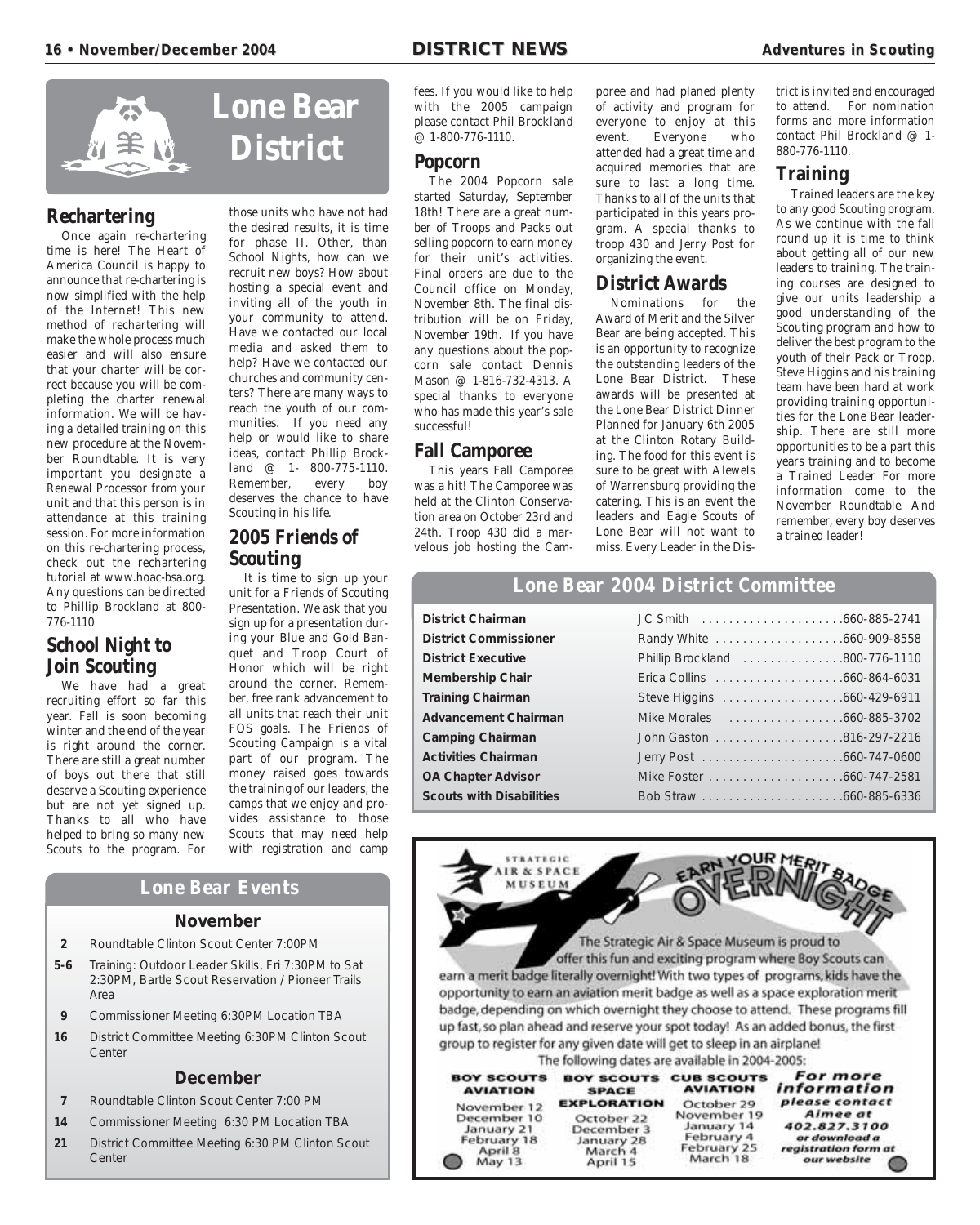

### **Red-Tailed Hawk District Honors**

During the past couple of months several folks received high honors due to their steadfast dedication to Scouting. At the Order of Arrow Fall Fellowship 4 individuals from our district were called for Vigil. From troop 201 - Colin Smalley, troop 85 – Jason Joyce and Richie Weerts, and unit commissioner Stan Lloyd. Also at the Fall Fellowship Steven Bender from troop 201 was elected the new Chapter Chief.

On November 17th at the Heart of America Council annual business meeting and recognition dinner Jeff Wandtke will be awarded the Silver Beaver. This award is the highest recognition a council can bestow any volun-

teer. Congratulations to all of these fine scouts and scouters!

### **2005 Friends of Scouting Campaign**



We do not become who we are by chance. Outside influences and life experiences contribute to the values and beliefs we carry with us throughout our lives. In society today, there are so many oppurtunities for youth to make the wrong choices or follow a leader who will lead them astray. While Scouting can't remove obstacles in life, it teaches young people to face challenges, manage risk and overcome barriers – to grow

### **Red-Tailed Hawk Events**

### **November**

- **2** Cub Leader Training, Session #1, 6:30 PM at Olathe Christian Church
- **4** Roundtable, 7:00 PM at College Church of the Nazarene, Family Life Center
- **9** Cub Leader Training, Session#2, 6:30 PM at Olathe Christian Church
- **11** Commissioners Meeting, 7:30 PM at MNU Library
- **16** District Committee Meeting, 7:00 PM at Advent Lutheran Church
- **18** Eagle Board of Reviews, 6:30 PM at St Thomas Apostalic Church
- **18-20** Popcorn Distribution at Seaton Van Lines in Olathe (must schedule a time)

### **December**

- **2** Roundtable, 7:00 PM at College Church of the Nazarene, Family Life Center.
- **9** Commissioners Meeting, 7:30 PM at MNU Library **14** District Committee Meeting, 7:00 PM at Advent
- Lutheran Church.
- **16** Eagle Board of Reviews, 6:30 PM at St Thomas

### **January**

- **6** Roundtable, 7:00 PM at College Church of the Nazarene, Family Life Center
- **13** Commissioners Meeting, 7:30 PM at MNU Library
- **15** Merit Badge Forum, Session 1,1:00 PM at California Trail Jr. High
- **18** District Committee Meeting, 7:00 PM at Advent Lutheran Church
- **20** Eagle Board of Reviews, 6:30 PM at St Thomas Apostalic Church
- **29** Merit Badge Forum, Session 2, 1:00 PM at California Trail Jr. High

up strong, resilient and wise. Today's youth need Scouting and Scouting needs you. Support what counts…Character.

**SCHEDULE YOUR 2005 FOS UNIT PRESENTA-TION NOW!** We'd like to present at your Court of Honor or Blue and Gold Banquet. Our presentations are brief and should not delay your agenda more than 7 or 8 minutes. By presenting at these typically well-attended events, we give most unit families a chance to contribute, including those who don't typically give of their time and talents.

**Why the FOS campaign is necessary?** It keeps Scouting an affordable, effective youth development program. It funds the council's infrastructure, or general operating portion of the budget, and provides a support system for the more than 15,000 volunteers and 725 community organizations that partner with the Heart of America Council.

**How your financial support is used?** Maintaining and refining current programs while continuing to expand Scouting's reach to the one in four youth in the HOAC area who are not involved in Scouting. Outreach efforts for urban and special needs youth. Delivering camping to our Scouts while maintaining and improving Bartle and Naish. Adult leader training – "Every youth deserves a trained leader." Accident and liability insurance is provided for all Scouts and leaders at no cost to protect them from liability and accidents incurred while on Scouting activities.

Again this year is the opportunity for units to earn free rank advancement from the Scout Shop if they meet their goal. To schedule a unit FOS presentation please contact **Jason Ballew** at jballew@bsamail.org or 816 569-4982.

### **4th Annual Red-Tailed Hawk Merit Badge Forum**

The Red-Tailed Hawk District will be conducting its 4th annual Merit Badge Forum January 8, January 22 and February 5 at California Trail Junior High School in Olathe. The forum will be held in three sessions over a fourweek period, with a session held each of the dates listed above. Each session will be from approximately 1:00 PM to 4:00 PM each day. The week break between sessions allows for field trips and the completion of requirements that might not otherwise be able to be done in the classroom setting. We are again offering a patch for all scouts whose units sign up by the December Roundtable, December 2. Additional patches will be available for sale after that date. In an attempt to provide some variety to the merit badges offered, the following badges will be offered for the first time: Archeology, Cinematography, Landscape Architecture, Pulp & Paper and Radio. Low interest in a merit badge offered may result in that badge not being offered. The Red-Tailed Hawk Merit Badge Forum is open to all districts in the Heart of America Council.

### **RTH Award and Recognition Program**

October kicks off our annual Award and Recognition program to recognize our Eagle Scouts from 2004, and to recognize deserving adult volunteers who have consistently contributed to the success of the Scouting program. The adult awards include the District Award of Merit given to those who exemplify the spirit of Scouting and have consistently worked to better the Scouting program at the district level in addition to the recognition of a number of deserving volunteers at various positions within the units. All units are encouraged to nominate those individuals who made major contributions in time and effort to assist or improve their individual unit or the district as a whole. Many deserving adult volunteers are never recognized—this is your opportunity to nominate those worthy individuals. The recognition program culminates with a banquet on February 26, 2005 for all recipients.

### **Stay in the Loop of Communication**

Are you receiving all of the latest and greatest information regarding the Red-Tailed Hawk district and the Heart of America Council? There are many ways to keep informed and acquire current Scouting information. Please share the below communication avenues with the leaders in your unit.

- RTH Email Group: To subscribe email Dave Weerts at bsaeagle75@yahoo.com
- RTH District Website
- www.eagle-scout.org/RTH • HOAC Website:
- www.hoac-bsa.org • RTH Roundtable:

Generally occurs the 1st Thursday of every month at College

### **2004 Red-Tailed Hawk District Committee Chairs**

**District Chairman** 

**District Commissioner District Vice-Chair District Training Chair District Camping Chair District Activities Chair District Advancement District Membership Chair Boy Scout Roundtable Cub Scout Roundtable Venturing Roundtable Senior District Executive** 

| Keith Sickendick 913 685-1870 |
|-------------------------------|
|                               |
|                               |
|                               |
|                               |
| Nancy Chapman 913 829-0366    |
|                               |
|                               |
|                               |
|                               |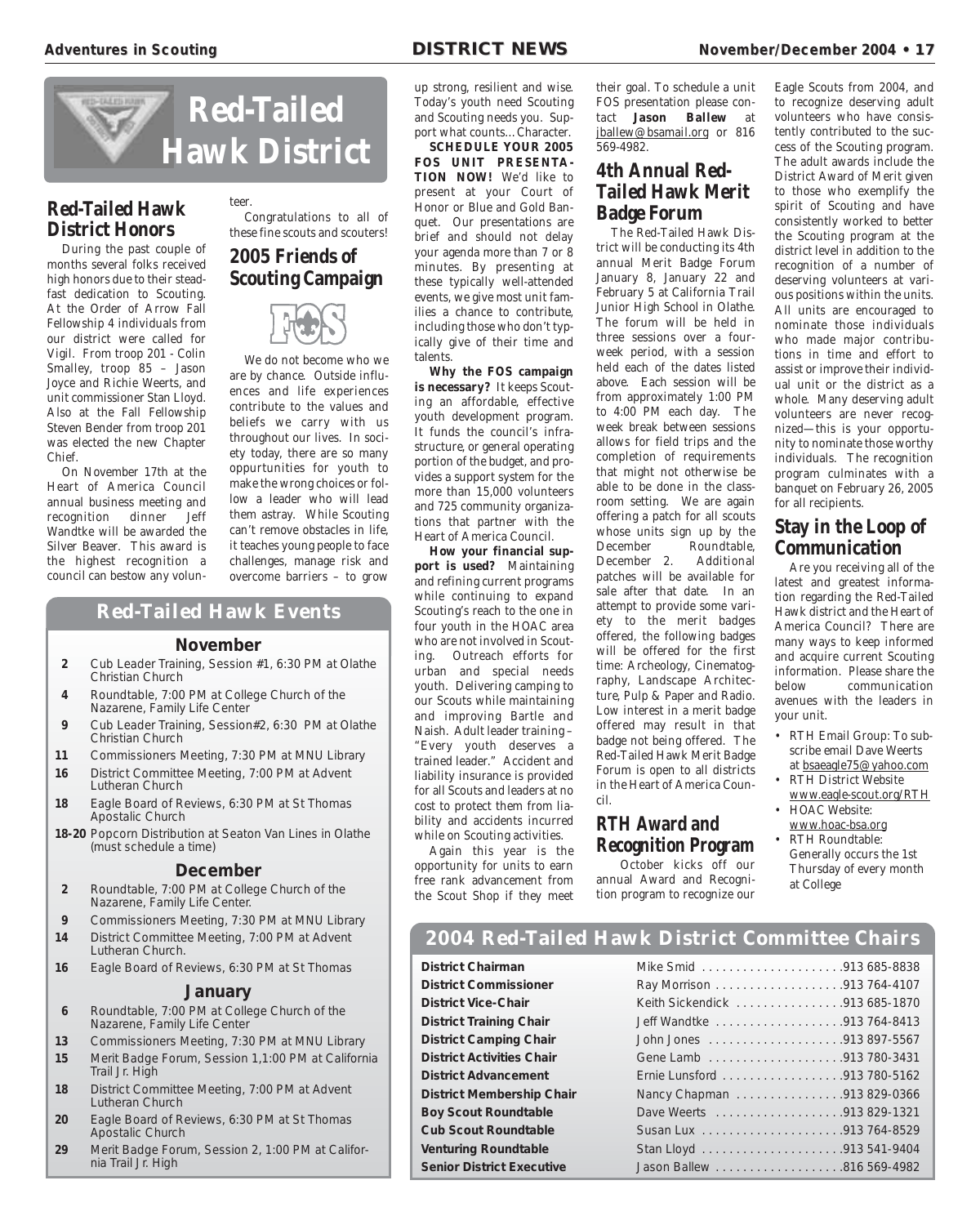

### **Friends of Scouting**

It is time to start thinking about setting a date for your Friends of Scouting presentation. Please let us know what date you prefer and the appointed coordinator for your unit. It is a time to give to the program we love, the boys we mentor, and those who need financial assistance. What better gift could you give to a child than the gift of scouting? Please call **Bob Stikeleather** at (816) 796-8902 or **Joe Myers** at (816) 569-4983 with your presentation date.

### **Unit Rechartering Meeting**

Recharter turn in will be on Thursday, December 9th beginning at 7:00 pm at Beacon Heights Community of Christ Church located at 19402 E Holke Rd. in Independence. We will by set up to receive all your rechartering materials. If you have any questions or problems contact your unit commissioner or your professional staff at the council office.

### **Fall Round-Up**

The end of the year is coming to a close, but this does not mean we should stop recruiting! If there are still boys and young men and women who were interested in your program at one time, make absolutely certain that you follow-up with them. Statistically it takes at least four interactions with parents, if it is a phone call or inviting them to your meetings, to get them to sign up their child. It is our mission to give every youth the opportunity to join scouting. In order for us to complete this mission we must never cease in spreading the word of scouting. Thank you for all of your recruiting efforts

# **Blue Elk District**

thus far, but always strive to grow your unit.

### **Popcorn Sale 2004**

As the popcorn sale for this year winds down, do not forget that the sale ends November 7th, with final distribution set for November 19th and 20th. The Blue Elk team will have assigned times available for you to pick form at roundtable. For questions, please contact **Melissa Whited** at (816) 224-6657 or **Ross Pfannenstiel** at (816) 569-4964

### **Klondike Derby**

It is only November, but it is already time to start gearing up for the Blue Elk Klondike Derby. Once again, we will be at George Owens Park in Independence. This great event will start on Friday, January 21st for those units wishing to camp and the actual Derby is on Saturday, January 22nd from 8:00 am to 5:00 pm. Troops can camp Saturday night also if they wish. Klondike is open to Boy Scouts and Webelos Scouts participation as a pedro patrol or working with a Scout pedro patrol. Events include:

The cost is \$10.00 per troop for participating in the derby, \$10.00 per night to camp at the park overnight, and \$5.00 per person who participates in the event. After December 30, 2004, the camping and troop fees increase to \$15.00 each. For more info, please contact **Huge R. Simpson** at (816) 650-4241 or e-mail hugh.simpson@trans.ge.com

### **District Dinner 2005**

.

The 28th Annual Blue Elk District is coming up on 29th of January 2004 at Adams

Pointe Conference Center, 1400 NE Coronado Drive, Blue Springs, MO. This year's Master of Ceremony is Joel Nickols from Channel 9. The cost is \$18.50. The district dinner committee is hard at work planning a night of friendship for all who attend. Do not forget to nominate leaders for the Silent Service, Scouter Spirit, and Award of Merit awards. Forms can be found on the council website under the Blue Elk District page. For more information, call **Scott Howell** at (816) 796-3747.

### **Advancement Reminders**

The Advancement Committee would like to remind all Eagle candidates and Members of the troop committee to be in an official Boy Scouts of America Class A uniform when they come to the boards of review. Remember that Eagle Boards of Review take place at roundtable the 1st Thursday of each Month. The Troop Eagle Coordinator or Advancement Chairman must contact Leonard Jones at (H) 816-254-4690 (W) 816-471-5584 two weeks in advance to schedule an Eagle Board of Review. The Advancement Committee would also like to remind all Life Scouts who are planning an Eagle Project that the

project must be approved by your unit's troop committee before it is brought to the district review committee. If you have questions you can contact **Craig Jones** at (H) 816- 254-5775 (W) 816-254-1013.

If you have questions regarding advancement in general, you can contact **Scott Howell**, Blue Elk District Advancement Chairman, at (H) 816-796-3747.

### **Blue Elk Events**

### **November**

- **4** 7:30 Roundtable / Eagle Board of Review / Merit Badge Counselor Training / Order of the Arrow / Youth Protection Training — Bingham 7th Grade Center, 1716 S. Speck Rd, Independence, MO
- **11** Commissioner's Meeting 7:30 pm, Beacon Heights Community of Christ Church, 19402 E. Holke Rd., Independence, MO
- **18** District Committee 7:30 pm, St. Mark's Catholic Church, 3736 Lee's Summit Rd, Independence, MO

### **December**

- **2** 7:30 Roundtable / Eagle Board of Review / Order of the Arrow — Bingham 7th Grade Center, 1716 S. Speck Rd, Independence, MO
- **9** Commissioner's Meeting and Re-Charter turn in 7:00, Beacon Heights Community of Christ Church, 19402 E. Holke Rd., Independence, MO
- **16** District Committee 7:30, St. Mark's Catholic Church, 3736 Lee's Summit Rd, Independence, MO

### **January**

- **6** 7:30 Roundtable / Eagle Board of Review / Merit Badge Counselor Training / Order of the Arrow / Eagle Guest Chair Orientation — Bingham 7th Grade Center, 1716 S. Speck Rd, Independence, MO
- **13** Commissioner's Meeting 7:00, Beacon Heights Community of Christ Church, 19402 E. Holke Rd., Independence, MO
- **20** District Committee 7:30 pm, St. Mark's Catholic Church, 3736 Lee's Summit Rd, Independence, MO

### **Blue Elk 2004 District Committee**

**District Executive:** 

| District Chair:                   |                                  |                      |
|-----------------------------------|----------------------------------|----------------------|
| District Commissioner:            |                                  |                      |
| Vice Chair of Program:            | John Thorton H816-242-2255       |                      |
| <b>Vice Chair of Operations:</b>  | Marv Sands H816-373-1212         |                      |
| <b>Vice Chair of HR:</b>          | Aaron Guest B816-201-1038        |                      |
| <b>FOS Chair:</b>                 | Paul Broome B816-941-0555        |                      |
| Membership:                       | Lowell Brenton H816-373-7678     |                      |
| Advancement:                      | Scott Howell H816-796-3747       |                      |
| Training:                         | Tom Newhard  H816-254-6447       |                      |
| Camping:                          |                                  |                      |
| <b>Activities:</b>                |                                  |                      |
| <b>Communications:</b>            | Russ Nichal H816-564-5192        |                      |
| <b>Scouts with Special Needs:</b> | Louise Rissler H816-228-1254     |                      |
| <b>Relationships:</b>             | Carl Grabiel H816-833-2933       |                      |
| <b>NESA:</b>                      |                                  |                      |
| <b>District Director</b>          | Steve Roberts B816-569-4951      |                      |
|                                   |                                  | sroberts@bsamail.org |
| <b>Senior District Executive:</b> | Ross Pfannenstiel  B816-569-4964 |                      |
|                                   |                                  | rpfannen@bsamail.org |
| <b>District Executive:</b>        |                                  |                      |
|                                   |                                  | jmyers@bsamail.org   |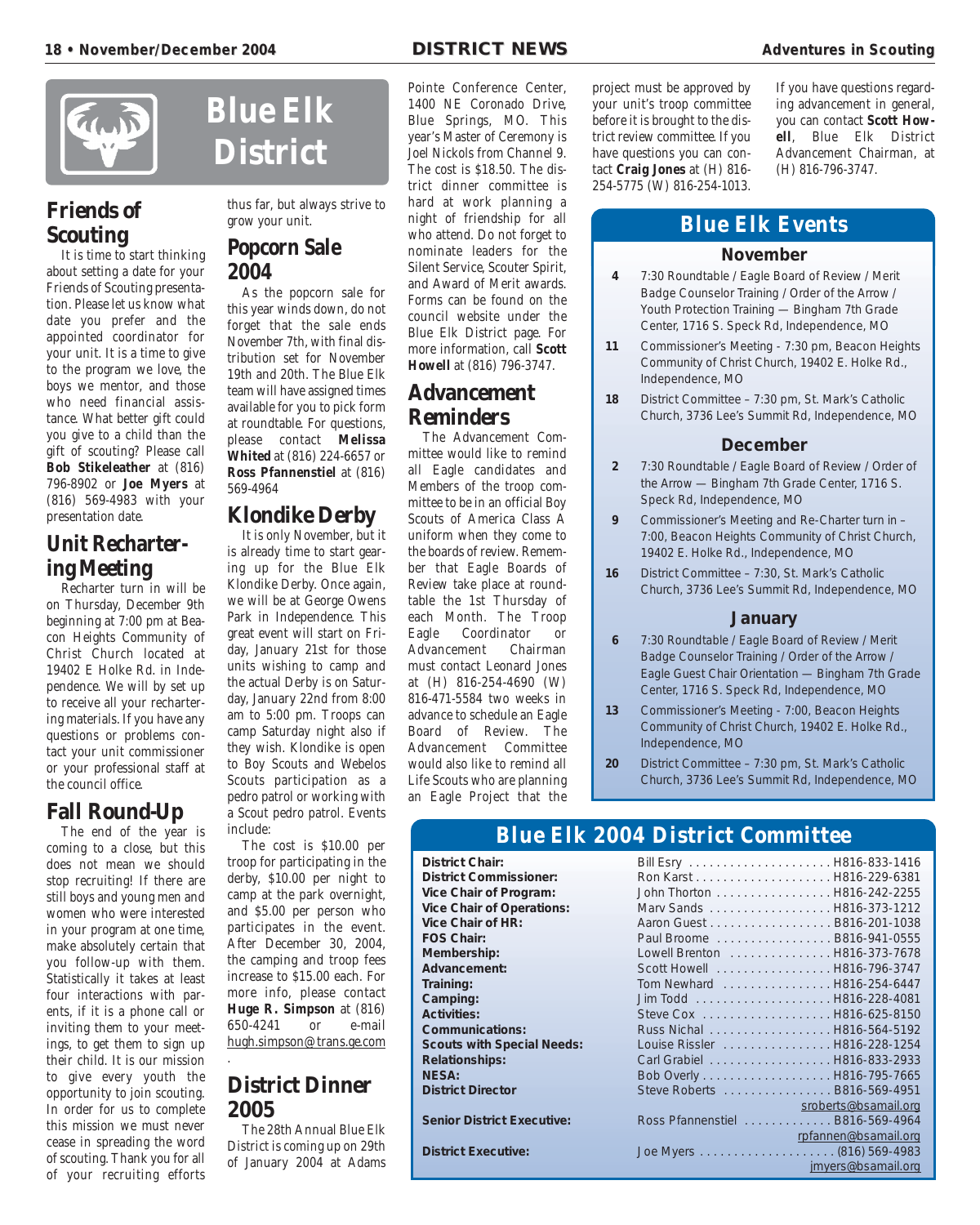

### **This Month in the Eagle Scout Spotlight**

The Northern Tier District is proud to present our newest Eagles of the Northern Tier; James Baldwin and Tristan Trupka of Troop 93, Tim Johnson of Troop 98, John Webber of Troop 91, Paul Akers of troop 189, and Pedro Miller of Troop 185. Congratulations to you all from your Northern Tier District and the Heart of America Council. We Salute You!

# **Camporee 2004 & Cuboree 2004**

Stay tuned for the January Edition of Adventures in Scouting for our 2004 Camporee and Cuboree articles and photos. It's going to be a great story to tell.

### **Friends of Scouting 2004/2005 Campaign**

It's that time to sign your unit up for Friends of Scouting. Remember, free rank

advancement to all units upon reaching their Friends of Scouting Unit goal and Participation Goal to December 31st, 2005. For more information or questions, please contact **Lisa Hayes** at 816- 569-4972 or email lhayes@bsamail.org or call Steve Brady, our 2005 Family Friends of Scouting Chairman at (913) 362-8441. We, as the Northern Tier District have the opportunity to show our support to the Scouting Program. Friends of Scouting is such a vital part of our program in its help to support our leaders in their needed training, preserving both the Naish and Bartle Reservations that we all enjoy year after year, and that needed help for camp, uniforms, or registration fees for those that may

need a little help. Let's gear up for another phenomenal year in our support of scouting through Friends of Scouting.

### **Popcorn**

We are now beginning the process of scheduling your popcorn pick up. Our pick up site will be located at Hart Hanks Distribution Warehouse at 7801 Nieman Road. Pick up will be by appointment only on Friday, November 19 from 12:00-4:30 pm and Saturday, November 20 from 8:00am-12:00 noon. Please call to schedule you appointment as soon as possible. If you would like to help distribute popcorn, we would love to have you. For questions and more information please contact **Lisa Hayes**, District Executive at 816-569- 4972 ext. 172 or **Doug Lenhart**, District Pop Corn Chairman at (913) 383-2724. I look forward to a popping great year for popcorn.

### **Northern Tier Events**

### **November**

- **4** District Roundtable 7:00 pm Village Presbyterian Church 67th & Mission
- **6** Den Chief Conference at POW WOW located at Truman High School
- **11** District Committee Meeting, 6:30 pm Community Covenant Church, 7230 Quivera Rd., & District Commissioner Meeting 7:30 pm
- **13** Super Saturday 8:00 am Located at Shawnee United Methodist Church
- **16** Troop Committee Challenge Training 6:45 PM Located at countryside, Christian Church 61st & Nall
- **18** District Eagle Board of Reviews, 6:30 pm LDS Church, 7845 Allman Rd
- **19-20** Popcorn Pick Up Located at Hart Hanks Distribution Warehouse at 7801 Nieman Road. Pick up will be by appointment only on Friday, November 19 from 12:00- 4:30 pm and Saturday, November 20 from 8:00am-12:00 noon.

### **December**

- **2** District Roundtable 7:00 pm Village Presbyterian Church 67th & Mission
- **9** District Committee Meeting, 6:30 pm Community Covenant Church, 7230 Quivera Rd., & District Commissioner Meeting 7:30 pm
- **16** District Eagle Board of Reviews, 6:30 pm LDS Church, 7845 Allman Rd

### **January**

- **6** District Roundtable 7:00 pm Village Presbyterian Church 67th & Mission
- **13** District Committee Meeting, 6:30 pm Community Covenant Church, 7230 Quivera Rd., & District Commissioner Meeting 7:30 pm
- **20** District Eagle Board of Reviews, 6:30 pm LDS Church, 7845 Allman Rd
- **29** District Dinner Doors open at 6 pm Sylvester Powell Jr. Community Center 6200 Martway Mission, KS For questions or more information please contact Steve Springer at 913-631-4215 or visit the hoac-bsa.org website and download the registration form

**GO TO THE HOAC WEBSITE** hoac-bsa.org and visit the Northern Tier Page to download registration forms, event packets, and learn of important dates and information affecting your unit. It's a great place to receive information fast.

### **Happy 50th Birthday to Pack 3294 at Highlands Elementary**

Congratulations to John Mack, Cubmaster of Pack 3294 and all the great adult volunteers and all those wonderful Cub Scouts that make up the pack. This year they celebrated their 50th Birthday. All at the celebration had fun, friends, and fellowship. Pictures say a thousand words and show why this pack has enjoyed 50 years of scouting. Happy Birthday Pack 3294.



### **Northern Tier**

**HOAC WEBSITE District Chairman District Commissioner Activities Chairman Advancement Chairman Camping Chairman Order of the Arrow Advisor Membership Chairman Website Liaison School Night Chairman Program Chairman Training Chairman Cub Scout Training Boy Scout Training Cub Scout Roundtable Cub Scout Roundtable Boy Scout Roundtable Venturing Roundtable District Executive** 

| 2004 District Committee           |                    |
|-----------------------------------|--------------------|
| hoac-bsa.org                      |                    |
|                                   |                    |
| <b>Judy Tuckness</b>              | . (913)-268-9996   |
| Steve Springer                    | . (913)-631-4215   |
|                                   |                    |
|                                   |                    |
|                                   |                    |
| Cathi Maynard (913)-648-7166      |                    |
| Cathi Maynard (913)-648-7166      |                    |
| Missy Musick-Brown (913)-362-3633 |                    |
|                                   |                    |
|                                   |                    |
|                                   |                    |
|                                   |                    |
|                                   |                    |
|                                   |                    |
|                                   |                    |
|                                   |                    |
| Lisa Hayes  (816) 569-4972        |                    |
|                                   | lhayes@bsamail.org |
|                                   |                    |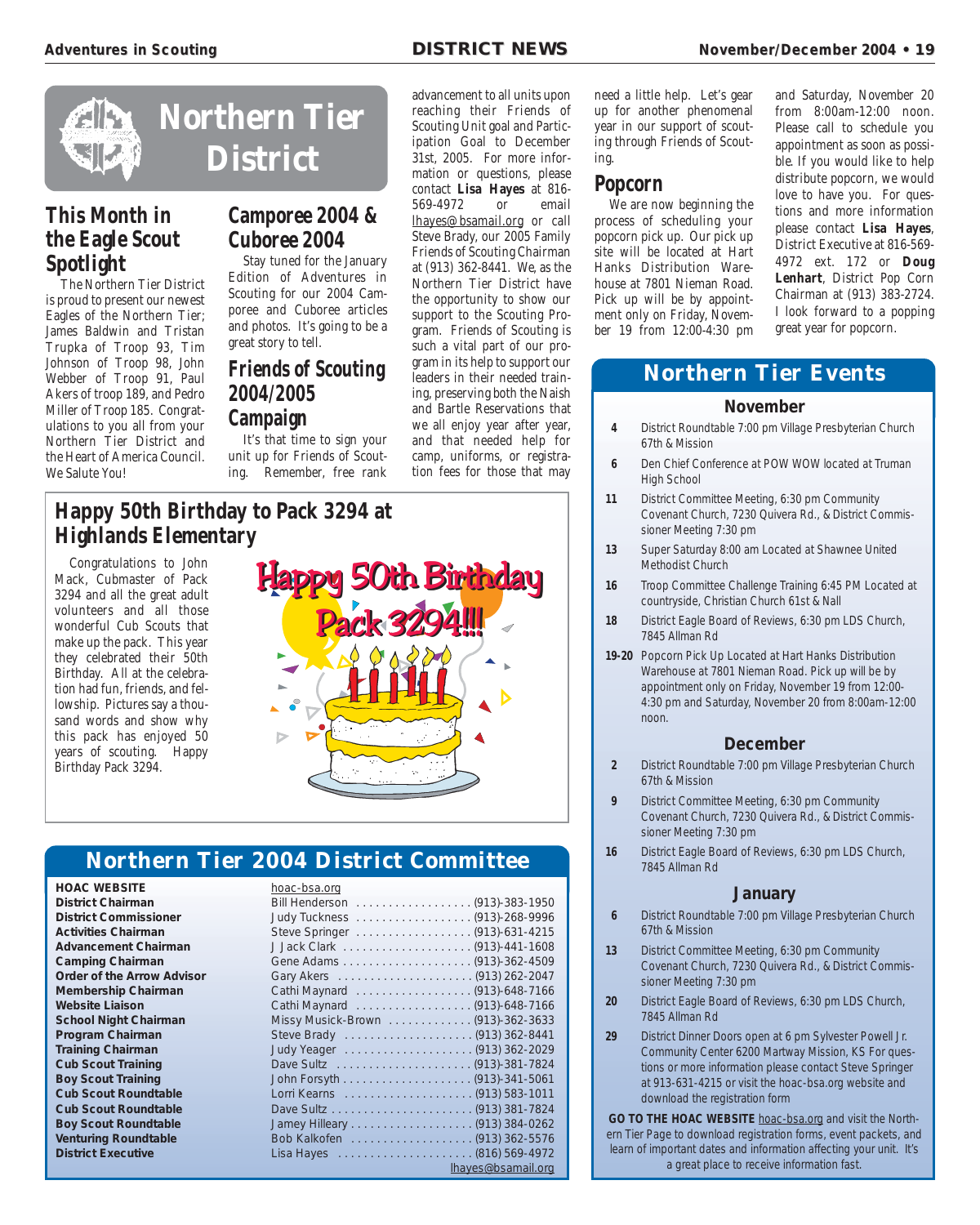

# **Trails West District**

### **2003 Quality District**

### **District Recognition Dinner 2005**

On Saturday January 15th starting at 6pm the Trails West will be holding its annual volunteer recognition dinner. The event will be healed at Atonement Lutheran Church at 101 Metcalf in Overland Park. The event will highlight many of the dedicated volunteers that help keep the scouting program strong. The evening will end with the presentation of the District Award of Merit, which is the highest award a district can award to a volunteer. Now is the time to start thinking about who in your unit should be nomi-

nated for the district awards. Look for more information at the district roundtables.

### **Trails West District 2004 Fall Training Schedule**

Every Cub Scout, Boy Scout, and Venturer deserves a trained leader. Untrained leaders, often with the best and most honest of intentions, simply are unable to deliver the program as it is meant to be. As a result the young people those leaders hope to serve are in fact short-changed.

To prevent this occurrence, Trails West District offers a full scope of training for parents, new leaders, as well as leaders accepting new

### responsibilities in the program. Training is offered at locations convenient to locations throughout the district and is open to all parents and **leaders**

Youth Protection and Leader "Fast Start" training are both available on the Heart of America web site and are encouraged as independent training opportunities. Leaders taking advantage of on-line training are asked to inform the district training chair, **Joe Ogilvie**, of training at jogilvie@kc.rr.com. Classroom training will begin in September, 2004 with the following schedule.

**November 6. – Heart of** America POW WOW – Truman High School, Independence – 8:00 AM – 3:30 PM. All Cub Leaders are encouraged to attend - \$15.00 Fee. **November 13th**, Center of Grace Church, 520 S. Harrison, Olathe. Den Chief

Training – 9: AM – 3:30 PM - \$3.00 Fee (Youth). Adult Pack and Troop Leaders are asked to participate – No Fee.

**December 4**, Center of Grace Church, 520 S. Harrison, Olathe. Super (Safety) Saturday – 8:30 AM – 5:30 PM – No Charge.

**Youth Protection – Health and Safety – Climb On Safely – Safe Swim Defense- Safety Afloat – Safe Caving – Bicycle Safety – Trek Safely – (Separate Session Registration)**

This schedule, along with Registration Forms will be available at all District Round Tables. Registration may be also be made with the District Training Chair, **Joe Ogilvie** at jogilvie@kc.rr.com or 913.492.3880.

### **Rechartering 2005**

All unit in the Trails West district need to make sure

they have the member of the unit that is responsible for their recharter in attendance at the January 6th roundtable. At the roundtable there will be a recharter kick off that will walk people through the new online recharter process. It is very important that a member of the unit that will be responsible for the recharter is at the meeting to get the new information and the password that will allow the online recharter process to work. For more information call **Alan J Sanders** at 816-569-4958 or asanders@bsamail.org .

### **Popcorn 2004**

Popcorn 2004 is all but over and it is time to start thinking about how your unit will pick up all that popcorn. We need to get times set for when each unit will be at Seaton in Olathe. For an appointment call **David Colvin** at 913-307-0745.

### **Trails West 2004 District Leadership**

**District Chairman District Commissioner District Membership Chair District Advancement Chair District Eagle Chair District Training Chair District Activities Chair District Camping Chair**  $\blacksquare$ **District Family Friends of Scouting District Popcorn Chair Boy Scout Roundtable District Director** 

| Ed Hedges 913-768-1420             |  |
|------------------------------------|--|
| Geoff Mildenhall 913-859-0506      |  |
| Keith Neuman 913 541-8362          |  |
| Ellen McGurk 913-780-1577          |  |
| Charles Wunsch 913-492-5878        |  |
| Joe Ogilivie 913-492-3880          |  |
| Dave Elsey 913-829-4594            |  |
| Shawn Hudson 913-254-9548          |  |
| Marlene Bean 913-782-3279          |  |
| David Colvin 913 307-0745          |  |
| Doug Strieby 913-764-0547          |  |
| Alan J Sanders 816-942-9333 ex 158 |  |
|                                    |  |

Programs At the Kansas City Zoo



### Nocturnal Safari --Secret of the Ammut An overnight outdoor camping experience for groups and families!

Thousands of years ago, intrepid Egyptian explorers traveled hundreds of miles down the longest river in the world -- the Nile. Join a team of archeologists and researchersas we study the three animals the Egyptians feared the most - Hippos, Lions and Crocodiles -- and explore a newly discovered dig site in the Kibale National Forest in Africa. And the best part is, you can join in the adventure without ever leaving Kansas City!

Program includes dinner, S'mores around the campfire, and continental breakfast in the morning.

Cost: Friday Nights: FOTZ Members: \$40, Non-FOTZ: \$45 Saturday Nights: FOTZ: \$50, Non-FOTZ: \$55

For dates, times, and to Register, visit our website at www.kansascityzoo.org or call the Education Hotline at 816-513-5723.



Also, be sure to check out our various summer day camp programs!

### **Trails West Events**

### **November**

- **4** Roundtable, Center of Grace, 520 S Harrison, Olathe, 7PM
- **9** District Committee Meeting, Center of Grace, 520 S Harrison, Olathe, 7PM
- **16** District Commissioner Meeting, Center of Grace, 520 S Harrison, Olathe, 7PM
- **21** Eagle Board of Review, Church of Jesus Christ LDS, 7845 Allman, Lenexa, 6:30PM (Please arrive 15 min. early)

### **December**

- **2** Roundtable, Center of Grace, 520 S Harrison, Olathe, 7PM
- **7** District Committee Meeting, Center of Grace, 520 S Harrison, Olathe, 7PM
- **14** District Commissioner Meeting, Center of Grace, 520 S Harrison, Olathe, 7PM
- **16** Eagle Board of Review, Church of Jesus Christ LDS, 7845 Allman, Lenexa, 6:30PM (Please arrive 15 min. early)

### **January**

- **6** Roundtable, Center of Grace, 520 S Harrison, Olathe, 7PM
- **11** District Committee Meeting, Center of Grace, 520 S Harrison, Olathe, 7PM
- **15** District Recognition Dinner, Atonement Lutheran Church, 6PM
- **18** District Commissioner Meeting, Center of Grace, 520 S Harrison, Olathe, 7PM
- **20** Eagle Board of Review, Church of Jesus Christ LDS, 7845 Allman, Lenexa, 6:30PM (Please arrive 15 min. early)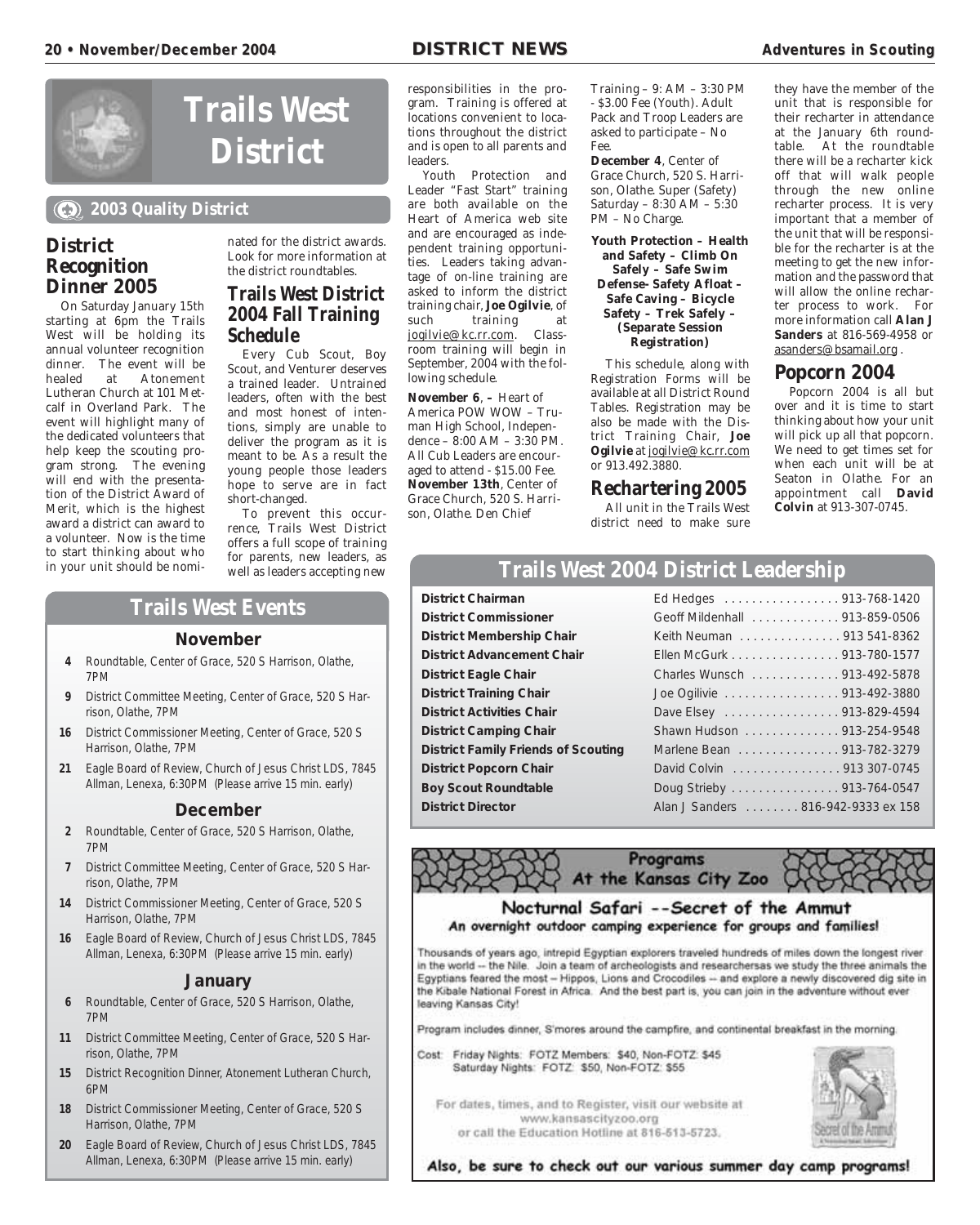

### **Boy Scout Roundtable Update**

**NOVEMBER'S THEME** is Cooking! Feature: backpack stoves, backpack cooking, recipes, car/camp-Dutch oven. Troop presentations for Webelos cont. Life to Eagle discussion.

**DECEMBER'S THEME** is Wilderness Survival! Feature: Backpacks, which design, how to pack, what to pack, Youth Protection

**JANUARY'S THEME** is Communications! Feature: Web Page for troops, Scout memorabilia

### **100% Boys Life**

Does every family in your unit have Boys' Life? If not, the charter renewal period is an excellent time to promote the importance of Boys' Life to the youth and parents within your unit. Boys' Life is not only a program enhancement, but also a source of useful information for youth of all ages. We encourage every unit within the Pelathe District to strive for 100% Boys' Life.

### **Adventures in Scouting Needs Your Help**

Would you like to promote an upcoming event or publicly congratulate a great leader? This could be your forum.

# **Pelathe District**

Let's make Pelathe's section of Adventures in Scouting the most informative and interesting part of this paper. Please help make this happen by contacting Curtis Neal Harris, Pelathe District Executive at (816) 569-4961 to help get your article in to Adventures in Scouting.

### **Unit Rechartering**

The November Roundtable will provide an opportunity for Unit Leaders and Commissioners to receive a brief training on the new internet based rechartering process.

For a complete overview of how the process will work go to the HOAC website, www.hoac-bsa.org, and click on the Internet Rechartering Tutorial.

Each Pack, Troop, Crew and Team should designate someone from your unit who will be the contact person for this process. This person should be someone with internet access and MS Internet Explorer as a browser. Your contact person will be issued a confidential ID and Password to access HOAC and the Rechartering program.

Training and assistance in this process will be held at the November Roundtable.

Commissioners: Please take a moment to complete the tutorial and be sure to attend the training session so you can be of assistance to your units

**2004 Pelathe District Committee Chairs**

### **Friends of Scouting**



As the end of the year approaches please consider planning to support the Pelathe Districts Friends of Scouting campaign with a financial gift in 2005.

Many families plan their giving for the coming year at this time, and we hope that when a FOS presentation is conducted for your units' families that you will be able to support our financial needs.

### **Award of Merit**

As a reminder, the District Award of merit is the highest recognition that a District can bestow upon one of its volunteers. If you know someone who is deserving of this prestigious award, pick-up a nomination form at any District meeting, or get one on-line at www.hoac-bsa.org. Look for Resources/Forms then Nominations to find a downloadable PDF.

### **Sign Up for the Pelathe-L**

The Pelathe District E-mail List Serve Also known as The Pelathe-L, allows you to send an email message to all who are signed up on the list, and lets you get information out quickly. It also lets you stay in touch and have up to date information.

Sign up by going to http://pelathe.lawrence.ks.us and clicking on the Subscribe/Unsubscribe link.

### **Quality District/Membership Update**

Pelathe was last a Quality District by National standards in 2001, and in order to be one again in 2004 we must meet the below membership goals.

|                   | <b>Current</b> | QD Goal | <b>Difference</b> |
|-------------------|----------------|---------|-------------------|
| <b>Cub Scouts</b> | 727            | 899     | 172               |
| <b>Boy Scouts</b> | 376            | 423     | 47                |
| <b>Venture's</b>  | 151            | 162     | 11                |

### **Pelathe Events**

### **November**

- **4** Roundtable, First Baptist Church, 1330 Kasold, 7:00 PM.
- **17** Council Annual Business Meeting, Downtown Marriott, KC, MO.
- **18** District Committee Meeting, Bishop Seabury Academy, 4120 Clinton Parkway, 7:00 PM. District Committee Chairpersons.
- **25** Thanksgiving

### **December**

- **2** Roundtable, First Baptist Church, 1330 Kasold, 7:00 PM.
- **4** Bromelsick Christmas Party
- **16** District Committee Meeting, Bishop Seabury Academy, 4120 Clinton Parkway, 7:00 PM. All District Committee Members.
- **16** District Commissioners Meeting, Bishop Seabury Academy, 4120 Clinton Parkway, 7:00 PM. All Commissioners

### **January**

- **6** Roundtable, First Baptist Church, 1330 Kasold, 7:00 PM.
- **15** District Dinner, location to be announced, look for information at November Roundtable.
- **20** District Committee Meeting, Bishop Seabury Academy, 4120 Clinton Parkway, 7:00 PM. District Committee Chairpersons.



| <b>District Chairman</b>         |                               |  |
|----------------------------------|-------------------------------|--|
| <b>Vice Chairman</b>             |                               |  |
| <b>District Commissioner</b>     |                               |  |
| Advancement                      |                               |  |
| <b>Activities</b>                | Mike McCurdy (785) 542-3050   |  |
| Training                         |                               |  |
| Training                         |                               |  |
| Membership/Relationships         |                               |  |
| Communications                   | Dave Berkowitz (785) 841-7247 |  |
| <b>NESA</b>                      |                               |  |
| <b>Boy Scout Roundtable</b>      | Annelee Marsh (785) 843-5521  |  |
| <b>Cub Scout Roundtable</b>      | Clay Kappleman (785) 841-3603 |  |
| Venturing                        |                               |  |
| <b>Senior District Executive</b> |                               |  |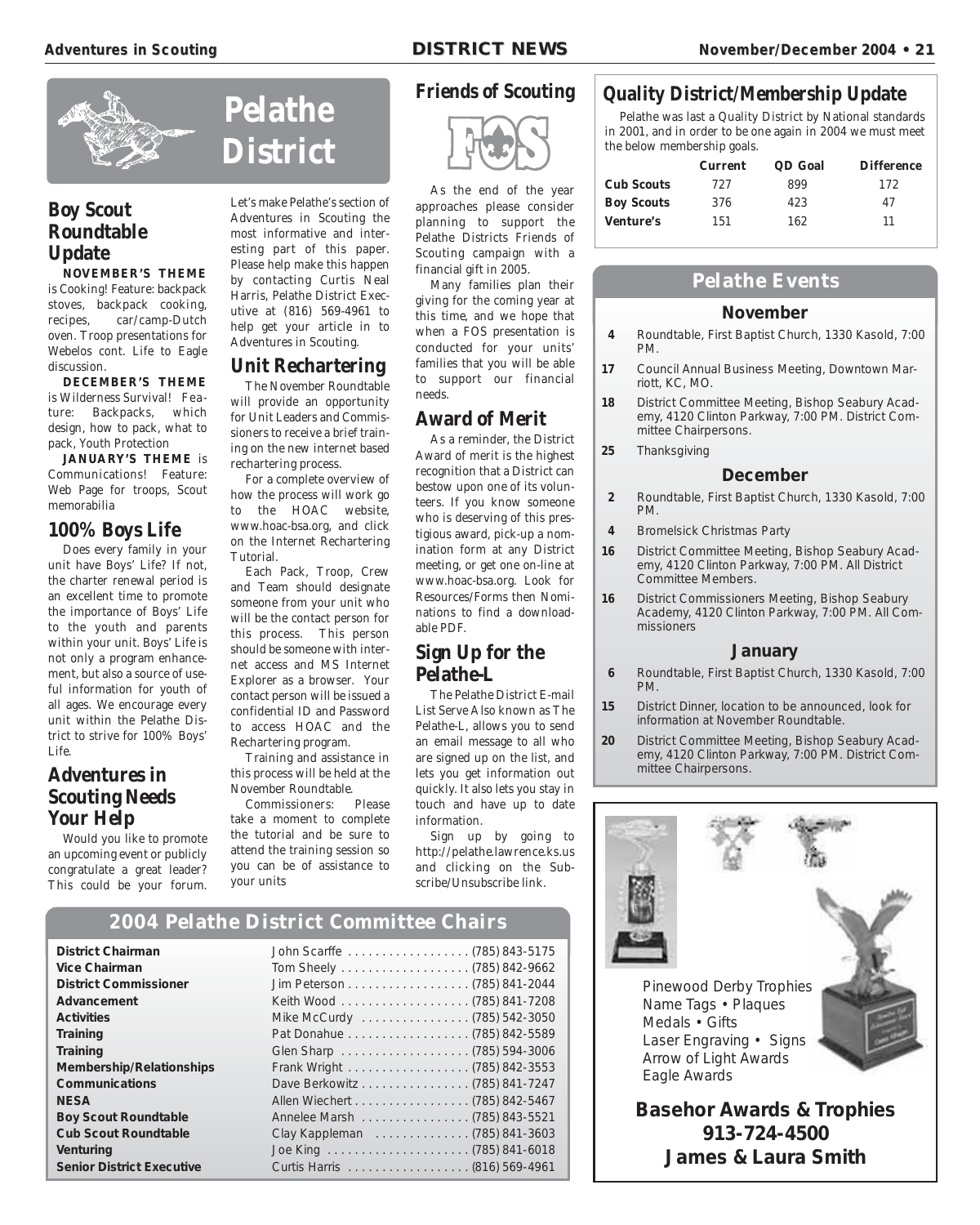# **Exploring**

### **November 16th**

Exploring rechartering turn in date at the council service center from 5p-8p.

### **Popcorn**

Don't forget about the fundraising opportunity. The sale will end on November 7th. This is a great incentive to businesses that would like to pass out a holiday gift to their employees during the Thanksgiving or Christmas season.

### **Rechartering**

The time for rechartering is coming up for all exploring posts. As we visit this fall during the recruiting process, we will also need the appropriate signatures from the post Advisors in each post so we can renew prior to December. All charter paperwork must be completed by November 16th so your program does not expire and your insurance coverage stays in place. We will be holding a charter turn in meeting at the council office on November 16th from 5pm to 8pm to assist you in the process.

### **Website**

Please send a Post Biography so we can post important information about your organization on our local website.

### **Fall Recruiting**

Remember that we need to schedule your "first nighter" to invite those students interested in your particular exploring post. It's the month of November so lets make sure we give everyone a chance to join your explorer post. A personal contact will be made to get this date scheduled. If you have not been contacted yet, please give us a call. We will be recruiting from the surrounding high schools in your area. Please contact us at the office to let us know when you'd like to have the "first nighter" so we can make arrangements early. Planning is the key to your success so we need to have those dates scheduled to maximize

our chances of a successful fall recruiting. Thank you for your cooperation and we look forward to having an awesome recruiting this fall.

### **Exploring Awards & Scholarships**

Any young adult is eligible for the Young American Award and all youth participating in the high school Learning for Life or Exploring program can apply for an array of the following awards.

### **ANY YOUNG ADULT Young American Award (5/\$5,000 National Award)**

First presented in 1968, the award is given to young adults between the ages of 15 and 25 who have achieved excellence in the fields of art, athletics, business, education, government, humanities, literature, music, religion, science, or service and have been involved in service to their community, state, or country that adds to the quality of life. Each council selects and submits their top nominee for consideration for the five national awards.

### **Congressional Award**

An adult advisor, whom you choose, helps you set challenging but a achievable goals in the four program areas. Once you've achieved your goals, you summarize them on a Recommendation Form. You'll receive a letter, which will let you know when your Senator and /or member of Congress will present you with your medal and certificate.

### **Career Achievement Award Program**

The Learning for Life Career Achievement Award program allows young people to be recognized for community service and to acquire and be recognized for career proficiency achievement in either arts & humanities, aviation, business, communications, engineering, fire & emergency service, health, law & government, law enforcement, science, skilled trades, social services, or all 12 career clusters. It gives Explorers and student participants distinguished credentials for their resume. **Leadership Award Program** 

Leadership Award is given to youth and adults who have given exceptional dedication and leadership to the youth participants in either the Learning for Life or Exploring Program.

### **ADULT LEADERS AND PARTICIPATING ORGANIZATIONS William H. Spurgeon, III Award**

The William H. Spurgeon, III Award was developed in 1971 in honor of the man who is regarded as the major leader in the development of special interest Exploring. Mr. Spurgeon was a business executive at the Irvine Company in Southern California who personally organized many special interest posts in the 1960's. Mr. Spurgeon served for many years as a member of the National Council Executive Board and national Exploring Committee. His pioneering efforts led to the present contemporary Exploring Program. He devoted much of the late 1960's to promoting Exploring and is particularly remembered as a dynamic speaker for Exploring Impact Plan luncheons across America. Mr. Spurgeon passed away in 1970.

### **Russell C. Hill Award**

The Russell C. Hill Award was established in 1999 to honor Hill's outstanding achievement in the character education field. Russell Chilton Hill was a prominent San Antonio, Texas businessman who spent much of his time and fortune in promoting Character Education based on his "Freedoms Code" which earned him the Freedom Foundation's Honor Medal. Hill made a pledge to fight for public support in the development of character in the youth of our nation. Learning for Life establishes this award to honor Hill's outstanding achievement in the character education field.

### **EXPLORING SCHOLARSHIPS**

Youth participating in the Exploring program may apply for the following scholarships:

### **AVIATION EXPLORING**

**Sporty's Pilot Shop Scholarship (Aviation, 2/\$1,000)**

– Sporty's Pilot Shop offers two annual \$1,000 scholarships to encourage Aviation Explorers to enter and complete an aviation curriculum. Sporty's knows that aviation offers a variety of exciting, well-paying careers, and that qualified and motivated Aviation Explorers should be given encouragement and assistance in choosing a career in Aviation.

**Spartan School of Aeronautics (Aviation, 4/\$2,000) –** Spartan School of Aeronautics offers four annual scholarships to encourage Aviation Explorers to enter and complete an aviation curriculum that will lead to an exciting, well-paying career in aviation as a professional pilot, aviation maintenance technician, avionics technician, or instrument technician.

### **FIRE SERVICE EXPLOR-ING**

**Scholarship (Fire Service, \$500) —** The International Association of Fire Chiefs Foundation coordinates a yearly \$500 scholarship program to assist Explorers in pursuing a career in the fire sciences. **LAW ENFORCEMENT EXPLORING**

**National Youth Representative Scholarship** — Law Enforcement Exploring will provide a scholarship to the outgoing National Youth Representative at the National Law Enforcement Conference.

**ATFRA Scholarship (Law Enforcement, \$1,000) —** The retiree's association of the Bureau of Alcohol, Tobacco, Firearms and Explosives (ATF) offers scholarships in the amount of \$1,000. Scholarships are presented every year to Law Enforcement Explorers

**Capt. James J. Regan Scholarship (Law Enforcement, \$1,000) —** The National Technical Investigators Association presents two one-time \$500 scholarships annually. Criteria include academic record, leadership, extracurricular activities, and a personal statement.

**DEA Drug Abuse Prevention Service Award (Law Enforcement, \$1,000) —** The DEA Drug Abuse Prevention Service Award consists of an engraved plaque and a \$1,000 award, which will be presented in recognition of "an act or actions representing a contribution of outstanding service in drug abuse prevention." For more information, see the workbook for this award.

**Federal Criminal Investigators' Service Award (Law Enforcement, \$500) —** Federal Criminal Investigators Association recognizes Explorers who render outstanding service to law enforcement agencies with a \$500 U.S. Savings bond and plaque.

**Floyd Boring Award (Law Enforcement, 2/\$1,000) —** The director of the U.S. Secret Service presents two \$1,000 scholarships annually to law enforcement Explorers whose achievements reflect the high degree of motivation, commitment, and community concern that epitomizes the law enforcement profession.

**Sheryl A. Horak Memorial Scholarship (Law Enforcement, \$1,000) —** This merit-based award involves a \$1,000, one-time scholarship. The award also includes a plaque and pin.

**Law Enforcement Exploring Community Crime Pre**vention Award — The International Society of Crime Prevention Practitioners provides an annual recognition of Explorer posts that exhibit outstanding support of their communities. Includes a plaque and pin, tenure and Explorer of the Year. **SKILLED TRADES EXPLORING**

**AFL-CIO Skill Trades Scholarship (Skill Trades, 2/\$1,000) —** The AFL-CIO presents two \$1,000 scholarships annually to Explorers to help them support their education toward a career in skilled trades.

### **Awards and Scholarships**

Remember to take advantage or our website and resources that are available to all participating explorers.

### **Service Center**

We are available at the service center for your questions or concerns about about your post. Please contact **Bryan Bolding**, District Director, (816) 569-4973, bbolding@lflmail.org, **Adam Berthot**, Senior Exploring Executive, (816) 569-4970, aberthot@lflmail.org.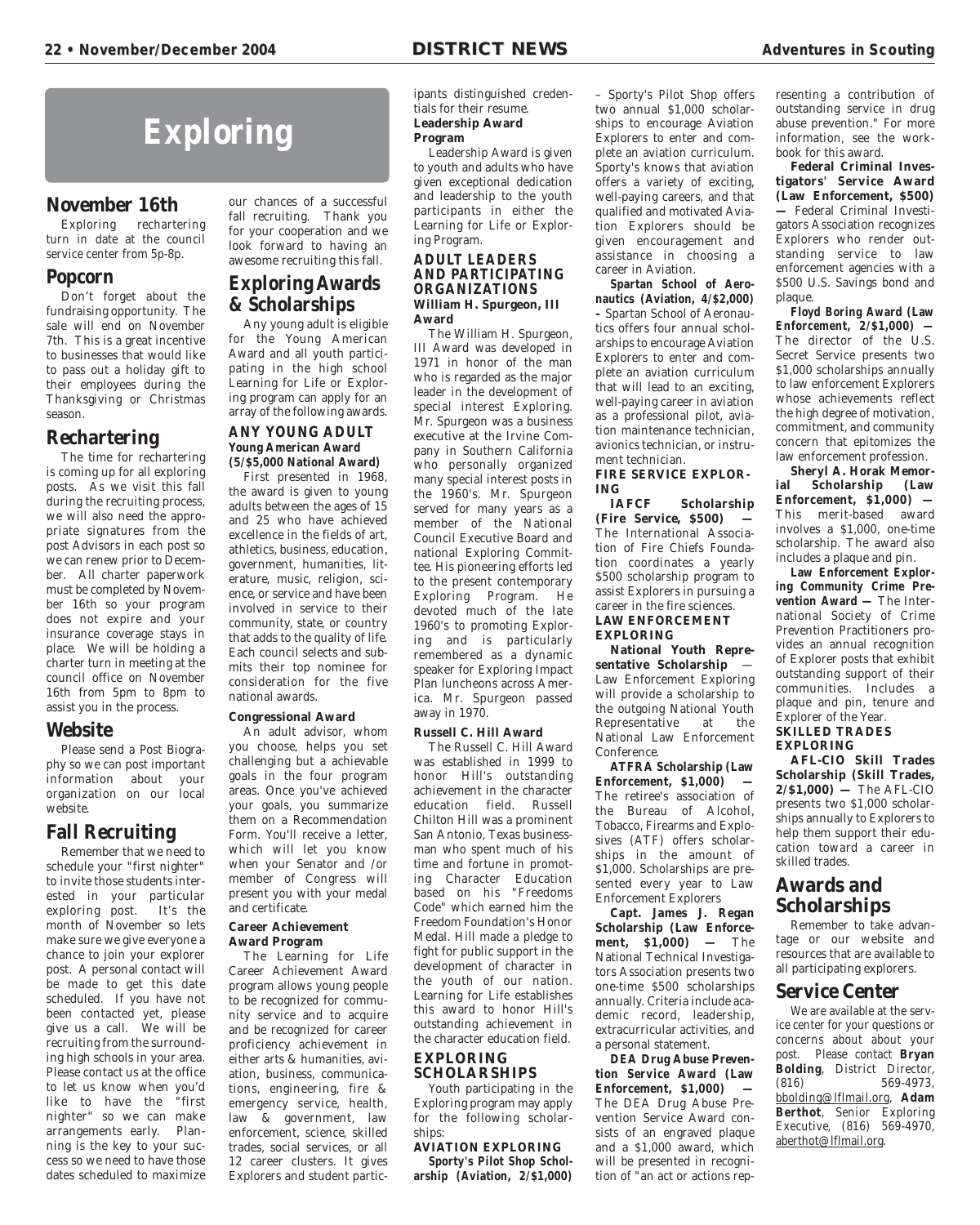

# **Pioneer Trails District**

### **2003 Quality District**

### **Camporee 2004**

Congratulations to the Pioneer Trails Camporee Staff for planning and executing another successful<br>Camporee. This year's This year's theme, Traders of the Lost Arts, proved to be the perfect theme due to all the bartering that took place during Saturday's activities. The kids, the weather, and the activities were all memorable. Most of all, it was a blast to watch the Scout's culinary skills take life at the Iron Chef Cook-Off. Remember to sign your scouts up for next year's Camporee, the more the merrier.

### **The Whitney M. Young Jr. Service Award Dinner**

On Sunday November 14, 2004, the Heart of America Council will honor two individuals with the Whitney M. Young Jr. Award. The Pioneer Trails District 2004 recipient is David Smith of the Boys and Girls Club of Greater Kansas City, and the Kaw District 2004 recipient is Leo Long of Long Motor Corporation.

Named for the late Whitney M. Young, Jr., the award is presented to individual volunteers or organizations that have made an outstanding contribution in bringing the Scouting program to rural or low-income urban youth within the council. Young was known throughout his life as a spokesman for civil rights and as executive director of the Urban League from 1961 until his death in 1971. The Boy Scouts of America established the award in 1978.

The dinner will take place Sunday, November 14, 2004 at the Downtown KC Muehlebach Hotel, 200 West 12th, K.C., MO. Table Sponsorships are available for \$1,500 (a table seats 10 people). An individual plate is

\$150. The social hour starts at 6:00 p.m. The dinner and program will begin at 7:00 p.m. For more information, contact **Brian Tobler** at (816) 569-4985.

### **2005 Friends of Scouting**



Congratulations to Tom Holley, our new 2005 FOS Family Chairman. Tom is an Architect at Black & Veitch and a Sachem in the tribe of Mic-O-Say. His enthusiasm, organization, and people skills will prove to be beneficial for this year's campaign.

The calendar year is ending and the 2004 FOS donations are trickling in day by day. To be well prepared for 2005, we need to educate everyone on the importance of Friends of Scouting, so schedule your Troop or Pack for their Friends of Scouting presentation today. Sign up at any upcoming roundtable or call **Tom Holley** at 816- 942-1297

### **Popcorn Sales**

The 2004 popcorn sale ends on November 7th. All final Take Order paperwork is due on Monday, November 8th, by 5:00 p.m. Make sure that everyone who purchased popcorn receives their product.

### **Recruit A Cub This Fall**

Don't miss out. Schedule a School Night Round-up now and offer the Scouting program to more boys in you neighborhood! The Kindergarteners of last year can now be the Cubs of this coming year. Our goal is to focus on the first through fifth graders. We still have flyers and posters to aide in your recruiting efforts. Don't forget to follow the plan and not only will you have a full unit,

you will get new leaders too! Feel free to call on your district executives for assistance.

Remember, the best time of the year to recruit youth is NOW! For those who conduct their own fall recruitment, please get those applications to us ASAP!

### **Merit Badge Academy**

Here is your chance to acquire those Merit Badges you've been waiting for. On January 22nd, 2005 your scouts will be able to select through the various Merit Badges that are being offered this winter. Sign your scouts up for the Merit Badge Academy today by contacting **Pat Parks** at 816-333-5904 or **Bill Tabolsky** at 816-941- 3593. Sign-ups will also be available at roundtable.

### **Award of Merit Nominations**

Do you know of someone who deserves District Recognition for all the "Above and Beyond" things they have done for your unit or district? Fill out a nominations form on that individual. Nominations are due by December roundtable to Bill Tabolsky.

### **Pioneer Trails District Dinner**

Make plans now to attend this years District Dinner, where we recognize the vol-

### **Pioneer Trails Events**

### **November**

- **4** District Commissioners Meeting 6:30 p.m. Central United Methodist.
- **4** Roundtable 7:30 p.m. Central United Methodist.
- **14** Whitney M. Young Dinner 6:00 Muehlebach Hotel
- **16** District Committee Meeting 7:30 p.m. VFW Headquarters, 3400 Broadway.

**25-26** Service Center Closed

### **December**

- **2** District Commissioners Meeting 6:30 p.m. Central United Methodist.
- **2** Roundtable 7:30 p.m. Central United Methodist.
- **21** District Committee Meeting 7:30 p.m. VFW Headquarters, 3400 Broadway.
- **24** Service Center Closed
- **27** Service Center Closed

### **January**

- **6** District Commissioners Meeting 6:30 p.m. Central United Methodist.
- **6** Roundtable 7:30 p.m. Central United Methodist.
- **14** January Charter Due Date
- **18** District Committee Meeting 7:30 p.m. VFW Headquarters, 3400 Broadway.
- **22** Merit Badge Academy

unteers who have made a difference in Pioneer Trails in 2004. George Weaver will spearhead this event, which will take place at Colonial Presbyterian Church on Saturday, February 5th of 2005. Make reservations now to

attend this esteemed event. All guests and honored volunteers are from our district, so come out and show your support. You won't want to miss our 2004 Awards of Merit presentation!

### **2004 Pioneer Trails District Committee**

| District Chairman:               |
|----------------------------------|
| District Vice-Chairman:          |
| District Commissioner:           |
| <b>Advancement Chairman:</b>     |
| <b>Activities Chairman:</b>      |
| Camping Chairman:                |
| Membership Chairman:             |
| Mic-O-Say Memorial:              |
| <b>Public Relations Director</b> |
| Relationships Chairman:          |
| Special Needs Chairman:          |
| <b>Training Chairman:</b>        |
| District Director:               |
| <b>District Executive:</b>       |
| District Executive:              |

| District Vice-Chairman:<br>District Commissioner:<br>Jim Bernard Jr. 913-385-7088<br>Advancement Chairman:<br>Bill Tabolsky 816-941-3593<br><b>Activities Chairman:</b><br>Michael Grimaldi 816-363-7949<br>Camping Chairman:<br>Membership Chairman:<br>Don O'Neal 816-925-6567<br>Mic-O-Say Memorial:<br><b>Public Relations Director</b><br>Carol DeFeo 816-942-0675<br>Relationships Chairman:<br><b>Special Needs Chairman:</b><br>Carole Gaither 816-523-5380<br>Norman Kahn 913-341-4792<br><b>Training Chairman:</b><br><b>District Director:</b><br>Brian Tobler 816-569-4985<br><b>District Executive:</b><br><b>District Executive:</b> | District Chairman: | Dennis Cross 816-444-7989 |  |
|----------------------------------------------------------------------------------------------------------------------------------------------------------------------------------------------------------------------------------------------------------------------------------------------------------------------------------------------------------------------------------------------------------------------------------------------------------------------------------------------------------------------------------------------------------------------------------------------------------------------------------------------------|--------------------|---------------------------|--|
|                                                                                                                                                                                                                                                                                                                                                                                                                                                                                                                                                                                                                                                    |                    |                           |  |
|                                                                                                                                                                                                                                                                                                                                                                                                                                                                                                                                                                                                                                                    |                    |                           |  |
|                                                                                                                                                                                                                                                                                                                                                                                                                                                                                                                                                                                                                                                    |                    |                           |  |
|                                                                                                                                                                                                                                                                                                                                                                                                                                                                                                                                                                                                                                                    |                    |                           |  |
|                                                                                                                                                                                                                                                                                                                                                                                                                                                                                                                                                                                                                                                    |                    |                           |  |
|                                                                                                                                                                                                                                                                                                                                                                                                                                                                                                                                                                                                                                                    |                    |                           |  |
|                                                                                                                                                                                                                                                                                                                                                                                                                                                                                                                                                                                                                                                    |                    |                           |  |
|                                                                                                                                                                                                                                                                                                                                                                                                                                                                                                                                                                                                                                                    |                    |                           |  |
|                                                                                                                                                                                                                                                                                                                                                                                                                                                                                                                                                                                                                                                    |                    |                           |  |
|                                                                                                                                                                                                                                                                                                                                                                                                                                                                                                                                                                                                                                                    |                    |                           |  |
|                                                                                                                                                                                                                                                                                                                                                                                                                                                                                                                                                                                                                                                    |                    |                           |  |
|                                                                                                                                                                                                                                                                                                                                                                                                                                                                                                                                                                                                                                                    |                    |                           |  |
|                                                                                                                                                                                                                                                                                                                                                                                                                                                                                                                                                                                                                                                    |                    |                           |  |
|                                                                                                                                                                                                                                                                                                                                                                                                                                                                                                                                                                                                                                                    |                    |                           |  |